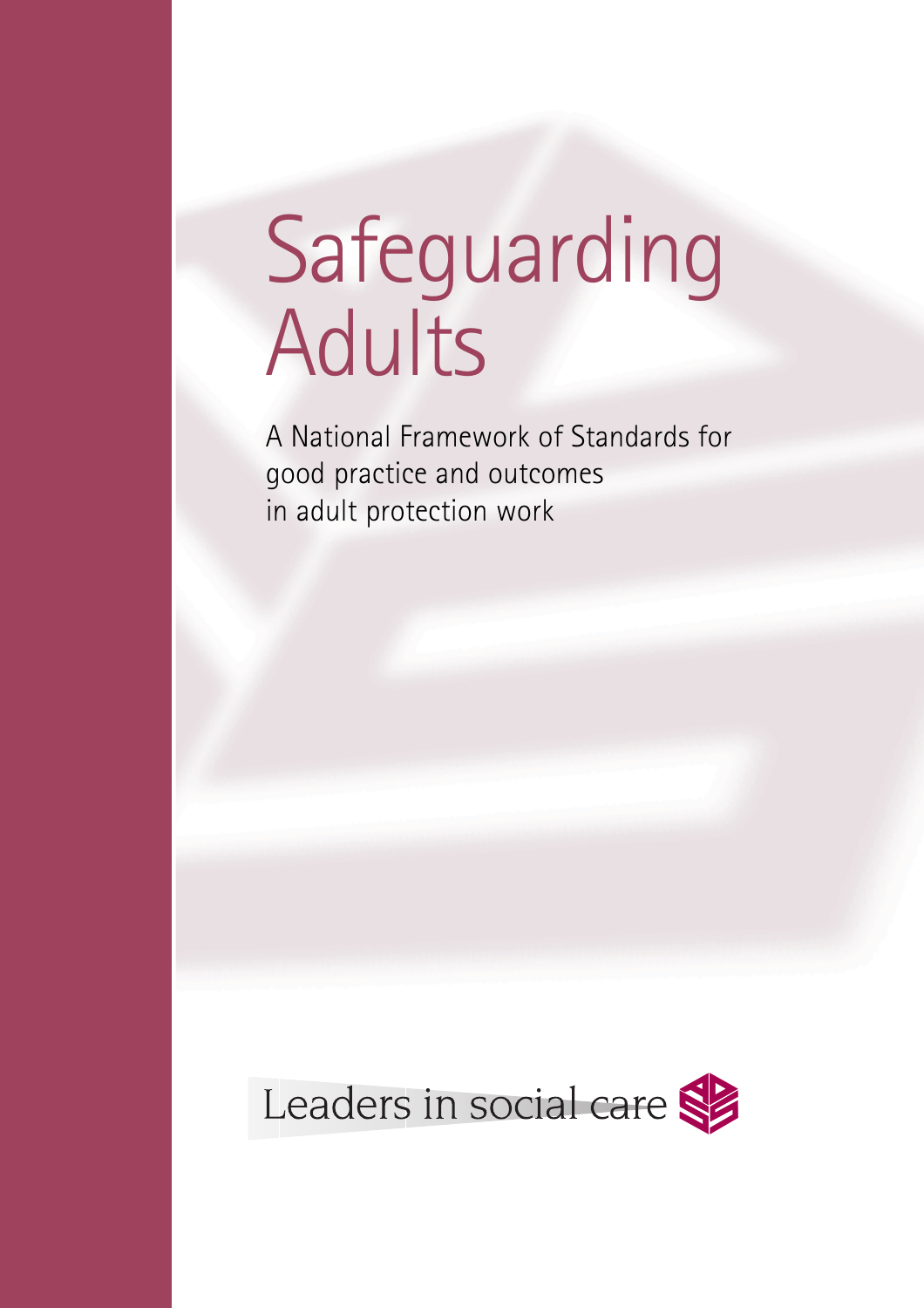### 'Safeguarding Adults'

A National Framework of Standards

for good practice and outcomes in adult protection work

This framework has been developed through the ADSS-led national 'Safeguarding Adults' network, which combines partner representation alongside adult protection representatives from ADSS branches. It has received a wide range of support and contributions from stakeholders.

The framework has been developed from existing practice, with contributions by adult protection lead managers throughout the country, and shaped in consultation and partnership with:

Association of Chief Police Officers (ACPO) Commission for Social Care Inspection (CSCI) Department of Health (DoH) Public Guardianship Office (PGO) Practitioner Alliance against Abuse of Vulnerable Adults (PAVA) Ann Craft Trust (ACT) VOICE UK

'Safeguarding Adults' Network editorial sub-group: Sue Fiennes, Chair (Herefordshire), Ruth Ingram, Editor (Bradford), Leo Quigley (Sheffield), Joanne Pell (Sunderland) and Jane Robinson (Bolton).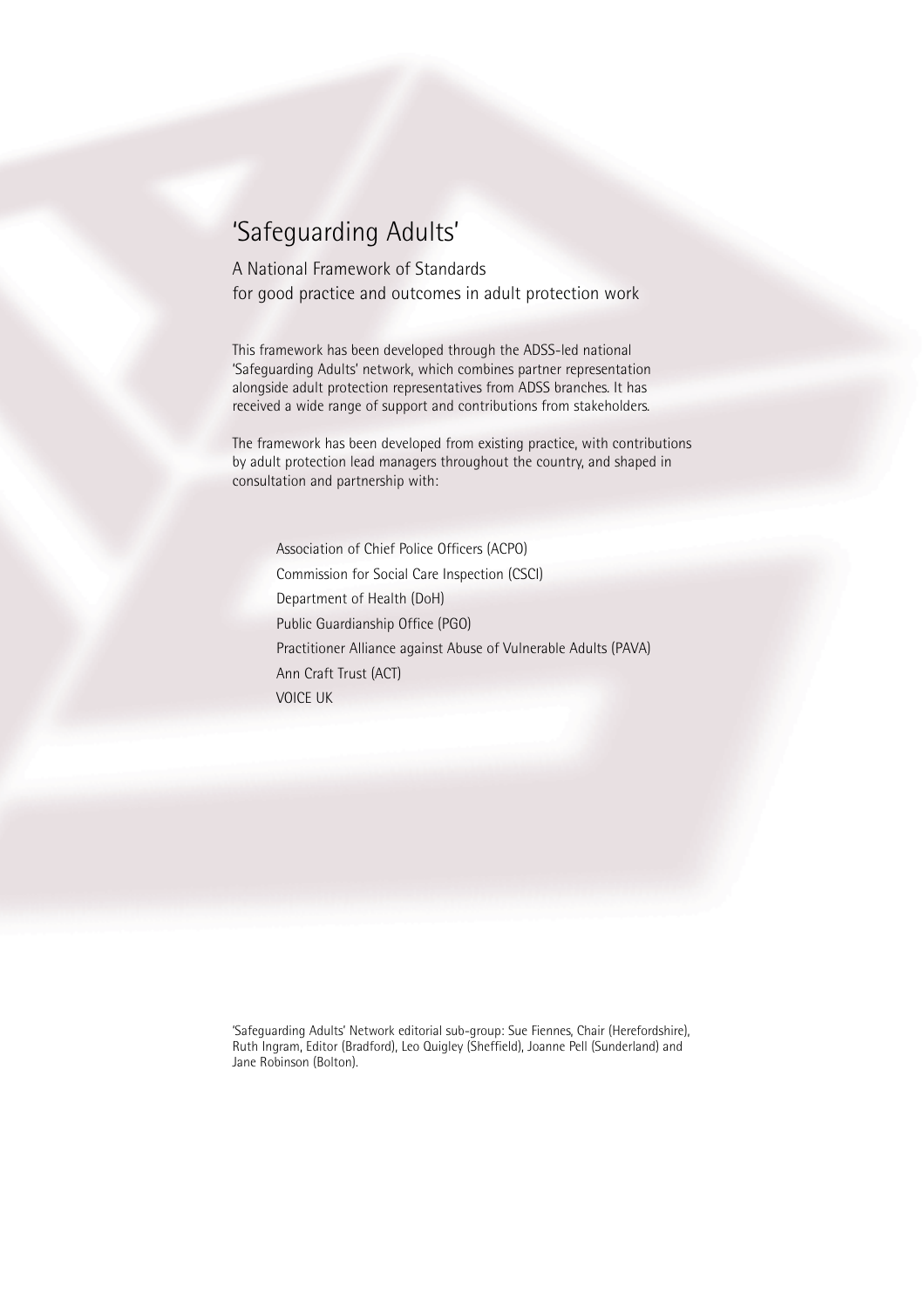# **Contents**

|                                                   | Page |
|---------------------------------------------------|------|
| Introduction                                      | 2    |
| <b>Executive summary</b>                          | 3    |
| Context and definitions                           | 4    |
| A duty to safeguard adults                        | 4    |
| The need for 'Safeguarding Adults' work           | 4    |
| Joint planning and capability                     | 6    |
| Standard 1 The Partnership                        | 6    |
| Standard 2 Partner organisations                  | 11   |
| Prevention of abuse and neglect                   | 13   |
| Standard 3 In the community                       | 14   |
| Standard 4 Within service delivery                | 15   |
| Standard 5 Training standards                     | 19   |
| Responding to abuse and neglect                   | 21   |
| Standard 6 Upholding Human Rights                 | 23   |
| Standard 7 Joint systems                          | 25   |
| Standard 8 Partner agency systems                 | 27   |
| Standard 9 Effective procedures                   | 29   |
| Case examples                                     | 40   |
| Access and involvement                            | 48   |
| Standard 10 Equal access to safeguarding services | 48   |
| Standard 11 Engaging citizens                     | 50   |
| Relevant legal statutes                           | 52   |
| Glossary                                          | 53   |
| References and relevant publications              | 56   |
| Useful websites                                   | 60   |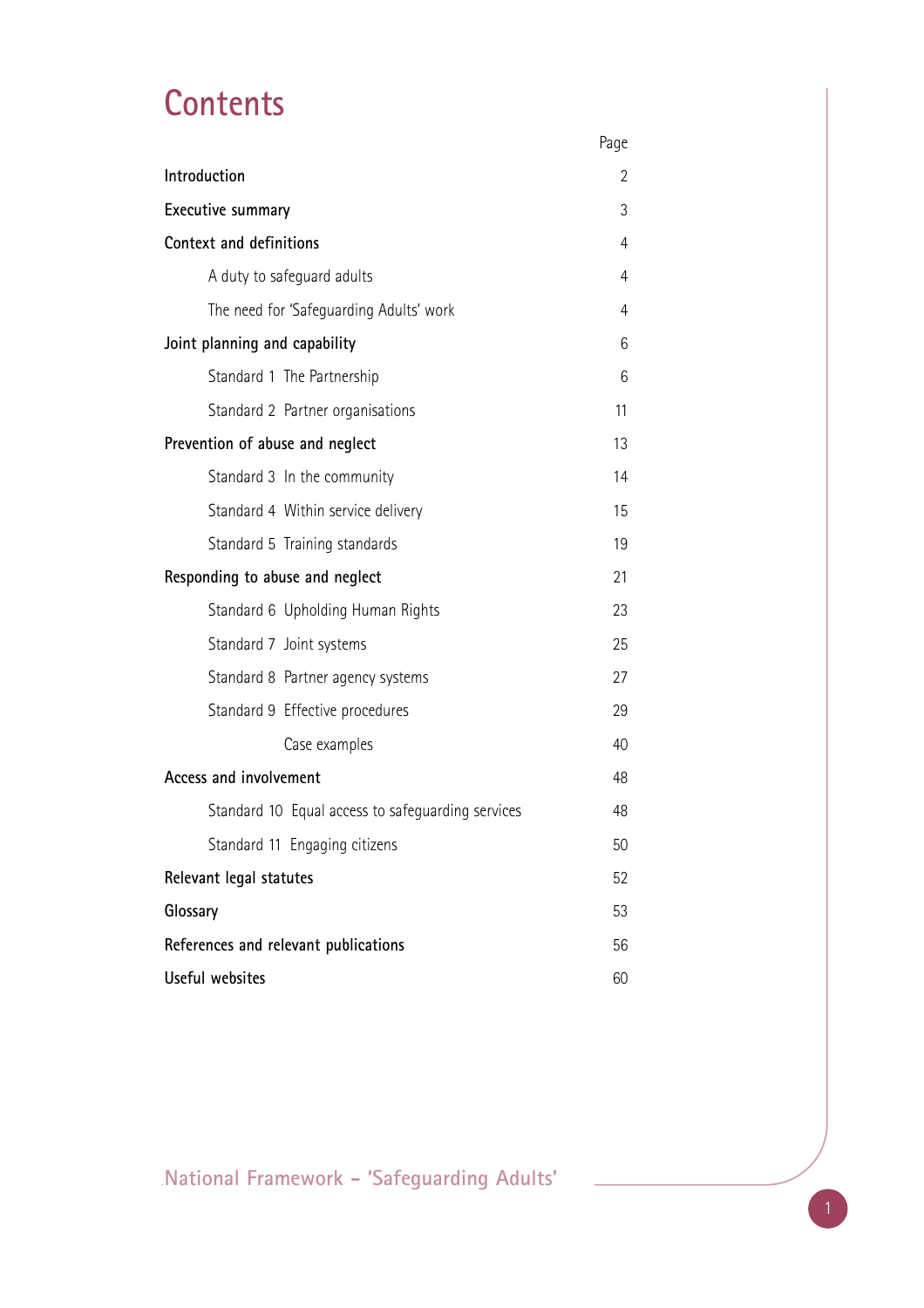# **Introduction**

I am very pleased to introduce this document. It is the result of the combined expertise of those who have been leading the development of adult protection work in England since the publication of 'No Secrets' by the Department of Health and the Home Office (March 2000). 'No Secrets' was published for use by all health and social care organisations and the police, in a multi-agency context led by local authorities with social services responsibilities.

Since the publication of 'No Secrets', at least 90 local authorities have appointed a lead officer for 'adult protection work'. In some areas they built on systems already in place before March 2000. In most areas the work has been directed by a multi-agency partnership. Through this work, much has been learnt about best practice. Most importantly, more adults "with community care needs" have been enabled to live safer lives, both in their own homes and communities, and also within services such as hospitals, care homes and day resources.

In our role as Directors of Social Services, holding responsibility for leading the development of this work, the Association of Directors of Social Services (ADSS) has now published this National Framework document. Our aim is to consolidate our experience to date and to further the development of 'Safeguarding Adults' work throughout England.

This document collects best practice and aspirations together into a set of good practice standards – which is intended to be used as an audit tool and guide by all those implementing adult protection work We have included some examples of good practice from around the country and further examples are detailed in recent publications by the Practitioner Alliance against abuse of Vulnerable Adults (PAVA).

Whilst this framework is written from our perspective of leading the work from within local government, it is prepared with full acknowledgement that this is a multi-agency task. There are many items in this toolkit that relate to all agencies, as well as to our working together in partnership. In this context, I particularly welcome the support and contributions from partner organisations.

Much good work has been done to safeguard adults, but much more still remains. There are significant numbers of adults for whom abuse and disability compromise their access to safety, to the civil and criminal justice system; to victim support services; to housing; to health and social care and to protective networks of family, friends and community.

The responses we received during the consultation indicate strong support for the creation of a consistent national framework for 'Safeguarding Adults' work. We hope that this document will assist in that process.

Sue Fiernes

Sue Fiennes ADSS Lead/Chair 'Safeguarding Adults' Network

*October 2005*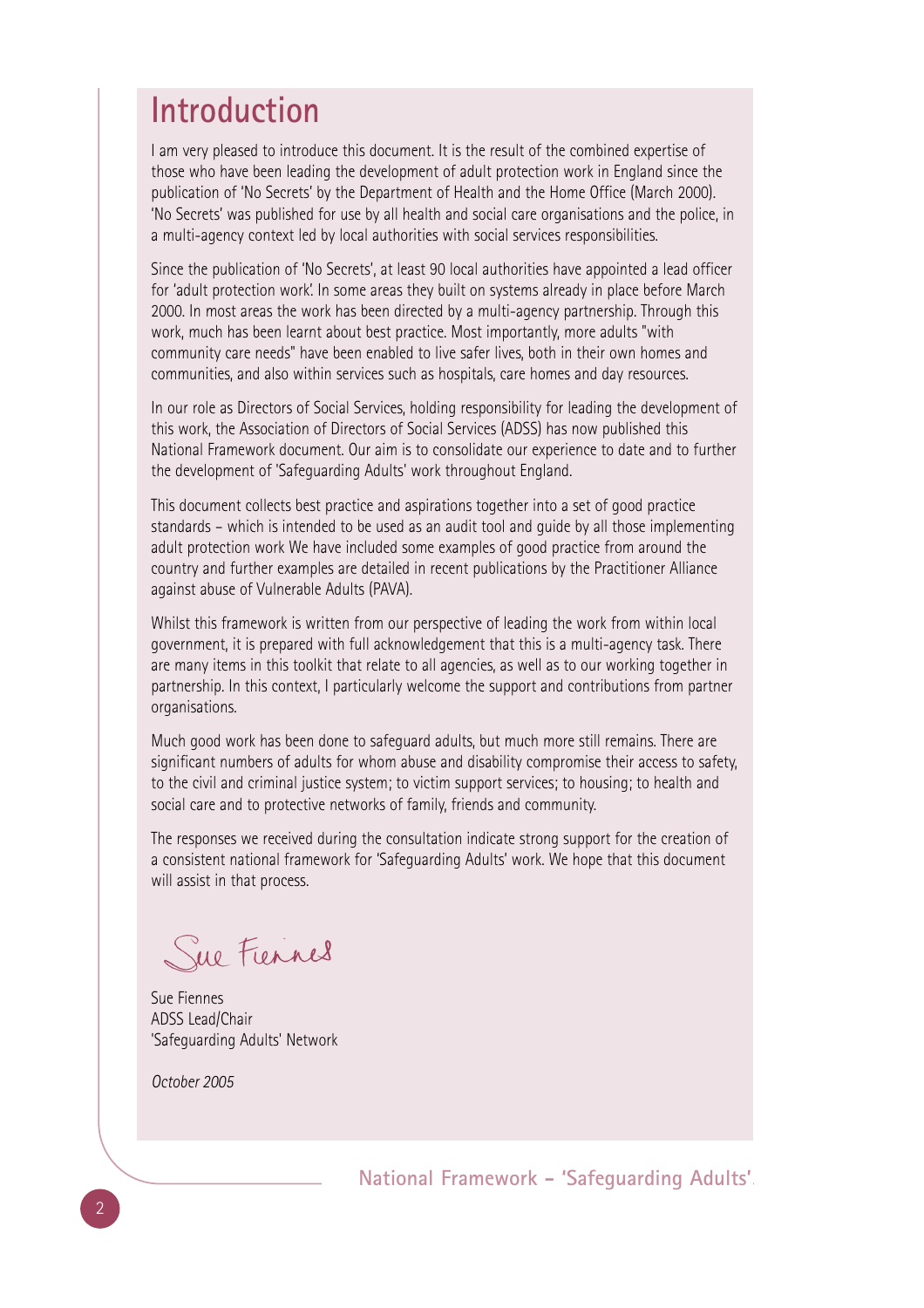# **Executive summary**

This national framework is comprised of eleven sets of good practice standards. We believe their implementation in every local area will lead to the development of consistent, high quality adult protection work across the country.

|             | <b>HEADLINE STANDARD</b>                                                                                                                                                                                                                                                                                                                            |
|-------------|-----------------------------------------------------------------------------------------------------------------------------------------------------------------------------------------------------------------------------------------------------------------------------------------------------------------------------------------------------|
| Standard 1  | Each local authority has established a multi-agency partnership to lead<br>'Safequarding Adults' work.                                                                                                                                                                                                                                              |
| Standard 2  | Accountability for and ownership of 'Safeguarding Adults' work is recognised<br>by each partner organisation's executive body.                                                                                                                                                                                                                      |
| Standard 3  | The 'Safeguarding Adults' policy includes a clear statement of every person's<br>right to live a life free from abuse and neglect, and this message is actively<br>promoted to the public by the Local Strategic Partnership, the 'Safeguarding<br>Adults' partnership, and its member organisations.                                               |
| Standard 4  | Each partner agency has a clear, well-publicised policy of Zero-Tolerance of<br>abuse within the organisation.                                                                                                                                                                                                                                      |
| Standard 5  | The 'Safeguarding Adults' partnership oversees a multi-agency workforce<br>development/training sub-group. The partnership has a workforce<br>development/training strategy and ensures that it is appropriately resourced.                                                                                                                         |
| Standard 6  | All citizens can access information about how to gain safety from abuse and<br>violence, including information about the local 'Safeguarding Adults'<br>procedures.                                                                                                                                                                                 |
| Standard 7  | There is a local multi-agency 'Safeguarding Adults' policy and procedure<br>describing the framework for responding to all adults "who is or may be eligible<br>for community care services" and who may be at risk of abuse or neglect.                                                                                                            |
| Standard 8  | Each partner agency has a set of internal guidelines, consistent with the local<br>multi-agency 'Safeguarding Adults' policy and procedures, which set out the<br>responsibilities of all workers to operate within it.                                                                                                                             |
| Standard 9  | The multi-agency 'Safeguarding Adults' procedures detail the following stages:<br>Alert, Referral, Decision, Safeguarding assessment strategy, Safeguarding<br>assessment, Safeguarding plan, Review, Recording and Monitoring.                                                                                                                     |
| Standard 10 | The safeguarding procedures are accessible to all adults covered by the policy.                                                                                                                                                                                                                                                                     |
| Standard 11 | The partnership explicitly includes service users as key partners in all aspects of<br>the work. This includes building service-user participation into its: membership;<br>monitoring, development and implementation of its work; training strategy;<br>and planning and implementation of their individual safeguarding assessment<br>and plans. |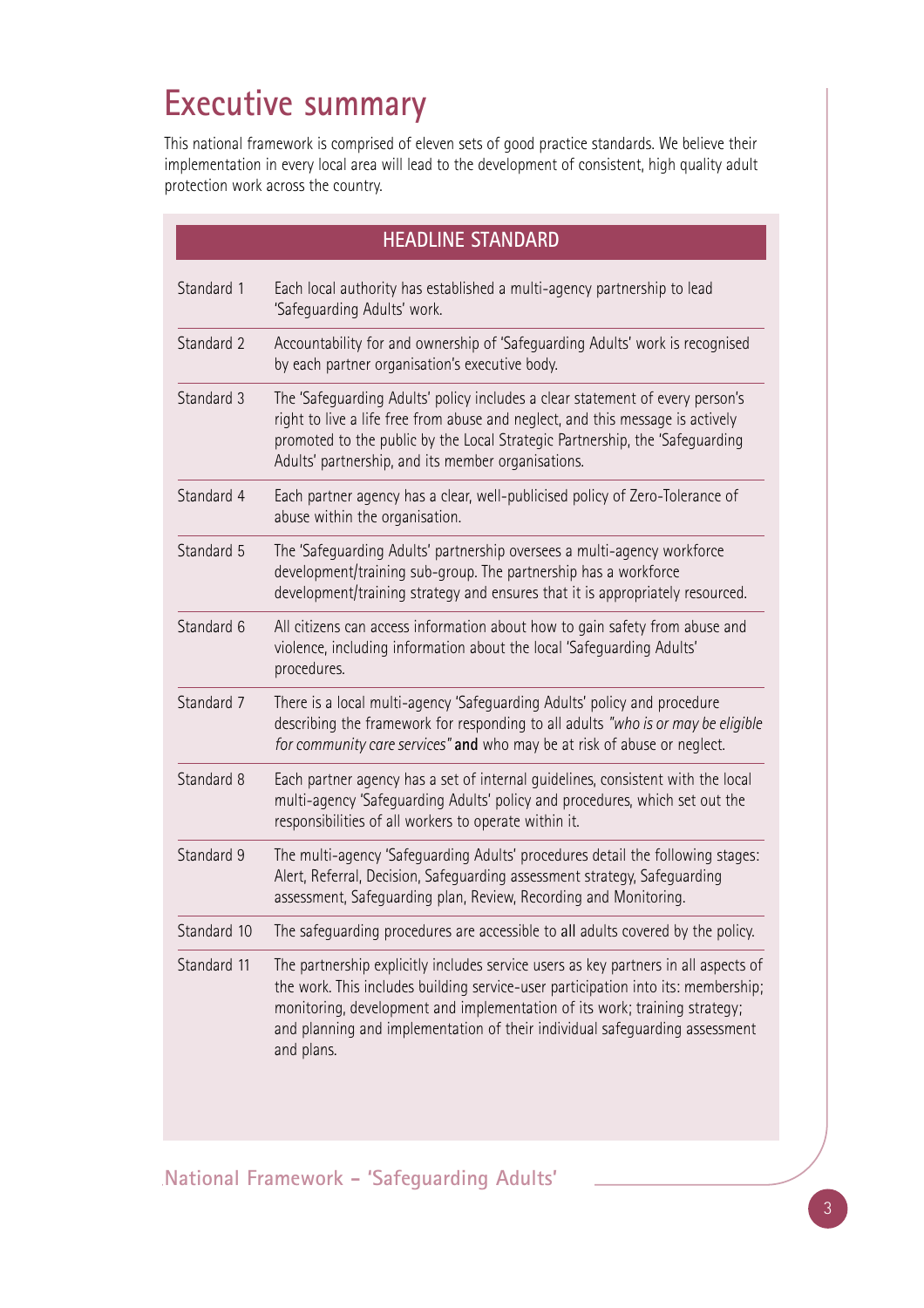# **Context and definitions**

### **A duty to safeguard adults**

All persons have the right to live their lives free from violence and abuse. This right is underpinned by the duty on public agencies under the Human Rights Act (1998) to intervene proportionately to protect the rights of citizens. These rights include Article 2: 'the Right to life'; Article 3: 'Freedom from torture' (including humiliating and degrading treatment); and Article 8: 'Right to family life' (one that sustains the individual).

Any adult at risk of abuse or neglect should be able to access public organisations for appropriate interventions which enable them to live a life free from violence and abuse.

It follows that all citizens should have access to relevant services for addressing issues of abuse and neglect, including the civil and criminal justice system and victim support services. Remedies available should also include measures that achieve behaviour change by those who have perpetrated abuse or neglect.

**"Abuse is a violation of an individual's human and civil rights by any other person or persons."** *'No Secrets' (DH 2000)*

### **The need for 'Safeguarding Adults' work**

The experience of abuse and neglect is likely to have a significant impact on a person's health and well being. By its very nature abuse – the misuse of power by one person over another – has a large impact on a person's independence. Neglect can prevent a person who is dependent on others for their basic needs exercising choice and control over the fundamental aspects of their life and can cause humiliation and loss of dignity.

Adults who *"may be eligible for community care services"* are those whose independence and wellbeing would be at risk if they did not receive appropriate health and social care support. They include adults with physical, sensory and mental impairments and learning disabilities, howsoever those impairments have arisen e.g. whether present from birth or due to advancing age, chronic illness or injury. They also include carers: family and friends who provide personal assistance and care to adults on an unpaid basis. They are not a self-defined community, but a group that has been created by social policy. This document is based on the premise that when an adult in this group is experiencing abuse or neglect this will have a significant impact on their independence, health and wellbeing.

If **all** adults were able to effectively access support to live safer lives at the time they needed it, there would be no need for policies and procedures aimed at addressing the needs of specific groups of people. However, the publication of 'No Secrets' was based on the premise that some groups of adults experience a higher prevalence of abuse and neglect than the general population and that they are also not easily able to access services to enable them to live safer lives. The work that has taken place since the publication of 'No Secrets' has confirmed that this is the case.

The groups of adults targeted by 'No Secrets' were those *"who is or may be eligible for community care services"*. And within that group, those who *"were unable to protect themselves from significant harm"* were referred to as *"vulnerable adults"*. Whilst the phrase "vulnerable adults" names the high prevalence of abuse experienced by the group, there is a recognition that this definition is contentious. One reason is that the label can be misunderstood, because it seems to locate the cause of abuse with the victim, rather than placing responsibility with the actions or omissions of others.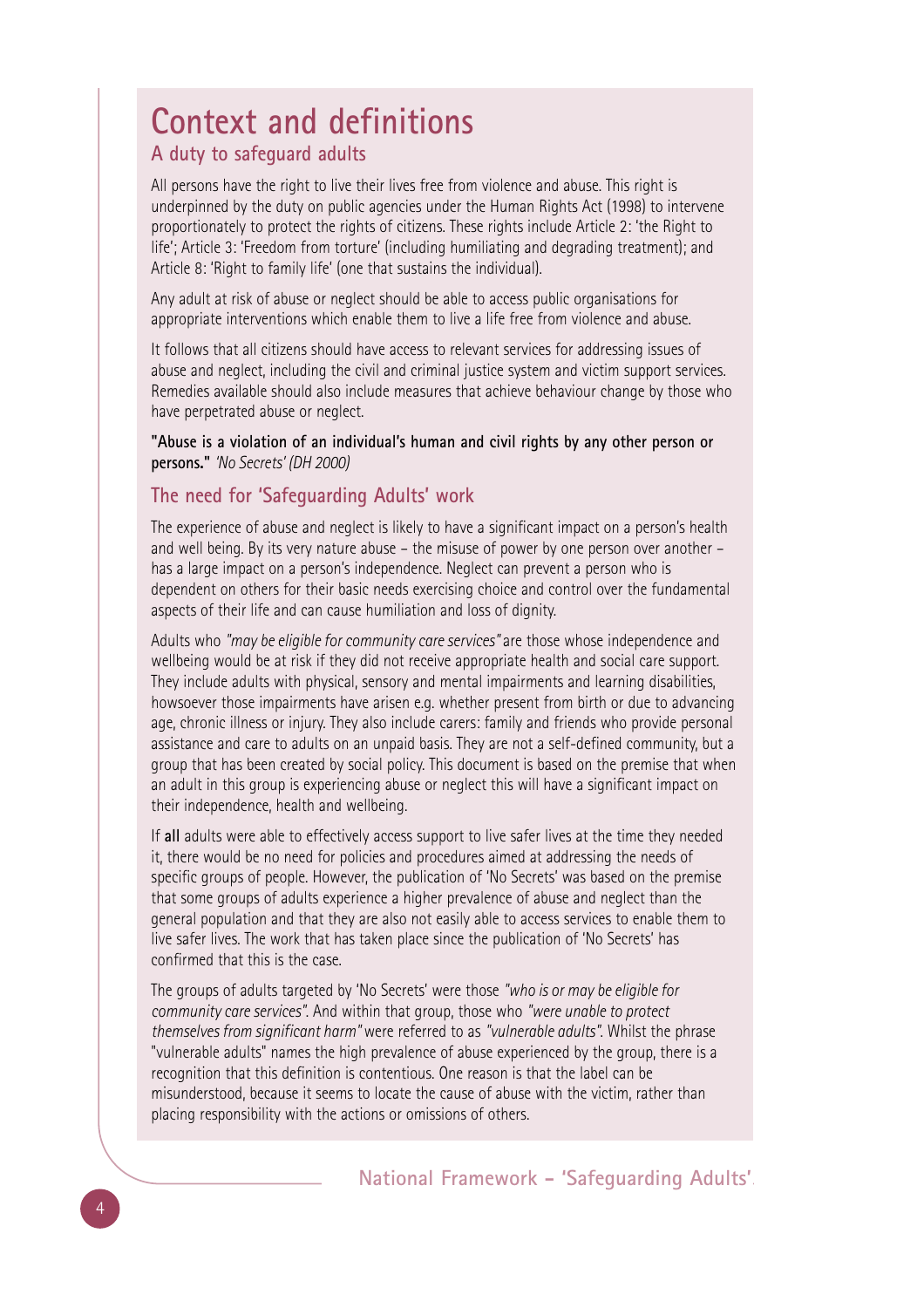### **Context and definitions**

Another reason is that the definition has become confused because there are multiple definitions of a *"vulnerable adult"* in use within current government policy, for example: No Secrets (DH 2000); Care Standards Act 2000 (Establishments and Agencies - Miscellaneous Amendments- Regulations 2004), relating to the Protection of Vulnerable Adults Index; and the 1999 Youth Justice and Criminal Evidence Act: Part II, relating to 'Achieving Best Evidence'.

In addition, since 'No Secrets' was published, there have been some significant legal and policy changes relating to adult social and health care, together with a re-focusing of its language and philosophy. In particular, 'Fair Access to Care' (DH 2002) stresses 'risk to independence and well being ' as the key criteria for determining eligibility for care services, and therefore replaces the concept of a *"vulnerable adult"* with an assessment of the risk posed by the abuse and neglect to the quality of life of the individual adult concerned.

Furthermore, the emphasis is now on supporting adults to access services of their own choosing, rather than 'stepping in' to provide protection. 'Better Government for Older People' is an example of how the promotion of active citizenship for all is becoming viewed as holding a central role in preventing risks to independence. In the meantime, the duty to provide protection to those who do not have the mental capacity to access it themselves has become clearer (e.g. Human Rights Act 1988, Mental Capacity Act 2005, Domestic Violence Crime and Victims Act 2004).

In recognition of the changing context, previous references to the protection of *"vulnerable adults"* and to *"adult protection"* work are now replaced by the new term: **'Safeguarding Adults'.** This phrase means all work which enables an adult *"who is or may be eligible for community care services"* to retain independence, wellbeing and choice **and** to access their human right to live a life that is free from abuse and neglect. This definition specifically includes those people who are assessed as being able to purchase all or part of their community care services, as well as those who are eligible for community care services but whose need - in relation to safeguarding - is for access to mainstream services such as the police.

**'Safeguarding Adults' procedures** refer to the local area-based, multi-agency response which is made to every adult *"who is or may be eligible for community care services"* (National Health Service & Community Care Act 1990) **and** whose independence and wellbeing is at risk due to abuse or neglect.

Whilst these particular adults are the specific focus of 'Safeguarding Adults' policy and procedures, this does not negate the public duty of those carrying out this work to protect the human rights of **all** citizens, including those who are the subject of concern but are not covered by these procedures, or those who are not the subject of the initial concern.

Such work is the responsibility of all agencies and cannot exist in isolation. It must be effectively linked to other initiatives, as part of a network of measures aimed at enabling all citizens to live lives that are free from violence, harassment, humiliation and degradation.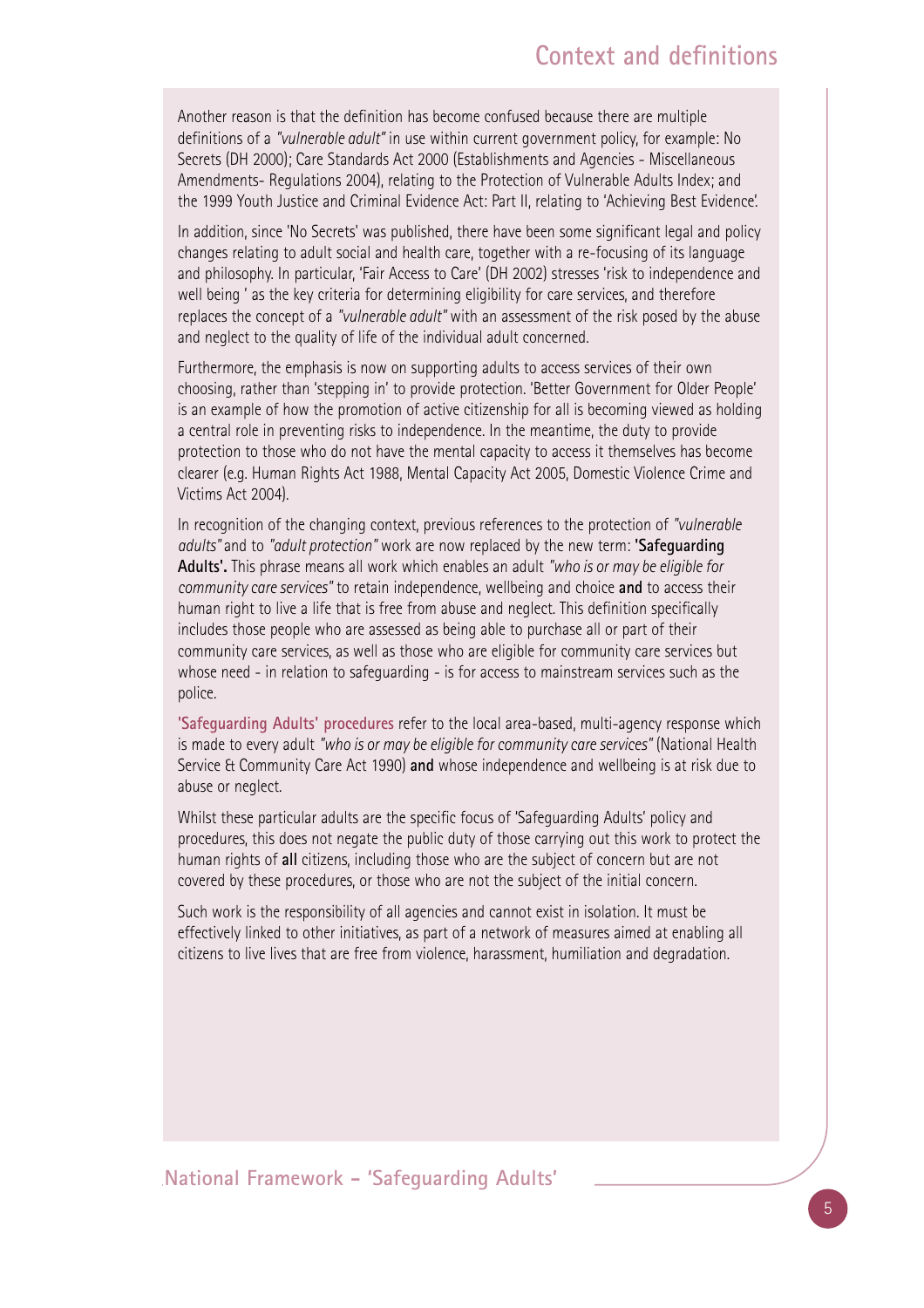### **Standards 1 and 2**

### **Standard 1 The Partnership**

This Standard sets out the framework within which the planning, implementation and monitoring of 'Safeguarding Adults' work should take place. The key structure in this framework is a multi-agency partnership that leads the development of the work at a local level: the **'Safeguarding Adults' partnership.**

The impetus for a multi-agency approach is the recognition that a plethora of organisations is involved in providing services to adults and may be involved in enabling them to access safety. In addition there are published inquiries into situations where abuse of adults has taken place and not been recognised or acted on in time to prevent harm. These include those examining the circumstances of deaths of adults in their own homes and the abuse and neglect of people living in care settings, (for example: Beverley Lewis, (Lamb L 2000) Independent Long Care Inquiry (Bergner T 1998), North Lakeland Healthcare NHS Trust (CHI November 2000) and Rowan ward, Manchester Mental Health and Social Care Trust (CHI September 2003). Each inquiry contains the theme that greater information-sharing and multi-agency working together may have placed organisations in a position to safeguard the adults concerned.

Strong partnerships are those whose work is based on an agreed policy and strategy, with common definitions and a good understanding of each other's roles and responsibilities. These underpin partnership working in response to instances of abuse and neglect, wherever they occur.

Local Crime and Disorder Partnerships have the lead role for delivering the Safer Communities agenda. The 'Safeguarding Adults' strategy should be included within the Crime and Disorder Reduction Strategy and be endorsed by the Local Strategic Partnership. It is also important that 'Safeguarding Adults' work is closely linked to other partnership initiatives -particularly those aimed at enabling all adults to have access to healthy, active and fulfilling lives - and is included within the Local Delivery Plan for health services.

### **Standards**

- 1.1 Each Local Authority has established a multi-agency partnership to lead 'Safeguarding Adults' work.
- 1.2 The partnership includes representation from all the appropriate statutory agencies *(see good practice table below).*
- 1.3 Accountability for leading the creation and maintenance of this partnership is clearly located with the Local Authority, designated to the Director for Adult Social Services and overseen by an appropriate scrutiny board.
- 1.4 The 'Safeguarding Adults' Partnership is endorsed by and clearly linked to the Local Strategic Partnership via the Crime and Disorder Reduction Partnership.
- 1.5 The 'Safeguarding Adults' strategy is referenced in the Local Delivery Plan.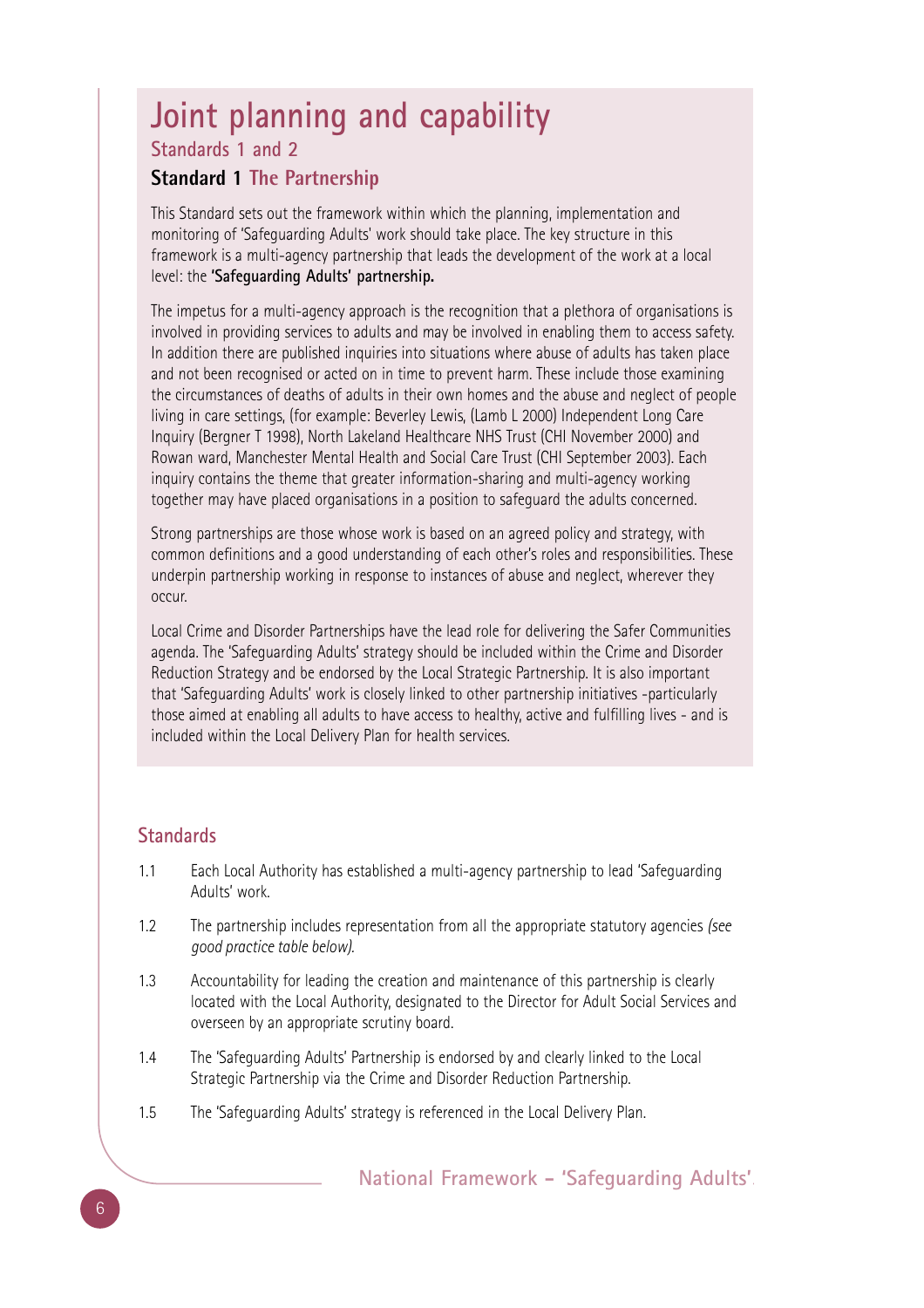| <b>GOOD PRACTICE</b><br>'Safeguarding' Adults' - Partnership Membership and links<br>(as appropriate for the local area)                                                                                                                                                                                                                                                                                                                                                                                                                                                                                                                              |                                                                                                                                                                                                                                                                                                                                                                                                                                                                                                                                                        |                                                                                                                                                                                                                                                                                                                                                                                                                                                                                                                       |  |  |
|-------------------------------------------------------------------------------------------------------------------------------------------------------------------------------------------------------------------------------------------------------------------------------------------------------------------------------------------------------------------------------------------------------------------------------------------------------------------------------------------------------------------------------------------------------------------------------------------------------------------------------------------------------|--------------------------------------------------------------------------------------------------------------------------------------------------------------------------------------------------------------------------------------------------------------------------------------------------------------------------------------------------------------------------------------------------------------------------------------------------------------------------------------------------------------------------------------------------------|-----------------------------------------------------------------------------------------------------------------------------------------------------------------------------------------------------------------------------------------------------------------------------------------------------------------------------------------------------------------------------------------------------------------------------------------------------------------------------------------------------------------------|--|--|
| Statutory organisations                                                                                                                                                                                                                                                                                                                                                                                                                                                                                                                                                                                                                               | Other potential members                                                                                                                                                                                                                                                                                                                                                                                                                                                                                                                                | Links to other partnerships                                                                                                                                                                                                                                                                                                                                                                                                                                                                                           |  |  |
| Local Authority<br>Adult Social Services<br><b>Housing</b><br>• Welfare Rights/Benefits<br>Education/Community<br>Education<br>Legal Services<br>$\blacksquare$ Licensing<br>Police<br><b>Crown Prosecution Service</b><br>Probation<br>Primary Care Trusts<br>Other NHS Care Trusts<br><b>Hospital Trusts</b><br>Commission for Social Care<br>Inspection<br>Health Care Commission<br>Strategic Health Authority<br><b>Housing Trusts</b><br>Supporting People Board<br>Department of Work and<br>Pensions<br>Definitive links to<br>Coroner<br>Public Guardianship Office<br>Courts<br><b>Witness Service</b><br>Fire Service<br>Ambulance Service | Service users'/patients'<br>organisations<br>Carers' organisations<br>Advocacy providers<br>Direct Payments 'Umbrella'<br>organisation<br>Care Home<br>and Domicilary Care<br>providers/associations<br>Supporting People providers<br>Victim support services e.g.<br>Victim Support, Rape Crisis,<br>Women's Aid<br>Voluntary sector service<br>providers e.g. Age Concern,<br>Help the Aged, MIND, People<br>First, MENCAP, SCOPE<br>Voluntary sector groups<br>working against abuse of<br>adults e.g. ACT, Action on<br>Elder Abuse, PAVA, POPAN. | Local Strategic Partnership<br>Regeneration<br>$H$ ealth<br>Crime and Disorder<br><b>Reduction Board</b><br>• Domestic Violence<br>Drug and Alcohol<br>Reighbourhood forums<br>Communities of interest<br>MAPPA (Multi-Agency Public<br>Protection Arrangements)<br>Strategic Safeguarding<br>Boards (Children)<br>Joint planning and<br>commissioning for people<br>with:<br>Learning Disabilities<br>Mental Health issues<br>Long term and chronic<br>illnesses<br>and<br>Disabled people<br>Older people<br>Carers |  |  |

- 1.6 The 'Safeguarding Adults' Partnership also has strong links to Regeneration work and the promotion of health and citizenship. Plans and targets for 'Safeguarding Adults' are owned by these wider partnerships.
- 1.7 Plans and targets for 'Safeguarding Adults' are included within any specific partnerships working with people covered by the policy, for example: service frameworks for older people, people with a learning disability, people with mental health problems, carers, disabled people and people with chronic or terminal illnesses.
- 1.8 The partnership has identified and agreed which local partnerships it should have representation on and to.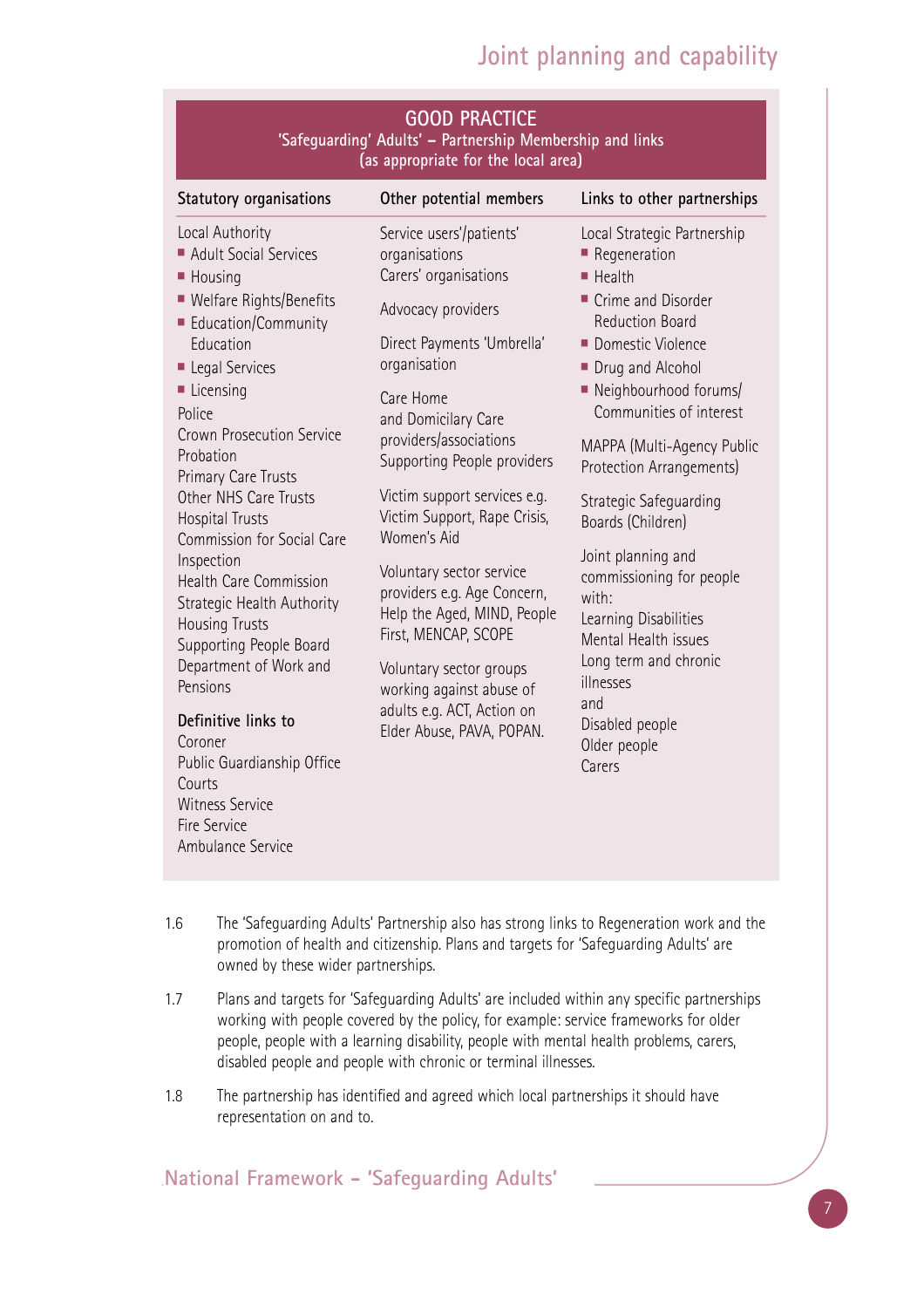### **GOOD PRACTICE Role of 'Safeguarding Adults' Co-ordinator**

**Many Local Authorities have appointed an 'Adult Protection ('Safeguarding Adults') Co-ordinator' to support the work of the partnership. This role should be clearly defined, and including responsibility to:**

- 1) Advise and support the partnership
- 2) Advise and support partnership members in the implementation of 'Safeguarding Adults' work within their organisation
- 3) Maintain an overview of the development of local 'Safeguarding Adults' work
- 4) Provide information about relevant national and regional developments
- 5) Collate monitoring and quality assurance information
- 6) Provide information and advice on the implementation of the 'Safeguarding Adults' procedures to all
- 7) Provide information and advice to the **Safeguarding Managers** *(see Standard 9)*

It may also include responsibility to:

- 8) Plan and commission work to be undertaken by the partnership
- 9) Manage work undertaken by the partnership. This often includes the partnerships joint training and information strategies. In some areas it includes the management of a 'Safeguarding Adults' Unit which includes dedicated **Safeguarding Managers.**
- 1.9 The 'Safeguarding Adults' partnership has:
	- A Chair with established authority
	- Membership from all statutory organisations listed below
	- Membership from voluntary and independent sector service providers
	- Representation from service users' and carers' organisations
	- Representatives to and from relevant strategic partnerships
	- An executive management to oversee strategic development of the work
	- Terms of reference
	- A strategic/forward plan
- 1.10 Members of the Safeguarding Partnership are sufficiently senior in their organisations to represent that organisation and to make multi-agency agreements.
- 1.11 The partnership ensures that sufficient resources are available to meet its strategic/forward plan.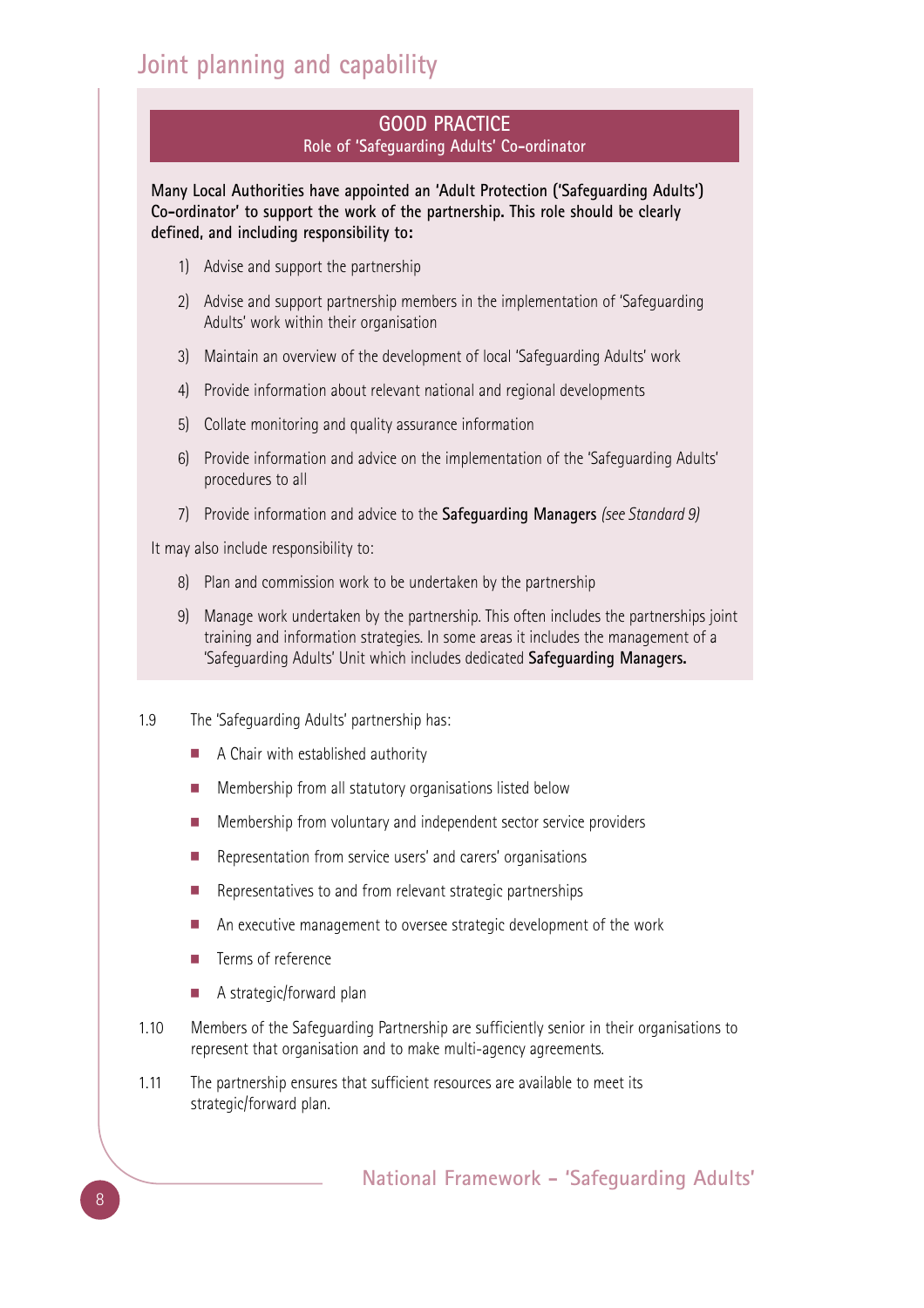- 1.12 The strategic plan includes:
	- 'Safeguarding Adults' policy development and review
	- 'Safeguarding Adults' procedures for reporting and responding to concerns of abuse or neglect– monitoring, development and review
	- Equal access strategy
	- Information-sharing agreement development and review
	- Training strategy for all staff and volunteers
	- Training strategy for service users and carers
	- Strategy to disseminate information about adult abuse and 'Safeguarding Adults' work to staff, volunteers, service users, carers and members of the public
	- A commissioning strategy for services for people who are at risk of/have experienced abuse or neglect
	- A commissioning strategy for responses to and services for perpetrators of abuse/neglect
	- Strategies for reducing risk of abuse and neglect across a range of settings, including care settings and the community
	- Review of the strategic plan and publication of an annual report.
- 1.13 The definition of abuse used in the policy and procedures is consistent with that in 'No Secrets' (DH 2000) *(see page 5)*
- 1.14 The policy and procedures cover every adult *"who is or may be eligible for community care services"* facing a risk to their independence due to abuse or neglect.
- 1.15 The process of writing and reviewing the strategic plan is a joint effort between agencies. The plan is formulated after consultation with adults covered by the 'Safeguarding Adults' policy and procedure, as well as with frontline staff and volunteers.
- 1.16 The strategic plan is signed up to by all partner agencies at senior executive/board level.
- 1.17 There is an agreement about each agency's respective roles and how these dovetail together to effectively implement the strategic plan.
- 1.18 There are effective arrangements for the monitoring of 'Safeguarding Adults' work by partner agencies and for the collation of data on behalf of the partnership.
- 1.19 There are quality assurance arrangements for the service provided to those referred to the 'Safeguarding Adults' procedures and for the development of those procedures on the basis of lessons learnt.
- 1.20 Information collected for monitoring purposes conforms to national guidance (e.g. 'No Secrets') and requirements for 'Safeguarding Adults' Partnerships and individual partner organisations.(See also work in progress on national reporting standards DH/AEA.)
- 1.21 Quality assurance processes and outcome information is used to develop forward plans e.g. for service development, information/publicity work, training.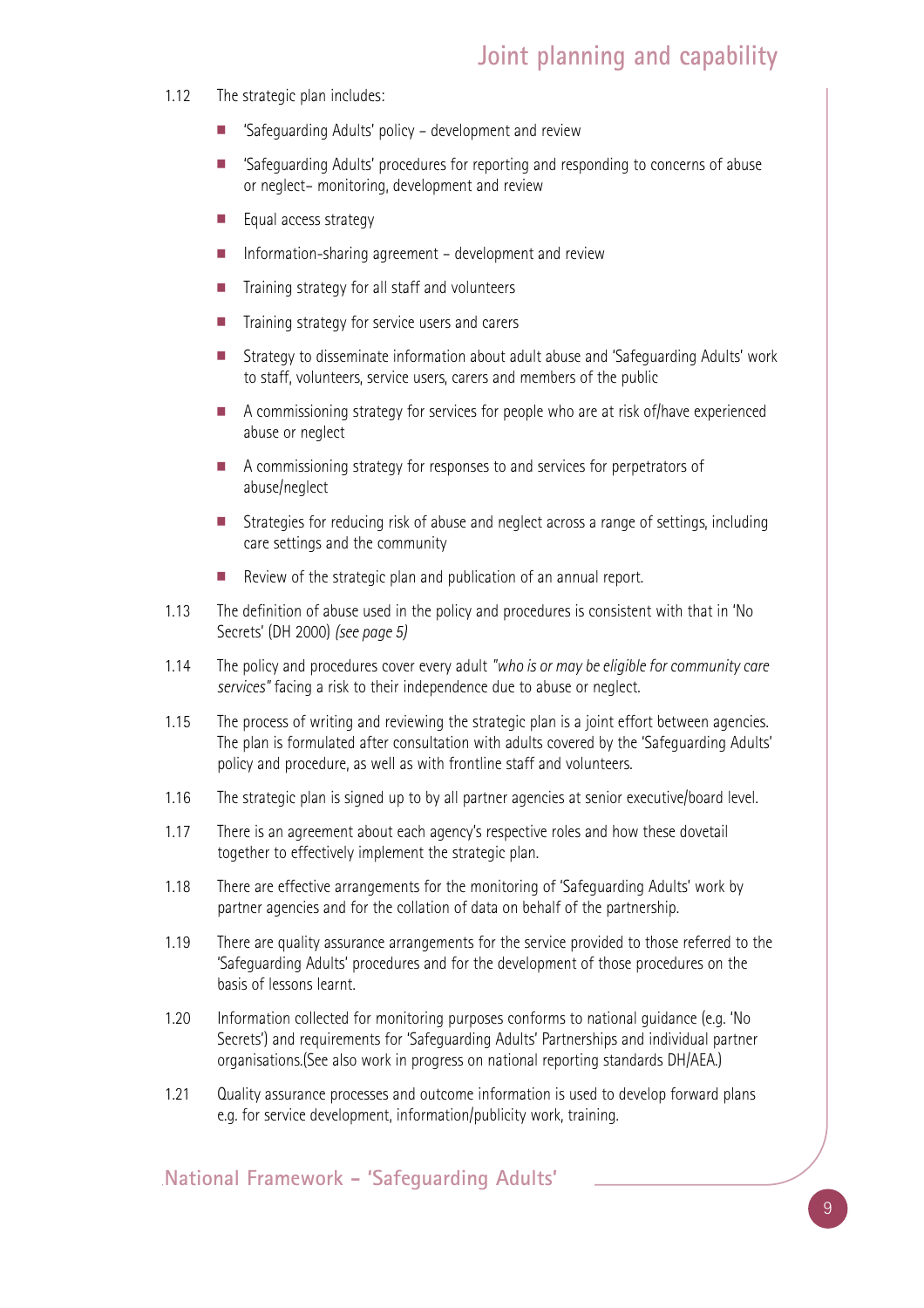- 1.22 There is 'Safeguarding Adults' serious case review protocol. This is agreed, on a multiagency basis and endorsed by the Coroner's Office, and details the circumstances in which a serious case review will be undertaken. For example: when an adult experiencing abuse or neglect dies, or when there has been a serious incident, or in circumstances involving the abuse or neglect of one or more adults. The links between this protocol and a domestic violence homicide review should be clear.
- 1.23 There is an agreed multi-agency protocol for the commissioning and undertaking of a 'Safeguarding Adults' serious case review.
- 1.24 There is an annual review by the partnership of the progress of work within each partner organisation, within an agreed framework which meets Standard 2 below.
- 1.25 There is an annual review by the partnership of progress on its strategic plan using this national framework, and an annual report is produced.
- 1.26 The annual review includes consultation with adults covered by the 'Safeguarding Adults' policy and procedures.

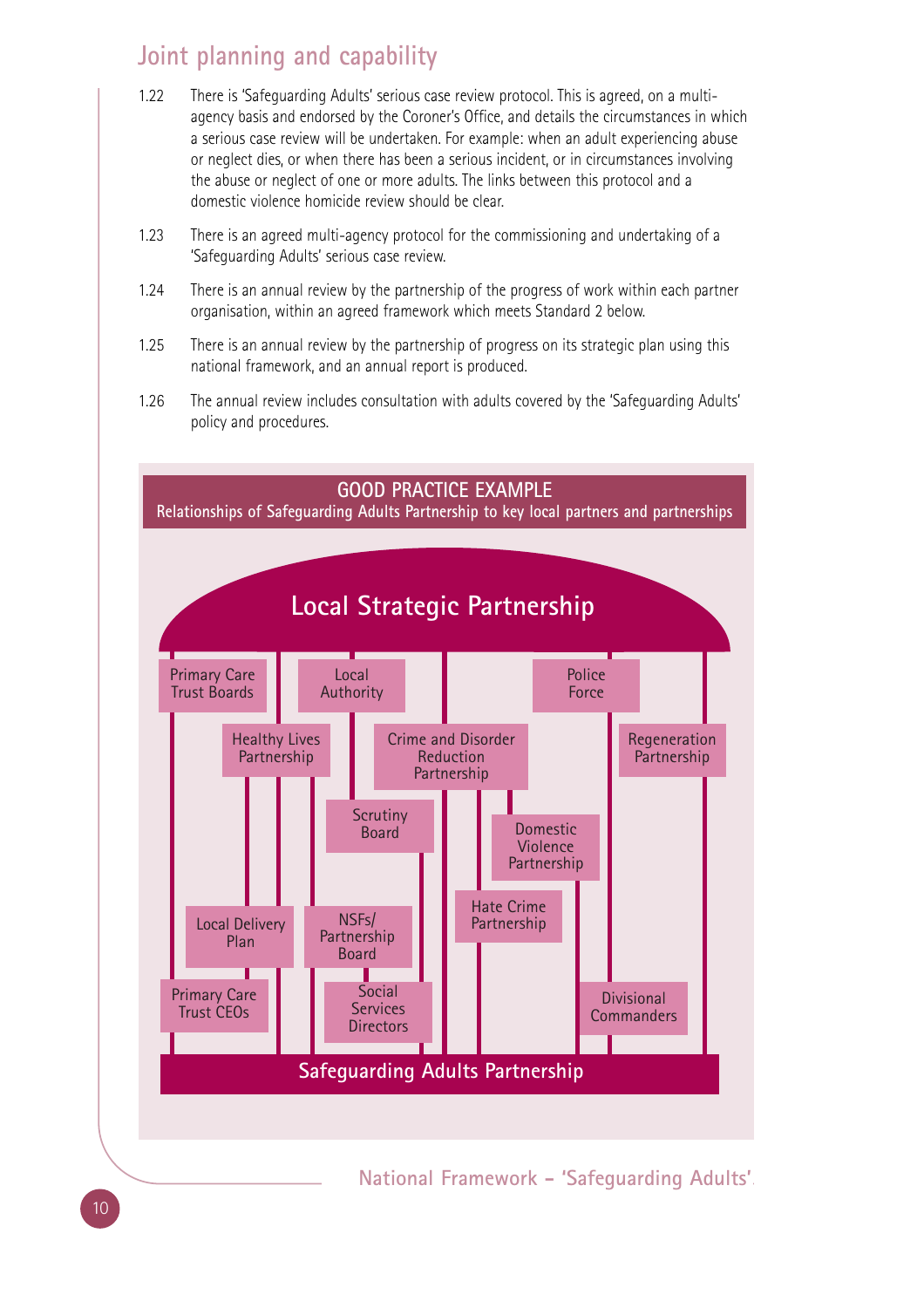### **Standard 2 Partner organisations**

Working together is dependent on there being a clear framework for doing so. However, a successful partnership is built on the strength and capacity of individual organisations and is dependent on each partner being committed to engaging in the work.

'Safeguarding Adults' work is based on communication across agency boundaries. It is important that each partner has a good understanding of its role in the work of 'Safeguarding Adults' and making a clear commitment of resources appropriate to that role. Fundamental to this commitment is the implementation of good practice in the prevention of abuse and neglect within the service provided by the organisation *(see Standard 4).* 

Each organisation is responsible and accountable for meeting national guidance and legal requirements in relation to implementing 'Safeguarding Adults' work, whether through working in partnership or through its own actions.

Each organisation has a responsibility for working actively in partnership in order to implement 'Safeguarding Adults' work.

### **Standards**

- 2.1 Accountability for and ownership of 'Safeguarding Adults' work is recognised by each partner organisation's executive body.
- 2.2 Each organisation has designated a lead director for the implementation of this work and a senior representative on the 'Safeguarding Adults' Partnership.
- 2.3 The representative has clear lines of accountability and feedback for this aspect of their work within their organisation.
- 2.4 The lead director provides yearly reports to the executive body of the organisation.
- 2.5 Each partner organisation provides an annual statement to the 'Safeguarding Adults' partnership for its endorsement describing:
	- the organisation's role in the work
	- any specific professional responsibilities and legal obligations that their organisation will adopt within 'Safeguarding Adults' policies and procedures
	- the internal reporting and decision-making framework in relation to any concerns that an adult may be experiencing abuse or neglect *(see Standard 8)* and its achievements and organisational plans for:
	- the internal implementation of 'Safeguarding Adults' work
	- disseminating information about the principles of the work within the organisation
	- ensuring all staff and volunteers have the understanding and skills to carry out their roles and duties in relation this work
	- ensuring all service users and carers are aware of the 'Safeguarding Adults' policy and procedures
	- providing monitoring information to the partnership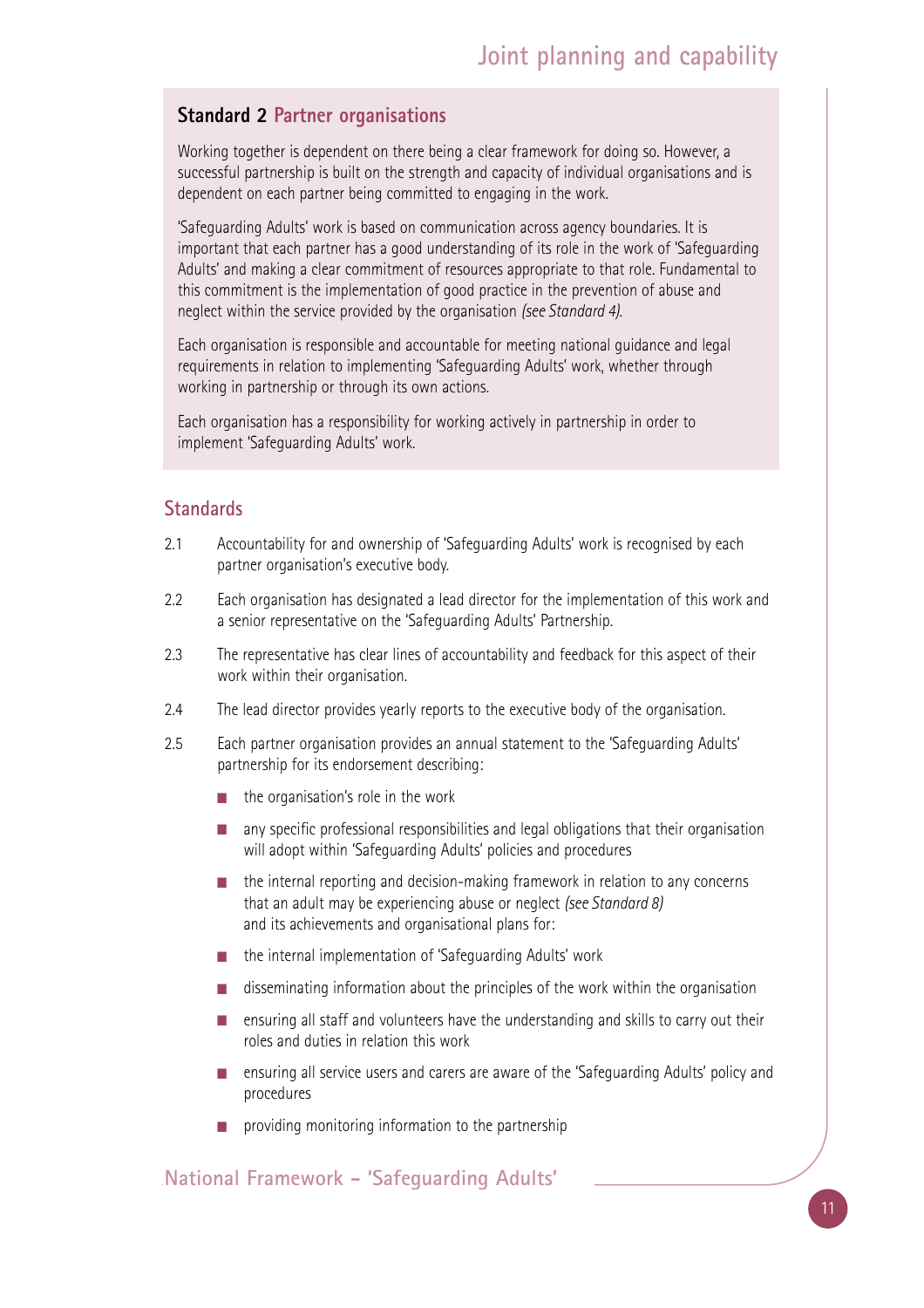- 2.6 Each organisation audits its policies and procedures using a format agreed by the partnership - for effectiveness and for consistency with the multi-agency 'Safeguarding Adults' policies and procedures, and makes any necessary changes.
- 2.7 Each organisation cross-references its 'Safeguarding Adults' plans with its core business plans and includes standards and targets relating to 'Safeguarding Adults' in them.
- 2.8 Each organisation includes appropriate actions relating to 'Safeguarding Adults' within its mainstream activities.

# **Does your organisation have: Yes No** 1 A lead person at Board level with responsibility for 'Safeguarding Adults' 2 Does the Board receive an annual report on this work 3 A lead officer/manager 4 A reference group 5 An appropriate representative on the local area 'Safeguarding Adults' Partnership who has a clear line of responsibility back into the organisation 6 A financial commitment to multi-agency 'Safeguarding Adults' work 7 A clear reporting structure by which staff can raise concerns of abuse or neglect 8 Ability to supply 24-hour access to 'Safeguarding Adults' information 9 Ability to supply 24-hour access to all previous case records 10 24-hour access to other agencies' information 11 24-hour access to a person with 'Safeguarding Adults' expertise 12 A person with the lead for ensuring CRB, POVA and other relevant checks of staff are made 13 A person with the lead for ensuring professional staff are registered with their professional body 14 Clear service specifications and standards for 'Safeguarding Adults' work 15 A training strategy for all staff and volunteers 16 A monitoring system for this work **GOOD PRACTICE EXAMPLE (SHEFFIELD) Audit of partner organisations' capacity for 'Safeguarding Adults'**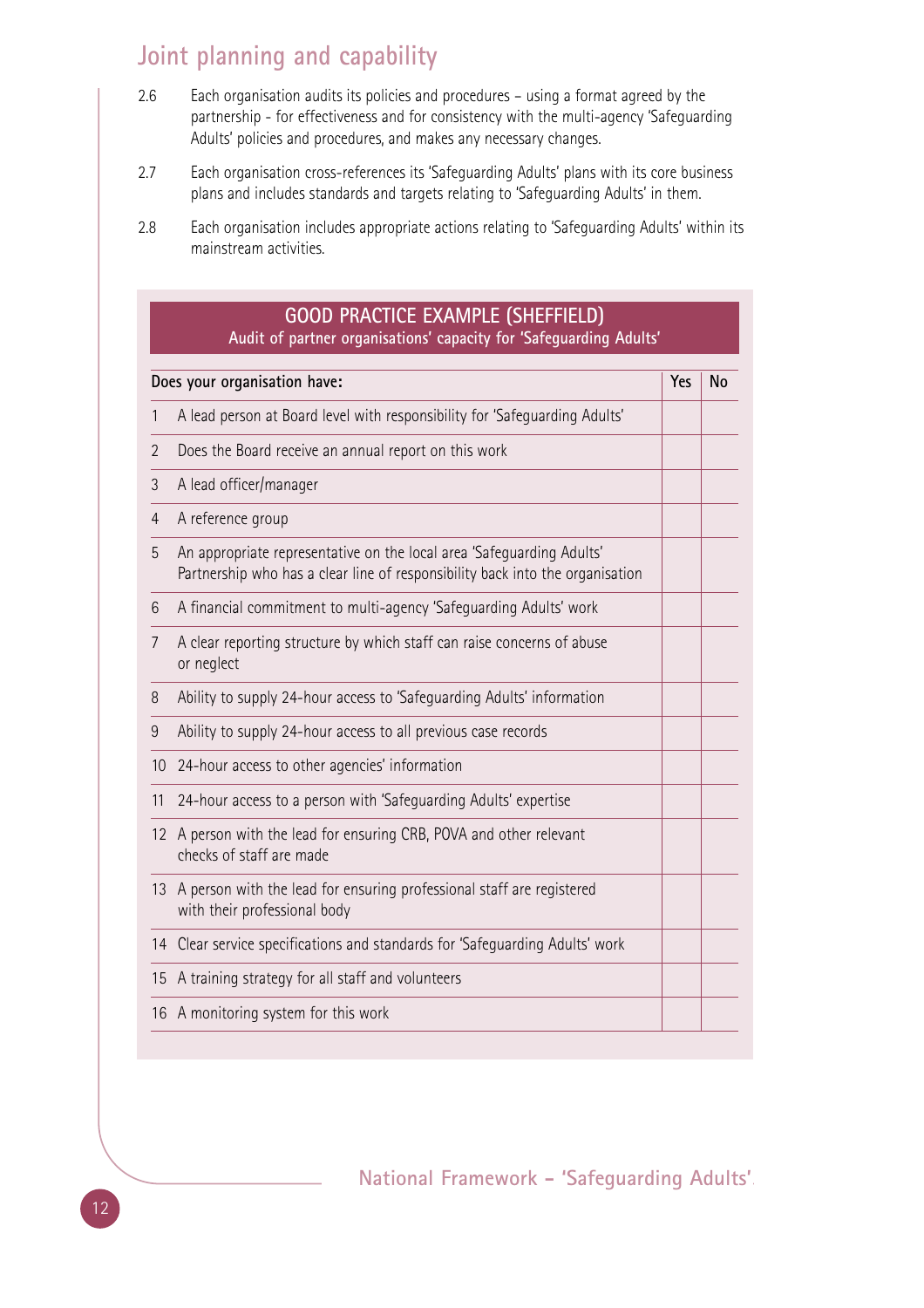### **Standards 3, 4 and 5**

A comprehensive and systematic study has not yet been carried out in England into the prevalence and impact of the abuse and neglect of adults covered by 'Safeguarding Adults' policies. However, information from small scale studies (e.g. MENCAP 1999, DH/Action on Elder Abuse 2005) indicates that the prevalence of such abuse is higher than in the rest of the adult population.

Aspects of peoples' lives that can explain this increased vulnerability to abuse include:

- Lack of inclusion in protective social networks, including education and employment
- Dependency on others (who may misuse their position) for vital needs including mobility, access to information and control of finances
- Lack of access to remedies for abuse and neglect
- Social acceptability of low standards for care and treatment
- Social acceptability of domestic abuse
- Dynamics of power within institutional care settings

It follows that a key aspect of the prevention of abuse and neglect is that local forums and planning processes (e.g. those dealing with crime and disorder, regeneration and health and wellbeing) are accessible to, influenced by and monitor inclusion of, people covered by the 'Safeguarding Adults' policy.

Local audits of education, leisure and commercial activity must include monitoring of involvement by people covered by the 'Safeguarding Adults' policy.

In particular, those services that respond to issues of crime prevention and to incidents of violence and abuse must be accessible to people covered by the 'Safeguarding Adults' policy.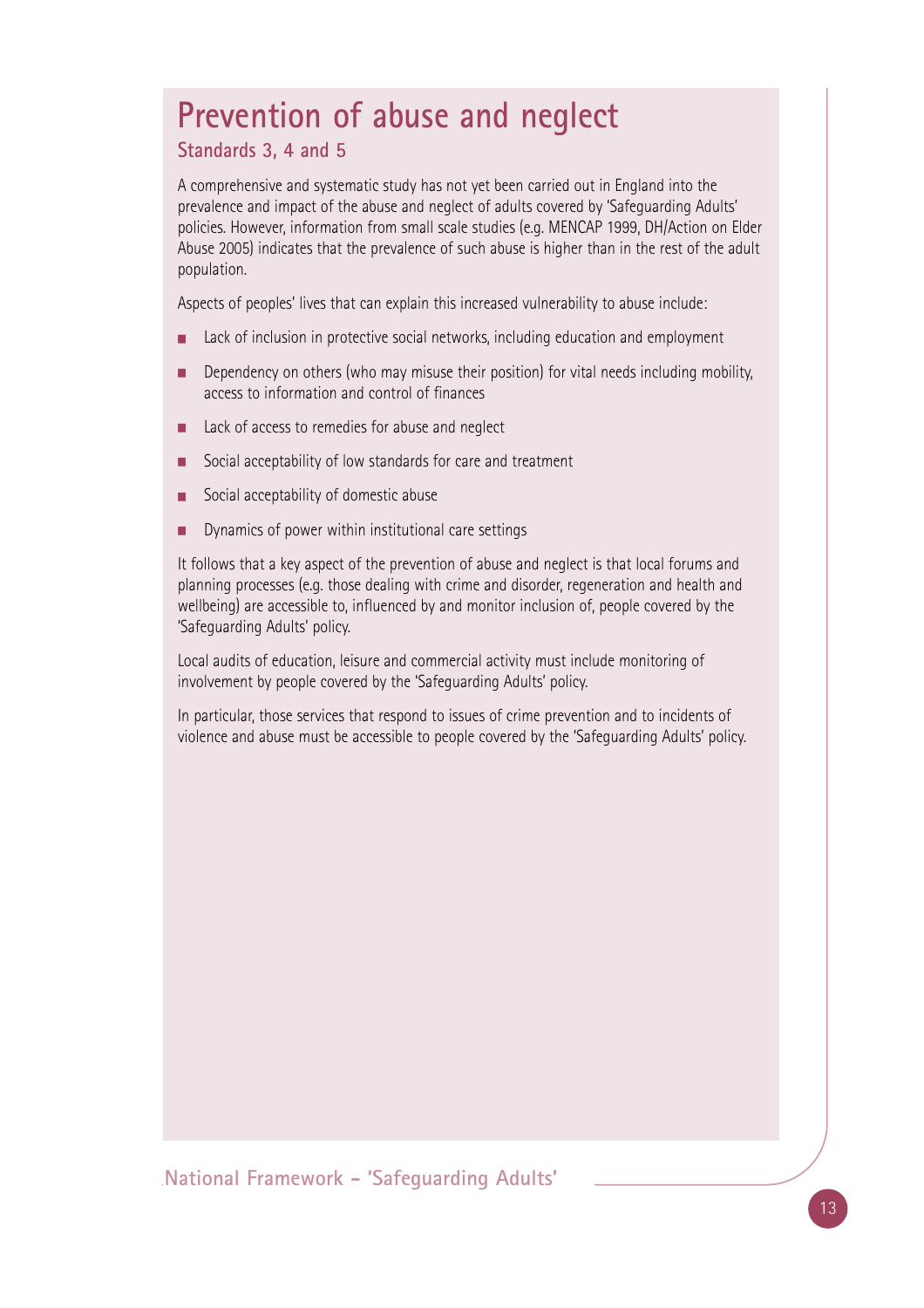### **Standard 3 In the community**

### **Standards**

- 3.1 The 'Safeguarding Adults' policy includes a clear statement of every person's right to live a life free from abuse and neglect.
- 3.2 This message is actively promoted to the public by the Local Strategic Partnership, the 'Safeguarding Adults' partnership, and its member organisations.
- 3.3 'Safeguarding Adults' is a key theme within the local Crime and Disorder Reduction Boards strategy. All relevant sub-strategies should be audited to ensure they are effective for, and that relevant services are accessible to, those citizens who are covered by the 'Safeguarding Adults' policy.
- 3.4 There is a locally endorsed charter for victims, which is cross referenced to and by the 'Safeguarding Adults' policy and procedures.
- 3.5 Each organisation that responds to issues of crime prevention and to incidents of violence and abuse, monitors provision of services to people covered by the 'Safeguarding Adults' policy and provides reports to the partnership.
- 3.6 Activities aimed at enhancing the personal safety of individuals (e.g. assertiveness courses, self-defence training, personal safety advice, provision of personal safety equipment) audit attendance and act to increase their accessibility to people covered by the policy.
- 3.7 Frontline organisations that provide housing, education, leisure, health and social care services make information about crime prevention available and accessible to service users and, where appropriate, support them to access mainstream services to access safety.
- 3.8 Commissioners, regulators and licensing bodies of mainstream services (e.g. leisure centres, colleges, public transport, taxis and trading standards) should ensure that employers implement appropriate safeguards and responses to Safeguarding Adults issues.
- 3.9 Commissioners of community care services collect data about assessed needs for crime prevention measures and victim support services and work with local partnerships to meet identified needs.
- 3.10 People who are known to pose a risk to others within the community, including those covered by the Safeguarding Policy, are the subject of a plan drawn up under the Multi-Agency Protection Panel Arrangements (MAPPA).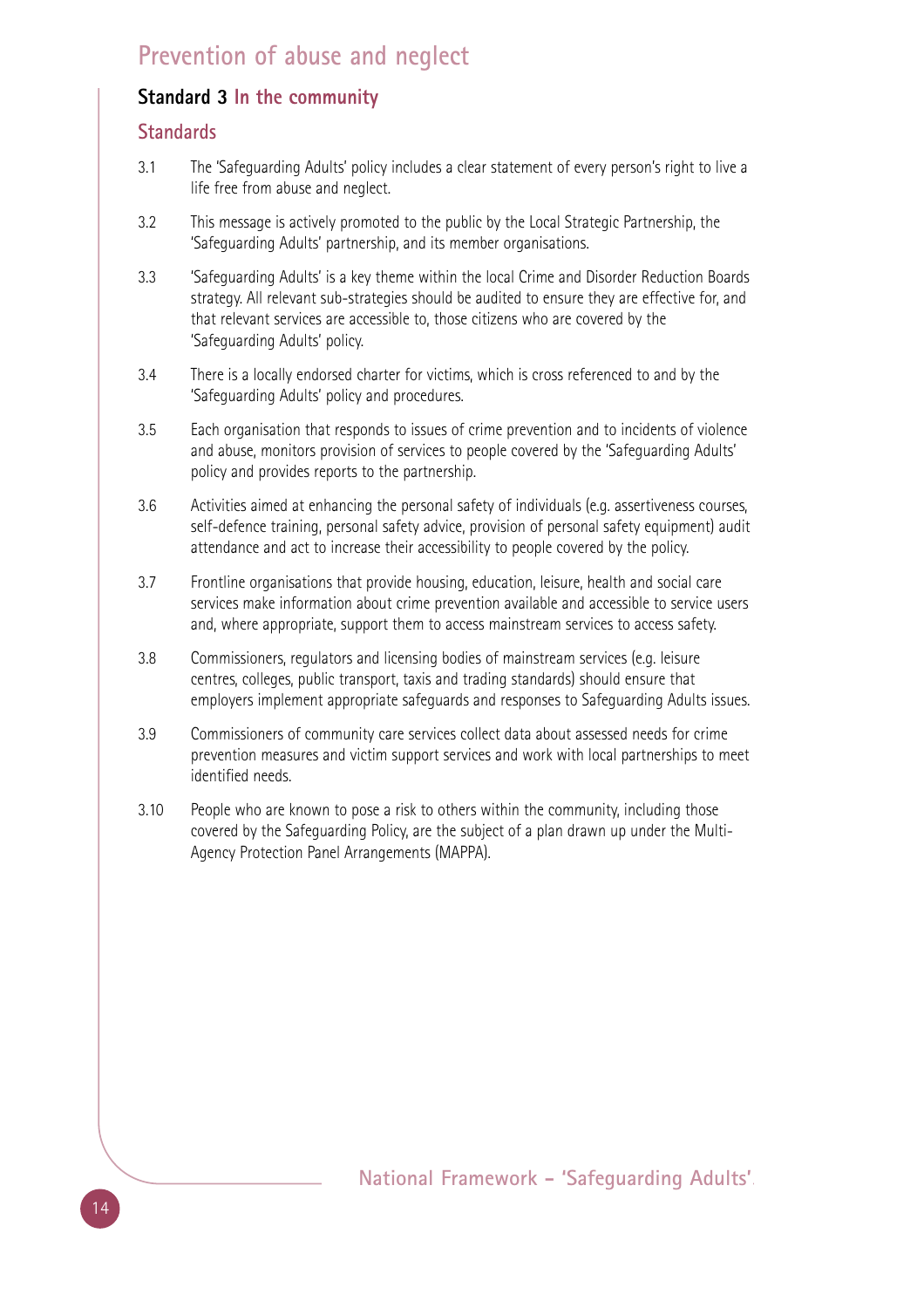### **Standard 4 Within service delivery**

Adults who are receiving community care services can be at risk whilst receiving them, both in care settings and in their own homes. Successful prevention of adult abuse and neglect demands that service providers tackle the factors which contribute to its occurrence at all levels. Commissioners and regulators of community care services play a vital role in ensuring that people receive care services from organisations which implement standards that prevent abuse and neglect.

Organisations which are regulated by CSCI, the Health Commission, and commissioned through PCTs and SSDs must be expected to fulfil these standards. In addition, 'Safeguarding Adults' Partnerships can form agreements with other local providers of community care services which require them to implement the same standards.

The standards below should also be considered by national partner organisations e.g. large voluntary organisations, professional bodies and by local organisations providing other types of services, such as civil and criminal justice and advocacy.

Relevant measures include:

- Zero-Tolerance of abuse and neglect within the organisation
- Crime prevention and safety audits
- Upholding the human rights of all service users and carers
- Promotion and delivery of choice of services to all service users
- Quality care planning and delivery for each service user
- Recruitment and selection screening of staff and volunteers for those who may cause abuse
- Training and supervision of staff and volunteers to promote quality standards of service delivery
- Effective feedback mechanisms from staff, volunteers and service users
- Effective quality assurance and governance processes.

### **Standards**

- 4.1 Each partner agency has a clear, well-publicised policy of Zero-Tolerance of abuse within the organisation.
- 4.2 This policy is underpinned by clear procedures that cover all incidents of abuse from any person towards any other e.g. staff-staff, service user-staff, as well as those covered by the 'Safeguarding Adults' policy e.g. staff-service user, service user-service user.
- 4.3 Each partner agency's 'Safeguarding Adults' procedure is consistent with the multi-agency procedure, and all incidents of abuse covered by that procedure are referred to it without delay.
- 4.4 Each partner agency implements the 'Safeguarding Adults' information-sharing protocol.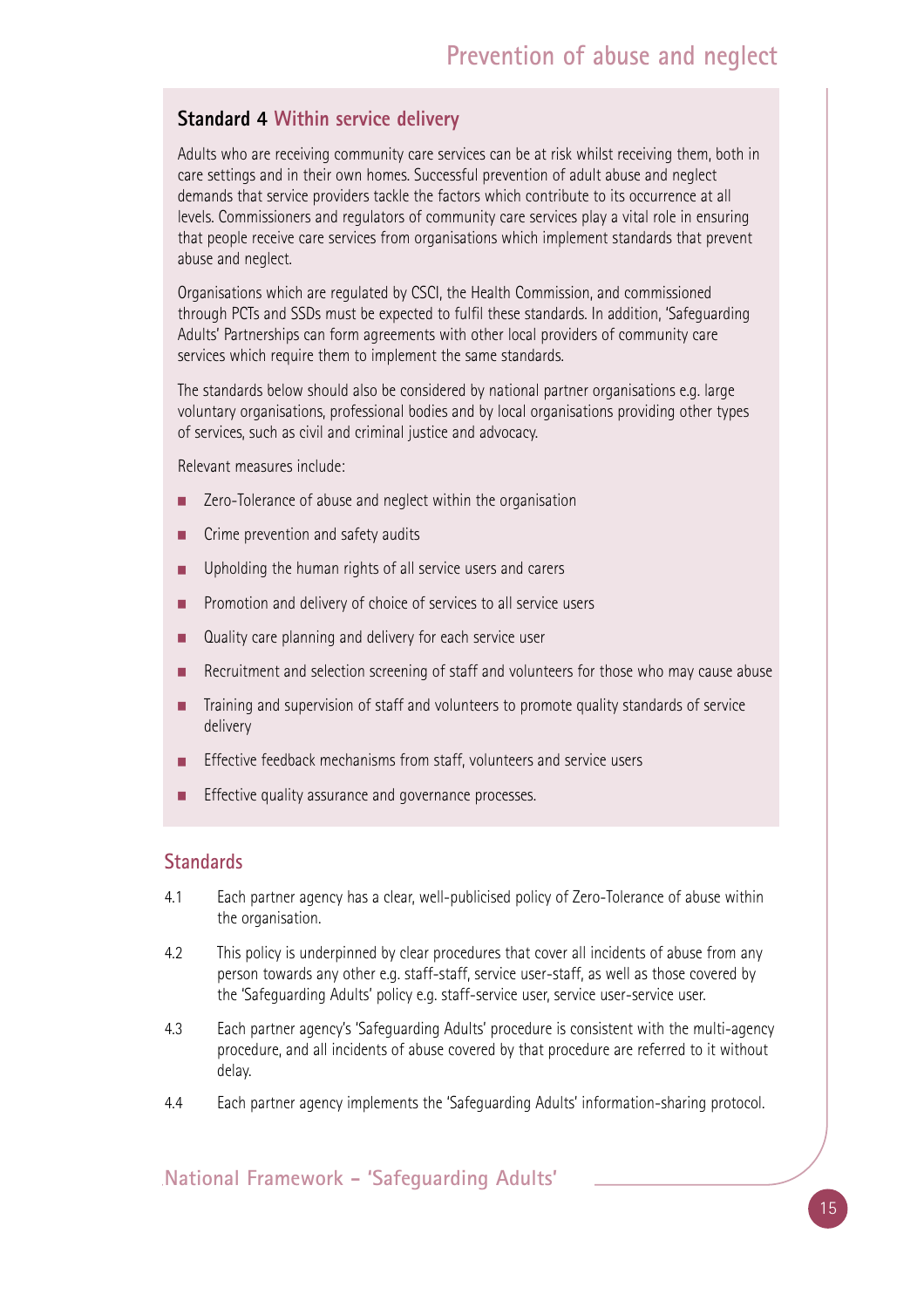### **GOOD PRACTICE EXAMPLE (ANCHOR TRUST)** Policy Statement for Rights and Responsibilities

Anchor believes that people have a right to live and work in an environment free of the threat of abuse, harassment, violence or aggression. As an employer committed to the provision of a safe workplace, Anchor will work to protect employees from harassment, violence or aggression from colleagues or customers. Anchor will equally seek to protect customers from violence, aggression or abuse from friends, relatives, employees or other customers.

- 4.5 Each partner organisation publicises its 'Safeguarding Adults' policy and procedures to all staff, volunteers, service users and carers in ways which are appropriate and accessible.
- 4.6 There is a clear policy and procedure for reporting all suspected crimes taking place within the service to the police.
- 4.7 Each partner organisation carries out a crime prevention and safety audit on an annual basis which includes an audit of abuse of service users.
- 4.8 Each partner organisation has clear policies against discrimination and harassment towards any person (staff, volunteers, service users, carers) on any grounds including disability, age, race, faith, gender or sexuality.
- 4.9 Each partner organisation has clear, accessible and well-publicised complaints procedures. This includes information about how to complain to external bodies such as regulators and service commissioners, and is cross-referenced with the 'Safeguarding Adults' procedures. Relevant advocacy and advisory services are well-publicised.
- 4.10 Each partner organisation has effective quality assurance and governance processes that are cross-referenced with 'Safeguarding Adults' issues.
- 4.11 There is a procedure in each organisation by which staff and volunteers can raise concerns and protection for 'whistleblowers' in accordance with guidance produced by 'Public Concern at Work'. This is cross-referenced with the 'Safeguarding Adults' procedures.
- 4.12 There is an 'open culture' within partner agencies. This includes good communication between staff and managers and with all stakeholders, for example: regular feedback activities during which staff, volunteers, other professionals, service users and carers can report on how the organisation is working in practice.
- 4.13 If appropriate, each partner organisation has clear operational guidelines, in accordance with regulations and best practice guidance, in relation to:
	- Serious incidents
	- Accidents
	- Health and Safety
	- Violent behaviour
	- Challenging behaviour
	- Personal and intimate care
	- Moving and handling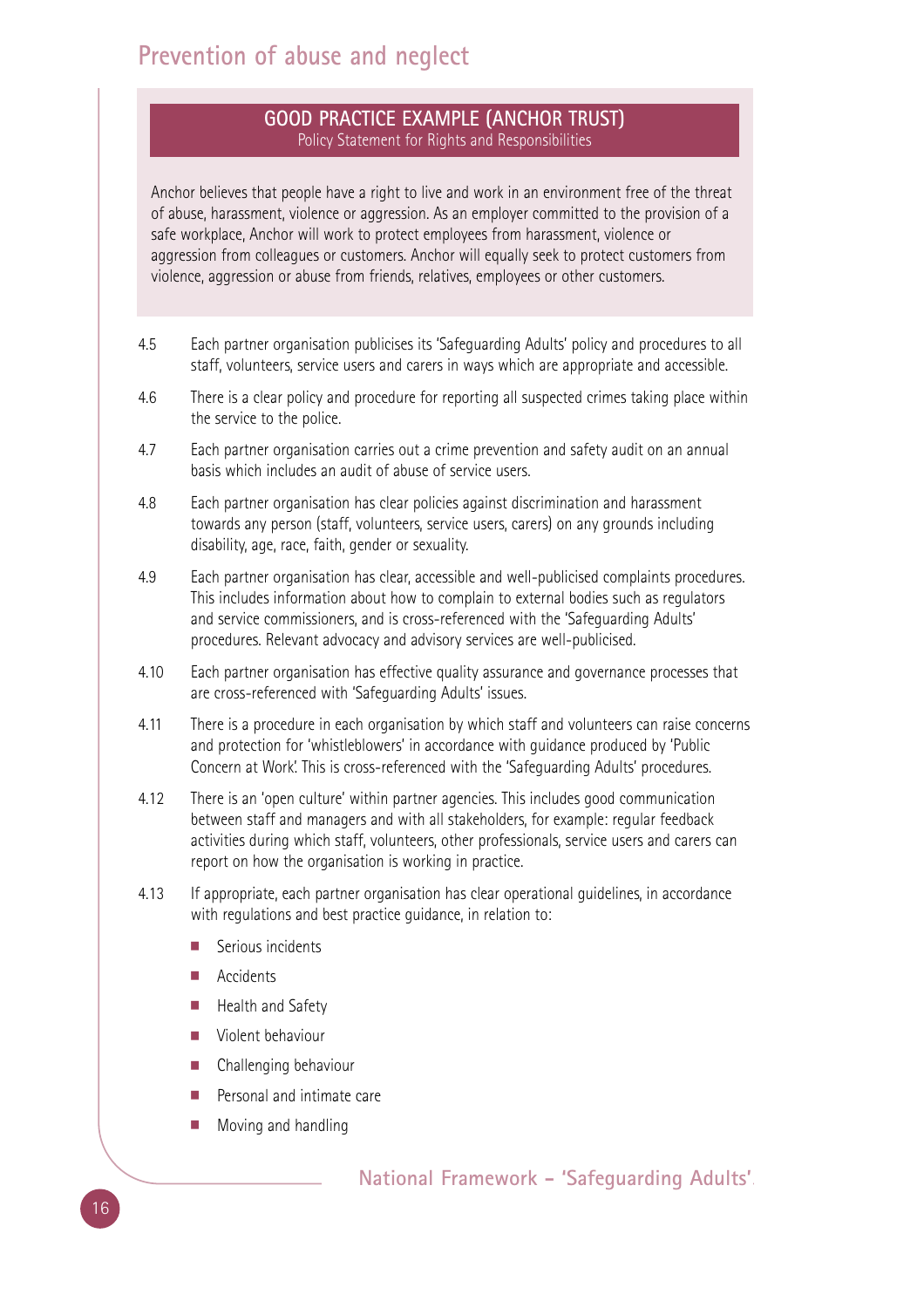- Tissue viability
- Physical interventions (formerly control and restraint)
- Sexuality and relationships
- Control and administration of medication
- Handling service users' money
- Risk assessment and management

These are cross-referenced with the 'Safeguarding Adults' procedures.

- 4.14 Health and social care providers ensure that every service user's care plan is crossreferenced to safeguarding issues. Where such issues have been identified they include a risk assessment in relation to the person's safety and any risk they may pose to others. The method of addressing any risk is clearly documented. Where appropriate, a joint risk assessment process should be used, such as a Care Programme Approach (CPA) lead risk assessment or a meeting held under the local Multi-Agency Public Protection Arrangements (MAPPA).
- 4.15 Incidents in which a service user has been at risk of harm, or has been harmed, are reported and monitored by each service provider. Where appropriate a referral is made to the 'Safeguarding Adults' procedures and to the commissioning organisation and the appropriate regulatory body, in accordance with current regulations.

### **GOOD PRACTICE EXAMPLE National Patient Safety Agency (NPSA)**

### **Seven Steps to Patient Safety**

- **1. Build a safety culture** Create a culture that is open and fair.
- **2. Lead and support your staff** Establish a clear and strong focus on patient safety throughout your organisation.
- **3. Integrate your risk management activity** Develop systems and processes to manage your risks, and identify and assess things that could go wrong.
- **4. Promote reporting** Ensure your staff can easily report incidents locally and nationally.
- **5. Involve and communicate with patients and the public** Develop ways to communicate openly with and listen to patients.
- **6. Learn and share safety lessons** Encourage staff to use root cause analysis to learn how and why incidents happen.
- **7. Implement solutions to prevent harm** Embed lessons through changes to practice, processes or systems.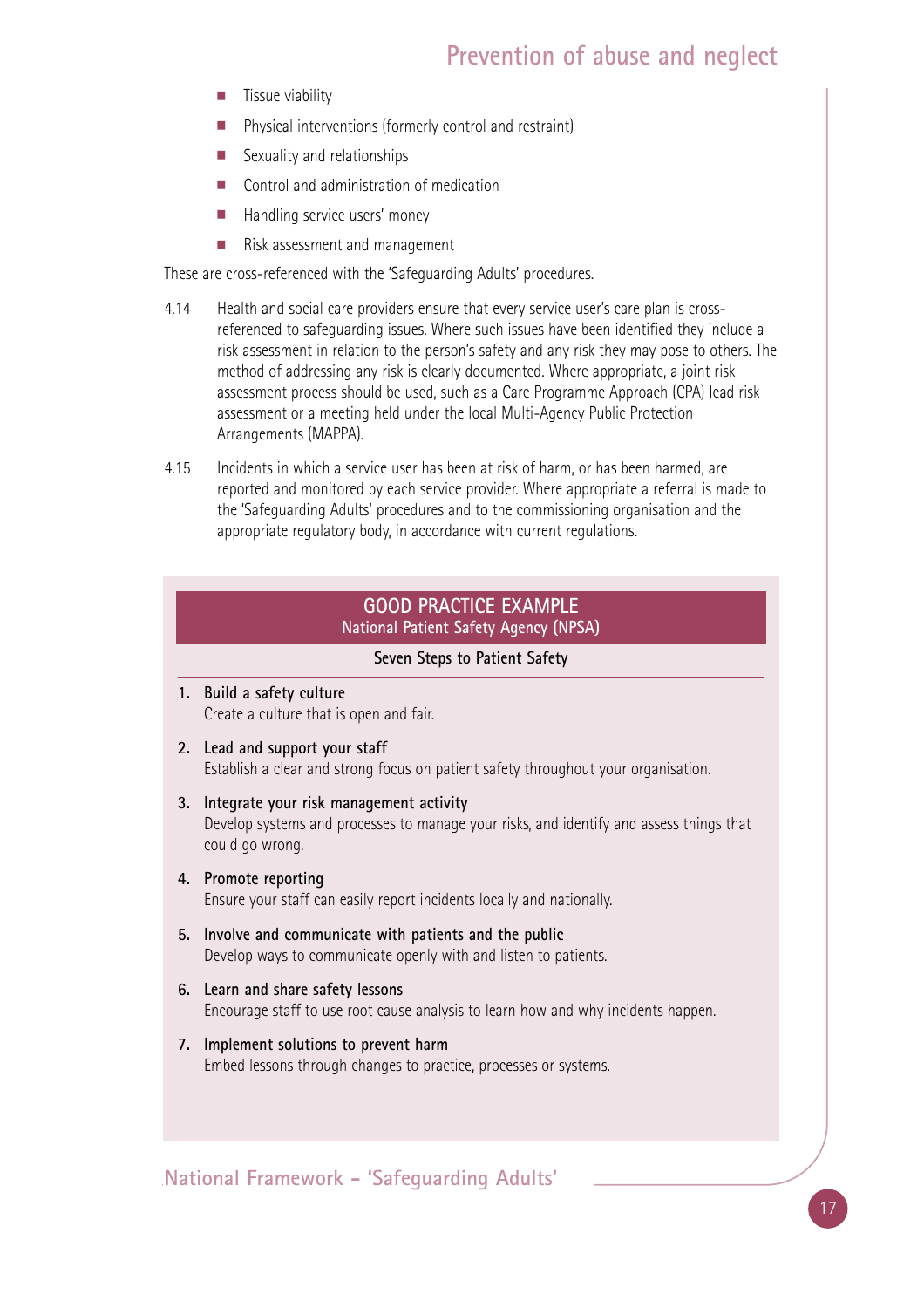- 4.16 Each partner organisation carries out regular reviews of any such reports received and undertakes a root cause analysis if appropriate. Where appropriate, a referral is made to the 'Safeguarding Adults' procedures.
- 4.17 Commissioners and regulators regularly audit reports of risk of harm and require providers to address any issues identified. Where there is a series of minor incidents, a root cause analysis is carried out. Where this is appropriate, a referral is made to the 'Safeguarding Adults' procedures.
- 4.18 Commissioners actively liaise with the 'Safeguarding Adults' partnership and regulatory bodies and make regular assessments of the ability of service providers to effectively safeguard service users. This assessment is included as a key factor in their decisionmaking.
- 4.19 Each organisation uses current best practice recruitment systems consistent with its professional standards. It identifies employees and volunteers for whom CRB checks, enhanced CRB and POVA checks are appropriate and implements any relevant post-Bichard vetting scheme. Prospective employees account for the whole of their employment/ unemployment history and references are checked carefully.
- 4.20 Each organisation has a code of conduct in place in place for all staff and volunteers, setting clear standards for relationships between people in a position of trust and service users. These should be compatible with the law (e.g. Sexual Offences Act 2003) and professional standards e.g. of the Nursing and Midwifery Council (NMC) and the General Social Care Council (GSCC).
- 4.21 The organisation ensures that all staff and volunteers are able to identify and report concerns of abuse or neglect – *see Standard 5 Training.*
- 4.22 There is a clear process known to staff for action in response to concerns or allegations that a member of staff has perpetrated or contributed to abuse. This includes the process for suspension, transfer to a non-care position or supervised work on a precautionary basis, and interface with any police investigation.
- 4.23 All allegations that a member of staff has committed a crime (e.g. assault, harassment, theft) are reported to the police.
- 4.24 Managers, staff or volunteers who are dismissed because it is believed they have harmed a 'vulnerable adult' (whether or not in the course of their employment), or leave/resign when they may have been dismissed on these grounds, are referred to the POVA list (if their employment is covered by POVA see DH website for further information).
- 4.25 Adults who employ support or care workers through direct payments must have access to information about an employer's rights and responsibilities in relation to employees who are abusive, and must have access to support to address these issues if needed.
- 4.26 The partnership links with organisations that are not subject to regulation or contractual obligations and encourages them to achieve these Standards.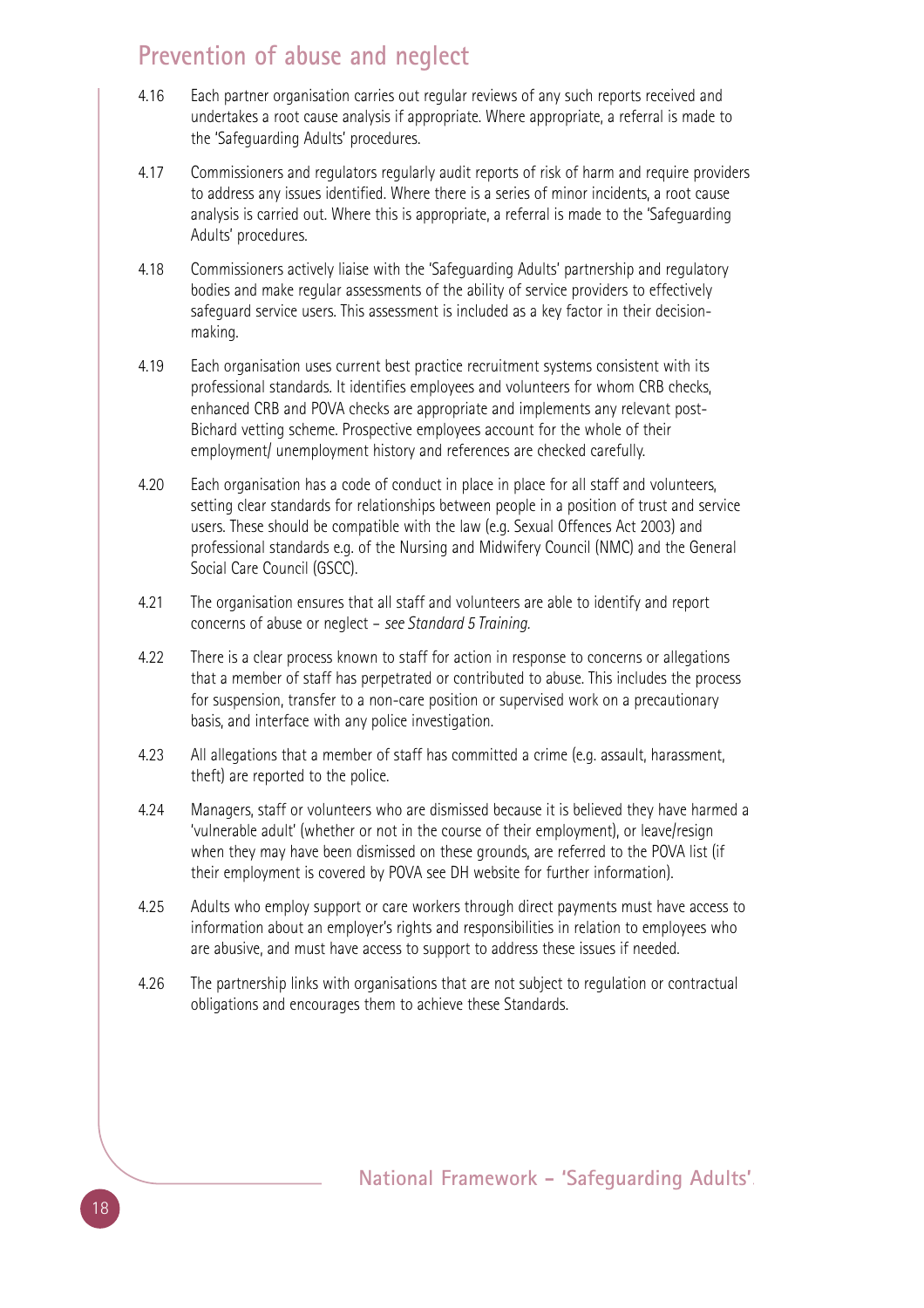### **Standard 5 Training standards**

It is the responsibility of each organisation to ensure that it has a workforce development plan that includes appropriate competencies of staff and volunteers in relation to 'Safeguarding Adults' work. Staff will need different competencies depending on whether, for example, they are frontline staff or managers. All people working in the organisation must be able to recognise abuse and neglect and know how to make effective reports.

Whilst this is an individual organisational responsibility, 'Safeguarding Adults' is a multiagency task. It is therefore of great benefit if staff who will be liaising with colleagues in other agencies can take part in multi-agency courses that promote understanding of the roles of other partners.

The 'Safeguarding Adults' partnership can play a key role in enabling organisations to plan and commission such training together.

### **Standards**

- 5.1 The 'Safeguarding Adults' partnership oversees a multi-agency workforce development/training sub-group.
- 5.2 The partnership has a workforce development/training strategy and ensures that it is appropriately resourced.
- 5.3 The partnership has established standards and agreed competencies for the delivery of all 'Safeguarding Adults' training which is delivered locally.
- 5.4 Partner organisations jointly commission multi-agency training to meet common needs. This must include training for those undertaking specific roles within the procedures (e.g. **safeguarding managers** – *see Standard 9*)
- 5.5 Equality and diversity issues and the role of discrimination in supporting abuse and neglect is integrated into training courses.
- 5.6 The partnership's training strategy includes training that is accessible to and/or specifically tailored for service users and carers e.g. 'how to make a complaint about abuse or neglect'.
- 5.7 Multi-agency training meets the relevant national occupational standards for all of the target audience (e.g. NQF/Skills for Care, LDAF, PQSW).
- 5.8 There is a central database of everyone who has attended 'Safeguarding Adults' training; this is audited to plan and target training courses e.g. at particular staff groups.
- 5.9 Each organisation ensures that staff and volunteers at all levels have appropriate knowledge of and competencies in relation to the:
	- potential for occurrence of abuse or neglect
	- identification of abuse and neglect
	- 'Safeguarding Adults' policy and procedures
	- requirement to report any concerns of abuse or neglect
	- internal reporting structure for such concerns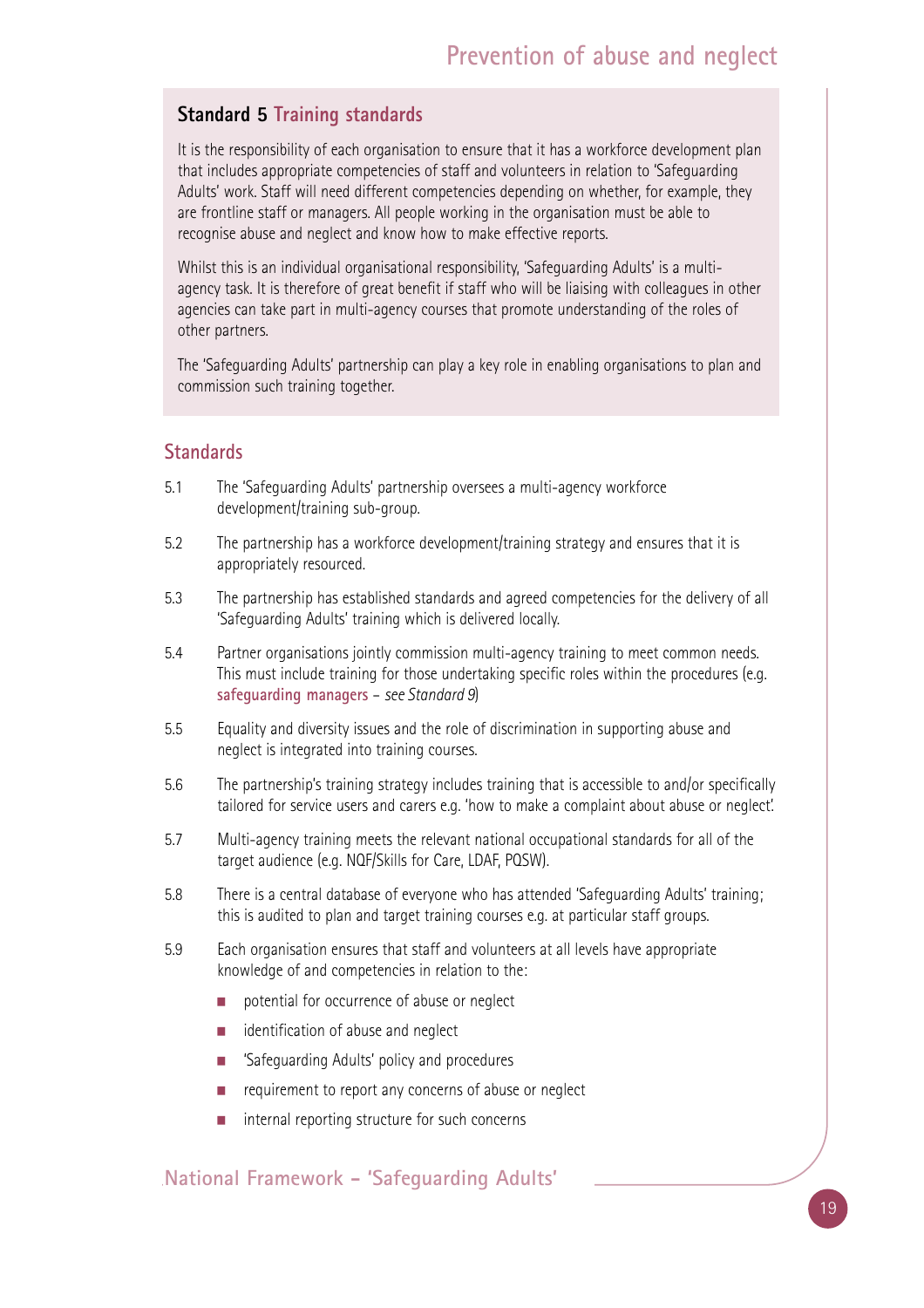- 5.10 Each organisation has a workforce development plan that includes competencies in relation to 'Safeguarding Adults' and audits the plan for reporting to the partnership on an annual basis.
- 5.11 Each organisation has established 'Safeguarding Adults' competencies for each staff role and enables staff to access successive levels of training in line with their personal and professional development. Where appropriate this training is mandatory.
- 5.12 Every member of staff is made aware of how they can use their routine processes (e.g. single assessment, risk assessments, care planning, triage) to enable people to acknowledge that they are at risk of abuse, and signpost them to effective support.
- 5.13 All training delivered 'in-house' (or commissioned by external providers for a partner organisation) is consistent with the local 'Safeguarding Adults' policy and procedures, as well as with relevant national standards.
- 5.14 Local providers of further and higher education courses to criminal justice, health and social care professionals include 'Safeguarding Adults' in their curriculum.

### **GOOD PRACTICE EXAMPLE (KENT) Adult protection training structure for staff**

### **Level 1:** *Awareness*

Developing a shared understanding of what is abuse and what is a vulnerable adult. An understanding of the signs and symptoms of abuse. Also what to do if you witness abuse or are told about it.

### **Level 2:** *The Practitioner's role*

Dealing with disclosures for those who need to complete the alert form as part of their professional role. Determining risk, vulnerability, and seriousness. Examining the implications of the three 'C's' – capacity, consent and confidentiality.

### **Level 3:** *The Investigator's guide*

Knowledge and skills required in planning and undertaking a protective and/or detective investigation either within a single agency or jointly with colleagues from other agencies. Examining elements of good practice in gathering evidence.

### **Level 4:** *Joint working and criminal investigations*

Developing mutual understanding of the complimentary and supportive roles of the police, social services and other agencies when a potential crime has been committed. This will include an overview of the 'Achieving Best Evidence' model of interviewing.

### **Level 5:** *Decision-making*

This course is directed at those who will be involved in the conclusive decision–making processes (such as care conferences and planning meetings) and have responsibility for these under the current policy and procedures. Evaluating the evidence and implementing protection planning.

### **Level 6:** *Post-abuse*

Who are the stakeholders in protection planning? Providing for the post-abuse support needs of the vulnerable adult and their support networks – a strengths and needs model. Managing the impact of adult protection on the practitioners. (This course is still in the process of being developed.)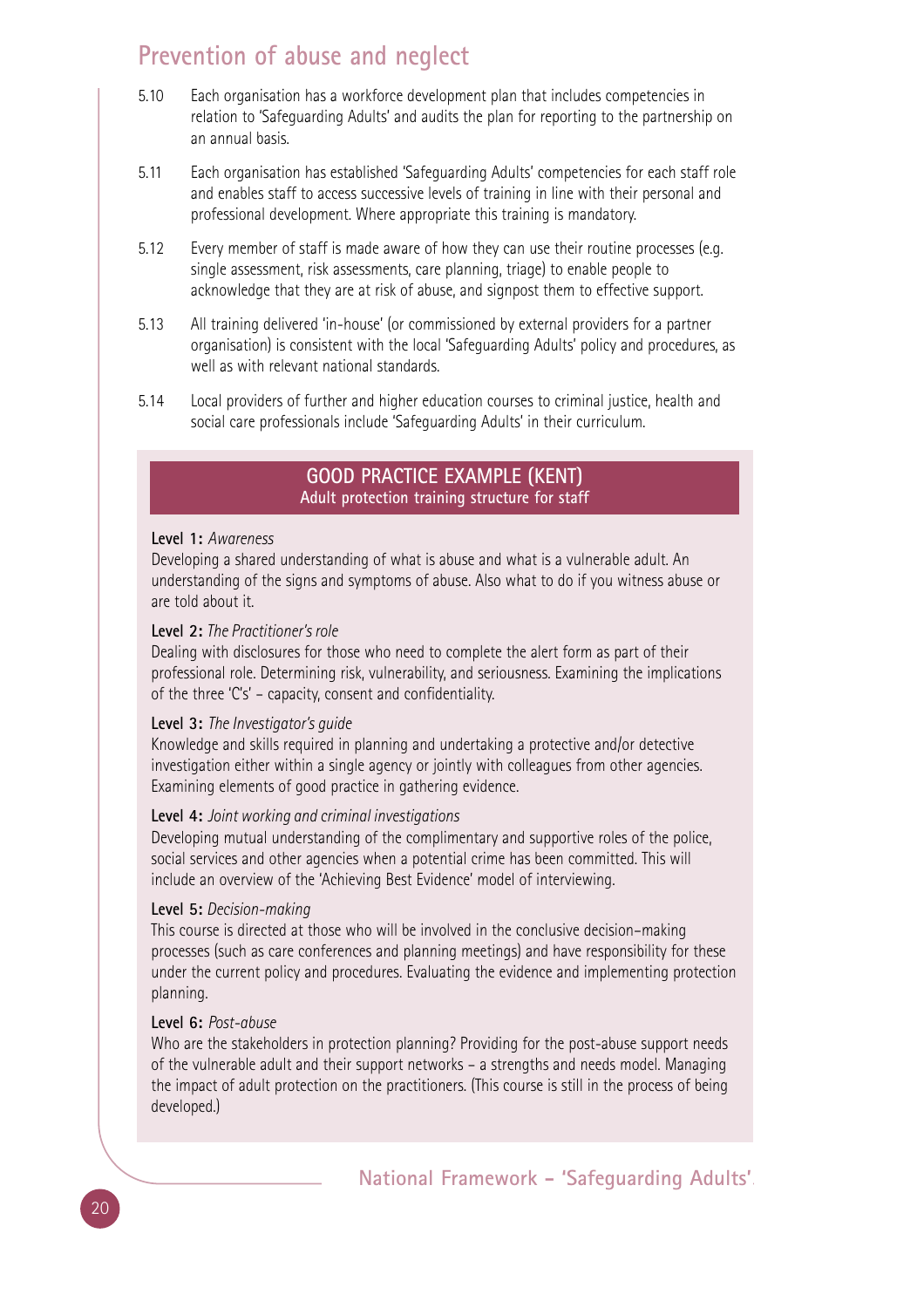### **Standards 6,7,8 and 9**

As stated in on page 5, the primary responsibility of the 'Safeguarding Adults' partnership is to enable all adults *"who is or may be eligible for community care services"* to access appropriate services if they need support to live a life that is free from abuse and neglect. The framework for enabling adults to access such support is referred to in this document as the 'Safeguarding Adults' Procedures.

They should ensure that those adults *"who is or may be eligible for community care services"*, and who may be experiencing abuse or neglect, receive an assessment of the risk they are facing. Where they face a critical or substantial risk to their independence and wellbeing, community care services should be considered as part of a safeguarding plan. Where the assessment does not lead to community care services being provided or purchased other appropriate services should be signposted.

The procedures should be based on the presumption of mental capacity (Mental Capacity Act 2005) and on the consequent right of such adults to make their own choices in relation to safety from abuse and neglect - except where the rights of others would be compromised (see below). The specific choices available to a person will depend on the eligibility criteria for each service, but the baseline is that all people are supported to access information about the options that are open to them.

The most relevant aspect of mental capacity is that of understanding and making decisions about safety from abuse and neglect. Making this decision includes having information about what is taking place, the harm that it may cause and the options that are open to stop abuse or neglect, or to reduce harm. It includes weighing up that information and communicating the decision. Everyone has a right to follow a course of action that others judge to be unwise or eccentric, including one which may lead to them being abused. Where a person chooses to live with a risk of abuse the safeguarding plan should include access to services that help minimise the risk.

It is clear that any safeguarding action should usually be taken in consultation with the adults concerned, and that it should be taken in a manner that does not usurp their own choices or decision-making. It is also important that decisions made at any one time are not taken to be irrevocable and non-negotiable. Action must ensure that when adults with mental capacity take decisions to remain in abusive situations, they do so without intimidation, with an understanding of the risks involved and have access to appropriate services if they should they change their mind.

For "people who are eligible for community care services" and who have mental capacity, 'Safeguarding Adults' procedures should enable them access to mainstream services that will support them to live safer lives - as well as providing specific services to meet additional needs. For example, some adults have impairments which mean that they need assistance to overcome current barriers to existing services, in order to choose how to achieve a safer life. An example of this type of response is given on page 37 *(Standard 9, Story 1).*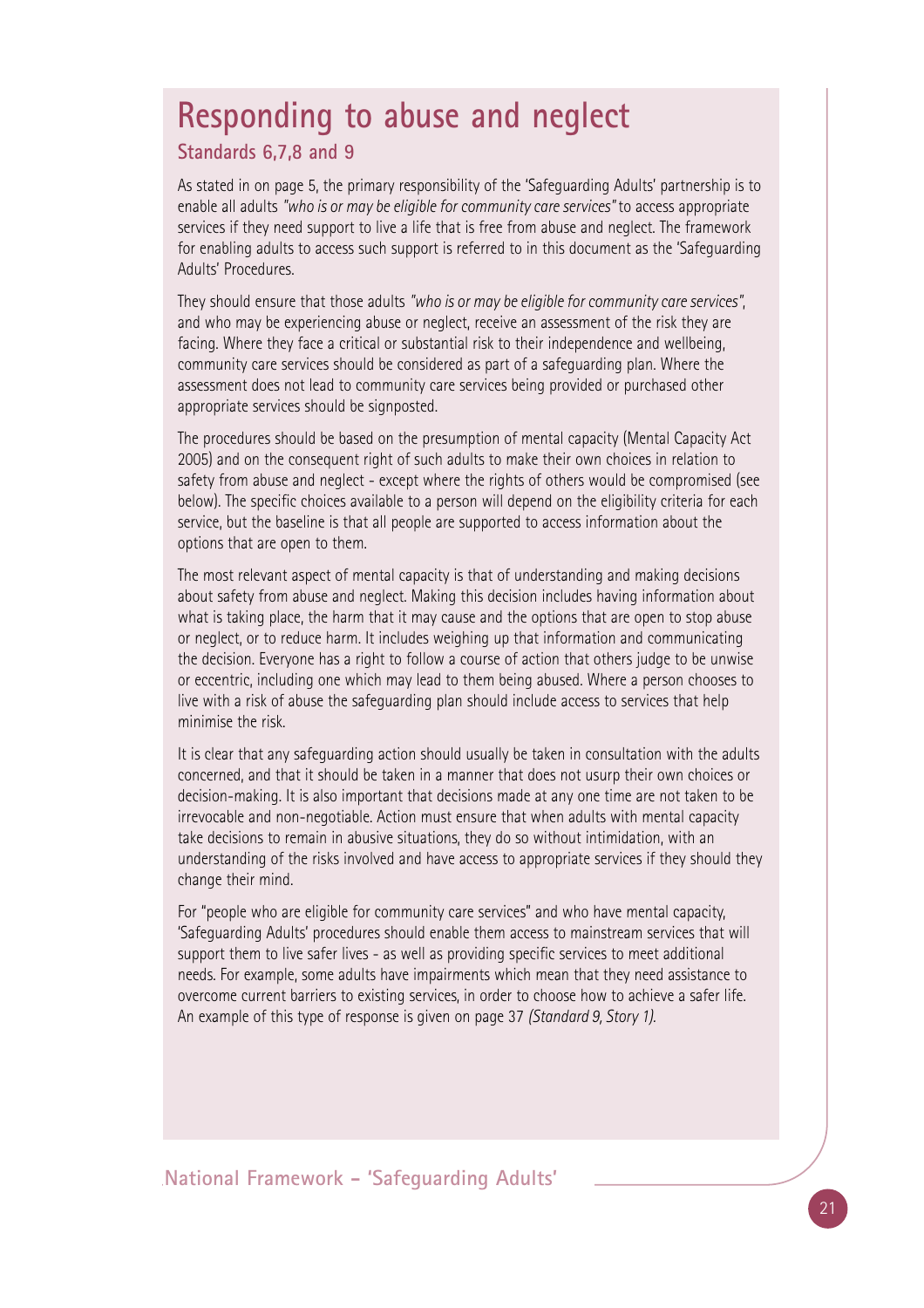| Level of risk to<br>independence | Impact of risk                                                                                                                                                                                                                                                                                                                                                                                                                                                                                                                                                                                                                                             |
|----------------------------------|------------------------------------------------------------------------------------------------------------------------------------------------------------------------------------------------------------------------------------------------------------------------------------------------------------------------------------------------------------------------------------------------------------------------------------------------------------------------------------------------------------------------------------------------------------------------------------------------------------------------------------------------------------|
| Priority 1<br>Critical           | Life is, or will be, threatened; and/or<br>significant health problems have developed or will develop;<br>there is, or will be, little or no choice and control over vital aspects of<br>the immediate environment;<br>serious abuse or neglect has occurred or will occur;<br>there is, or will be, an inability to carry out vital personal care or<br>domestic routines;<br>vital involvement in work, education or learning cannot or will not be<br>sustained;<br>vital social support systems and relationships cannot or will not be<br>sustained;<br>vital family and other social roles and responsibilities cannot or will<br>not be undertaken. |
| Priority 2<br>Substantial        | There is, or will be, only partial choice and control over the immediate<br>environment; and/or<br>abuse or neglect has occurred or will occur;<br>$\blacksquare$ there is, or will be, an inability to carry out the majority of personal<br>care or domestic routines;<br>number in many aspects of work, education or learning cannot or<br>will not be sustained;<br>the majority of social support systems and relationships cannot or will<br>not be sustained;<br>the majority of family and other social roles and responsibilities<br>cannot or will not be undertaken.                                                                           |
| Priority 3<br>Moderate           | There is, or will be, an inability to carry out several personal care or<br>domestic routines; and/or<br>nivolvement in several aspects of work, education or learning cannot or<br>will not be sustained;<br>several social support systems and relationships cannot or will not be<br>sustained;<br>several family and other social roles and responsibilities cannot or will<br>not be undertaken.                                                                                                                                                                                                                                                      |
| Priority 4<br>Low                | There is, or will be, an inability to carry out one or two personal care<br>or domestic routines; and/or<br>nivolvement in one or two aspects of work, education or learning<br>cannot or will not be sustained;<br>one or two social support systems and relationships cannot or will not<br>be sustained;<br>one or two family and other social roles and responsibilities cannot or<br>will not be undertaken.                                                                                                                                                                                                                                          |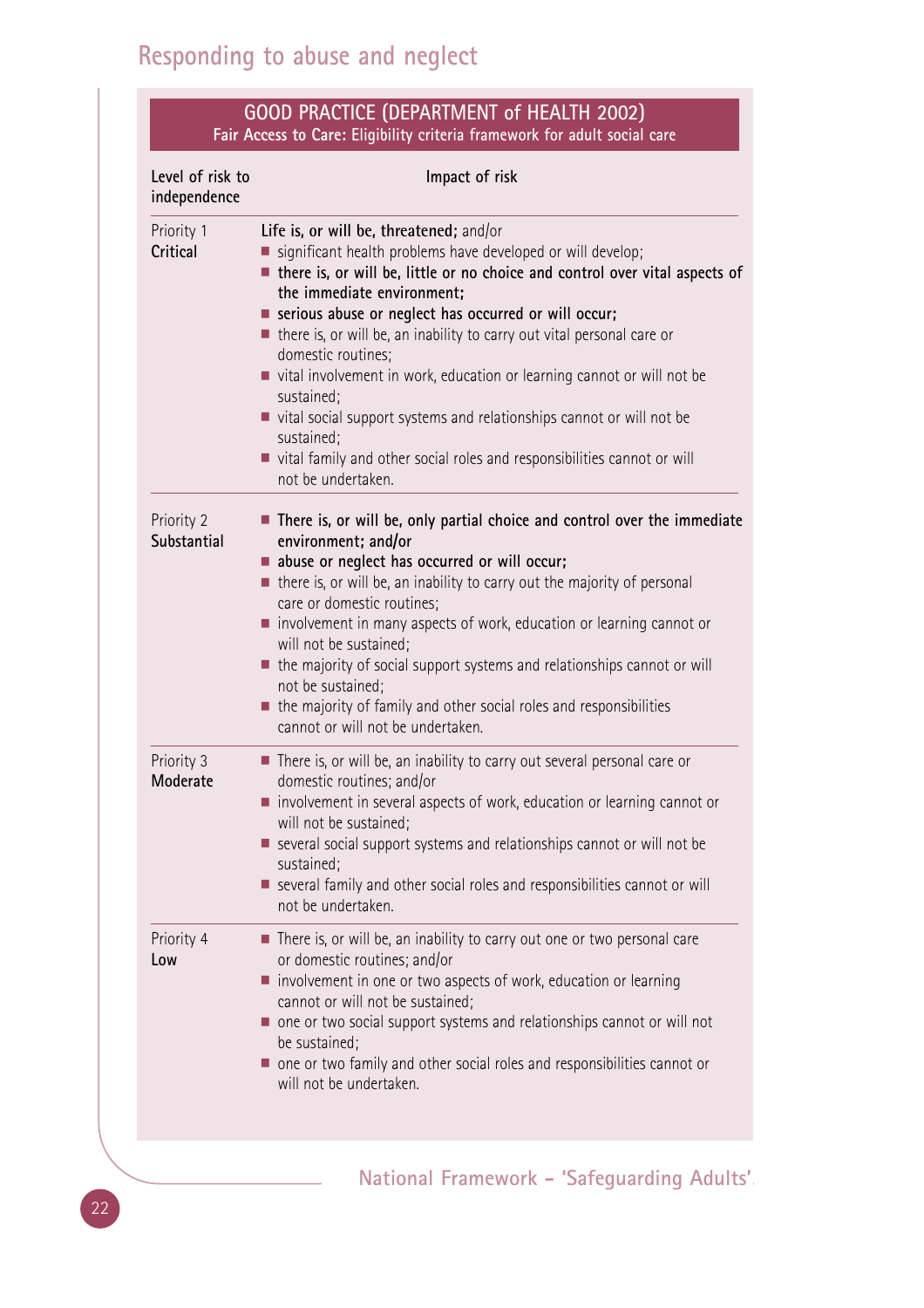For some adults, their impairments mean they need proactive support to understand that they have a choice to live a safer life; to understand the options open to them; and to choose which, if any, services they want to access in order to do so. An example of this type of response is given on page 40 *(Standard 9, Story 3).*

For other adults, even with support, their impairments mean that they do not have mental capacity to make such decisions. The capacity of some adults may fluctuate and they may not be able to make a decision about how to pursue their safety at the time it is needed. In such situations organisations must take positive action to ensure that such decisions are made on the person's behalf. This must be by a person or an organisation, acting in the best interests of the adult concerned (and, if appropriate, on what is known of their wishes prior to losing capacity). An example of this type of response is given on page 40 *(Standard 9, Story 4).*

The wishes of an adult with mental capacity should normally be respected. However, statutory agencies must act to uphold the human rights of all citizens and where others are at risk this duty will take precedence.

Any action taken by an organisation to safeguard an adult should meet Human Rights standards. It should be proportionate to the perceived level of risk and seriousness. Intervention should not be arbitrary or unfair. It must have a basis in law: e.g. acting with the consent of the adult or, under duty of care, acting in the best interest of the adult; undertaken to secure a legitimate aim (i.e. to prevent a crime or protect the public) and be necessary to fulfil a pressing social need.

Raising concerns about abuse or neglect nearly always involves sharing information about an individual that is both personal and sensitive (Data Protection Act 1998). Such information about an adult with mental capacity should be shared only with their informed consent, unless there is an overriding duty such as a danger to life or limb, or risk to others. These exceptions are described in the Data Protection Act (1998) and 'Caldicott guidance' (DH 1997), and case law in relation to human rights legislation. Information about an adult who may be at risk of abuse or neglect must be shared only within the framework of an appropriate informationsharing protocol.

Information about a potential perpetrator of abuse must also be shared under an appropriate information-sharing protocol. Local provisions such as MAPPA meetings and national provisions such as the POVA and POCA lists should be used.

### **Standard 6 Upholding Human Rights**

### **Standards**

- 6.1 All citizens can access information about how to gain safety from abuse and violence, including information about the local 'Safeguarding Adults' procedures *(see Standard 10).*
- 6.2 Any organisation which receives a report that an adult may be experiencing abuse or neglect responds in a positive and proactive manner.
- 6.3 Any person reporting abuse or neglect of an adult is effectively signposted to an appropriate source of information and advice about what options are open to them.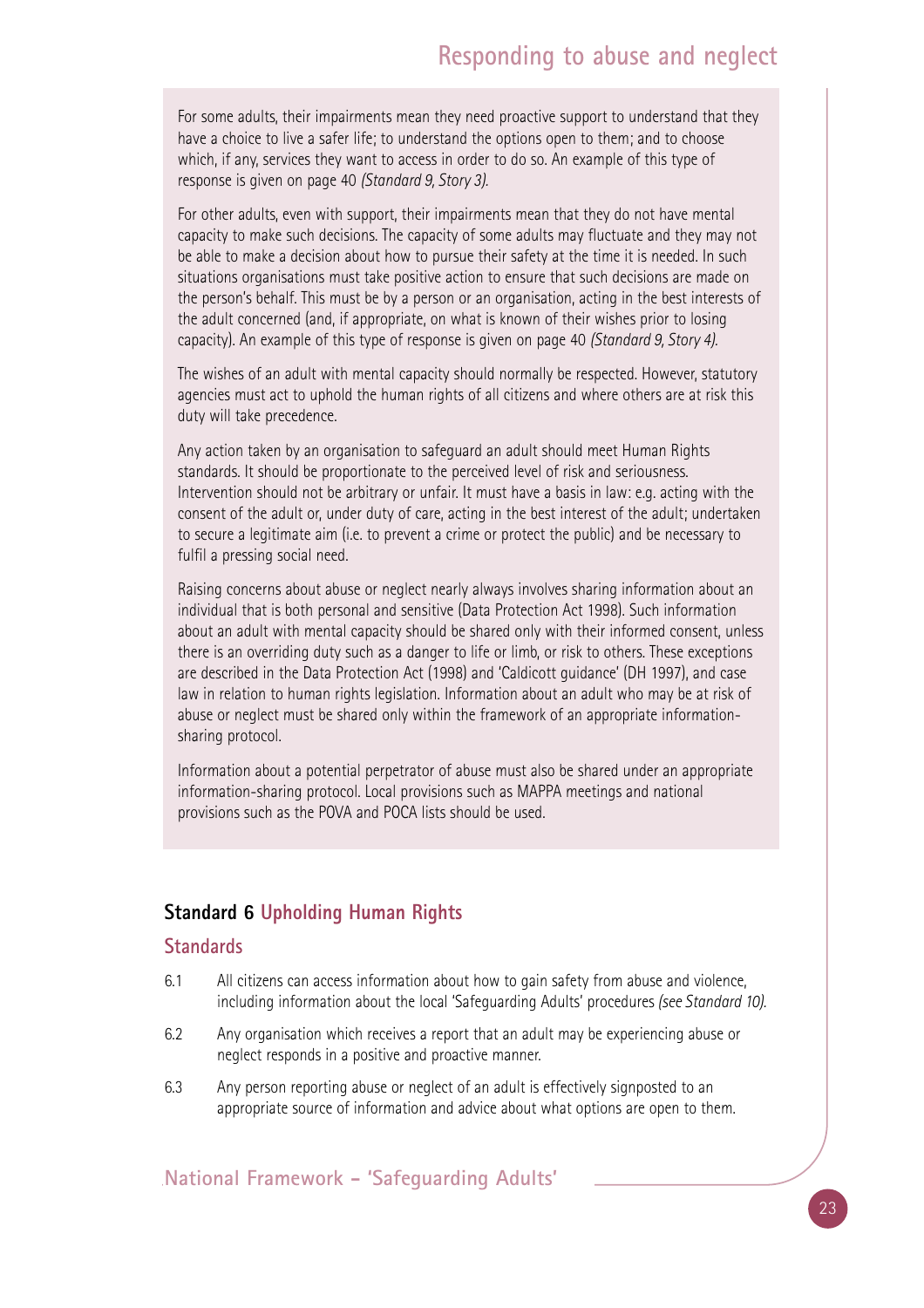- 6.4 All reports of potential abuse or neglect of a person *"who is or may be in need of community care services"* made to or within any organisation are referred to the local 'Safeguarding Adults' procedures.
- 6.5 The 'Safeguarding Adults' policy and procedures are consistent with the principles and legal frameworks provided by the Human Rights Act and the Mental Capacity Act 2005.
- 6.6 Where a report is made that an adult *"who is or may be in need of community care services"* may be experiencing abuse or neglect, the person is contacted before the end of the next working day – unless this would place them at greater risk- and an assessment of risk to their safety is made. Where a crime has been committed this should be discussed with the police as soon as possible in line with the 'Safeguarding Adults' procedures.
- 6.7 There are systems in place for an appropriate assessment to be carried out, when necessary, as to whether a person has the mental capacity to make decisions about achieving safety from abuse or neglect.
- 6.8 Where an adult does not have mental capacity to make decisions about protection from abuse action should be taken to protect them. Any such action must be proportionate to the level of risk and take any knowledge of the person's previously expressed wishes into account.
- 6.9 Where a person who may be experiencing abuse or neglect has mental capacity, action is taken to enable them to choose to be in contact with an appropriate person; who can give information about options available and any actions that will be taken under overriding duties of organisations.
- 6.10 If a report is made that a service being provided is not safe (e.g. where a member of staff may be abusing service users, one service user is abusing another(s) or the service is run in such a way as to cause neglect), immediate positive action is taken to assess any risk and to appropriately enhance the safety of all service users.
- 6.11 Where an alleged perpetrator *"is or may be eligible for community care services"* (for example, if they are another service user or a carer) the procedures should include an assessment of the nature of the risk they cause and allow that any such assessment may result in the provision of community care services to the alleged perpetrator and/or sign posting to appropriate main stream services (e.g. anger management) as part of the safeguarding plan for the adult at risk.
- 6.12 There is an information-sharing protocol between all partner agencies, and those contracted to provide services by them, that covers all aspects of 'Safeguarding Adults' work. This includes the rights of adults to access data held about them.
- 6.13 The information sharing protocol includes the rights of an alleged perpetrator to know the nature of the concerns about their behaviour, to have a right of reply and have an opportunity to correct any information held about them that is not accurate.
- 6.14 The procedures give clear guidance as to action taken for the protection of human rights of those who were not the original subject of a referral. For example: abuse by a member of staff in a care setting; abuse of an adult in a domestic setting where children are present; violence or abuse that causes 'risk to life or limb' and abuse that is unacceptable on grounds of public interest - for example where a crime has been committed.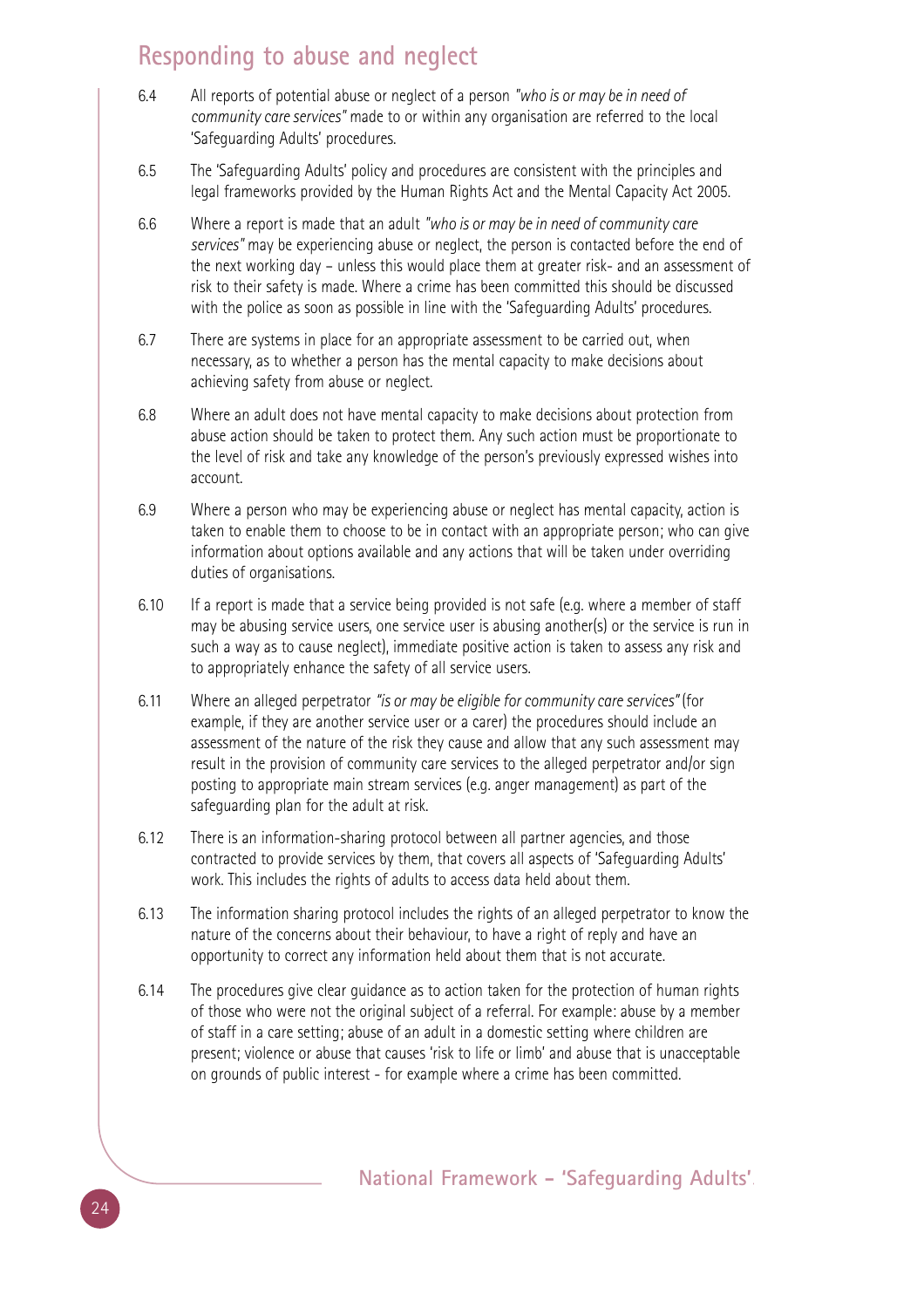### **Standard 7 Joint systems**

### **Standards**

- 7.1 There is a local multi-agency 'Safeguarding Adults' policy and procedure describing the framework for responding to all adults *"who is or may be eligible for community care services"* and who may be at risk of abuse or neglect.
- 7.2 The procedure is part of a joined up network of strategies (e.g. domestic violence, hate crime, safeguarding children) giving a policy and procedural framework for responding to all reports that any person may be at risk of abuse or neglect.
- 7.3 The procedures are consistent with and refer to the multi-agency information-sharing protocol for 'Safeguarding Adults' work.
- 7.4 All partner agencies are signed up to the framework at senior executive/board level.
- 7.5 The process of writing and developing the procedures is carried out in partnership.
- 7.6 Frontline staff, volunteers, service users, carers and members of the public have been consulted within the process of developing the procedures.
- 7.7 The 'Safeguarding Adults' procedures set out clear pathways for responding, in partnership, to concerns of abuse or neglect and create a consistent standard of response to any abuse in all settings.
- 7.8 There is common documentation for reporting abuse and neglect that is consistent with the local Single Assessment Process (SAP) (DH 2001)
- 7.9 Each organisation has made explicit its potential roles, powers and duties in 'Safeguarding Adults' work and these are incorporated into the procedures.
- 7.10 The 'Safeguarding Adults' procedures include clear pathways that deliver effective protection services for all people covered by them across a range of different circumstances, experiencing any type of abuse or neglect in any setting.
- 7.11 The procedures include reference to the ADSS cross-boundary protocol specifying the responsibilities for co-ordinating 'Safeguarding Adults' work where care of an adult is contracted "out of area". Where such an adult may be experiencing abuse or neglect the safeguarding procedures of the area where the abuse is occurring should be followed. The placing authority maintains its responsibility to ensure that the care being provided meets the needs of the adult concerned.
- 7.12 The policy and procedures are accessible to all workers, service users, carers and members of the public, and are clear to understand.
- 7.13 The procedures are updated regularly and reviewed annually to incorporate lessons learned from practice *(see Standard 9)* and to include the most recent relevant legislation and guidance.
- 7.14 The framework includes a mechanism for resolving any disagreements between agencies, about how to work together to safeguard adults who may be at risk of abuse or neglect.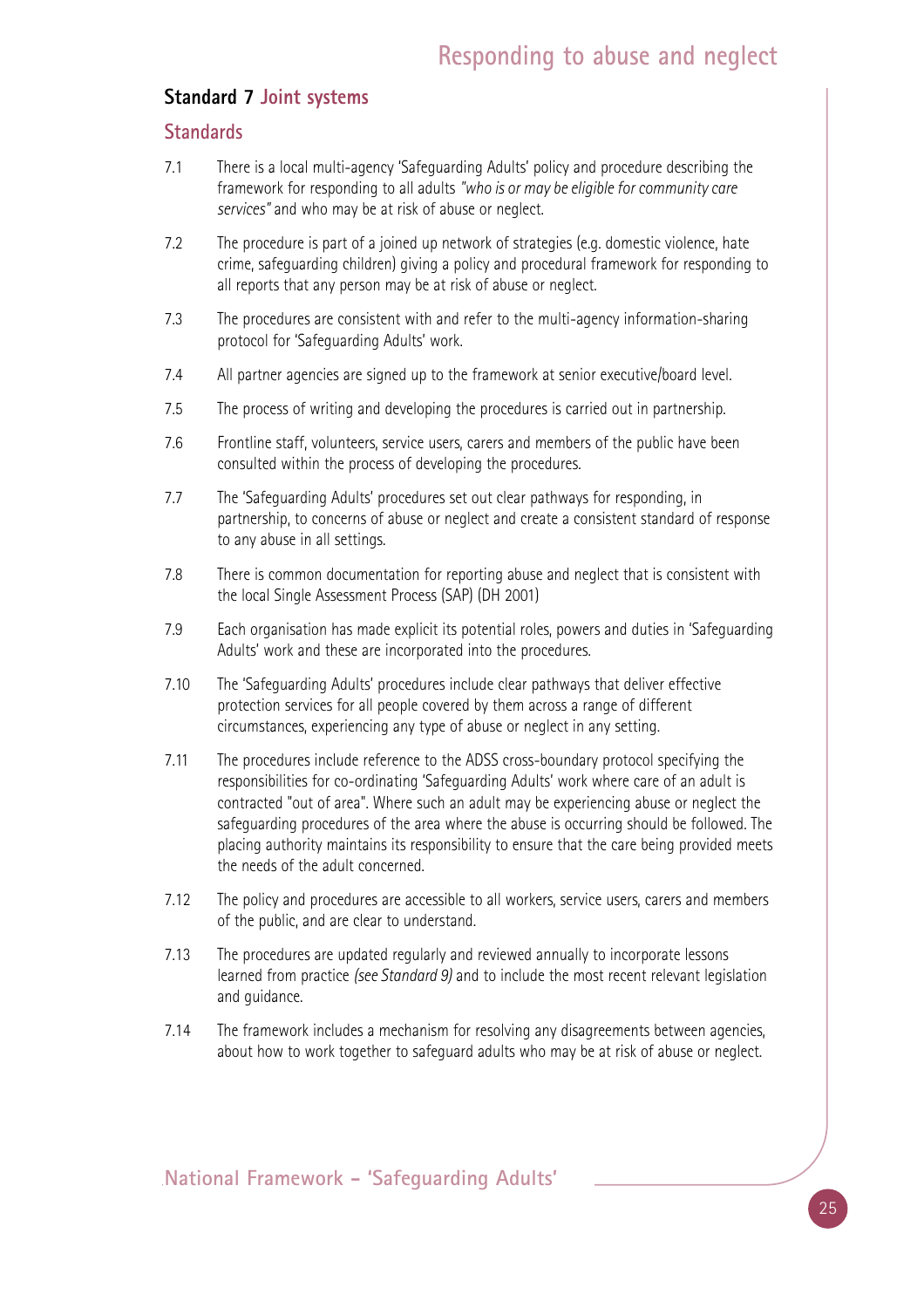### **GOOD PRACTICE EXAMPLE (BRADFORD)**

The District's multi-agency procedures divide adult protection situations into four types, to ensure that the pathway for each is consistent with the specific legal powers and statutory duties which apply to that situatiion in particular.

| Duty to protect others<br>Is the abuse occurring in a care setting?<br>Is the alleged perpetrator a member of staff or volunteer?<br>Are other service users at risk? |              |                                                                                                                                                                                                                     |                                                                                                                                                                                                                                                                                                                                                                     |  |  |  |
|-----------------------------------------------------------------------------------------------------------------------------------------------------------------------|--------------|---------------------------------------------------------------------------------------------------------------------------------------------------------------------------------------------------------------------|---------------------------------------------------------------------------------------------------------------------------------------------------------------------------------------------------------------------------------------------------------------------------------------------------------------------------------------------------------------------|--|--|--|
|                                                                                                                                                                       |              | N <sub>O</sub>                                                                                                                                                                                                      | <b>YES</b>                                                                                                                                                                                                                                                                                                                                                          |  |  |  |
|                                                                                                                                                                       | YES          | Situation 1<br>A person with physical or<br>sensory impairments is<br>abused or neglected in their<br>own home by a relative,<br>friend, partner or stranger.                                                       | Situation 3<br>A person with physical or sensory<br>impairments is abused or neglected in<br>their own home by a member of staff or<br>a volunteer providing services<br>0r<br>Is abused or neglected in a setting<br>where care is delivered, e.g. a hospital,<br>day services, residential or nursing<br>home.                                                    |  |  |  |
| Does the person experiencing abuse have mental capacity to make decisions about a<br>Safeguarding Adults' assessment?<br><b>Mental Capacity</b>                       | $\mathsf{S}$ | Situation 2<br>A person without mental<br>capacity, for example, with<br>severe learning disabilities or<br>dementia, is abused or<br>neglected in their own home<br>by a relative, friend, partner<br>or stranger. | Situation 4<br>A person without mental capacity, for<br>example, with severe learning disabilities<br>or dementia, is abused or neglected in<br>their own home by a member of staff or<br>a volunteer providing services<br>0r<br>Is abused or neglected in a setting<br>where care is delivered, e.g. a hospital,<br>day services, residential or nursing<br>home. |  |  |  |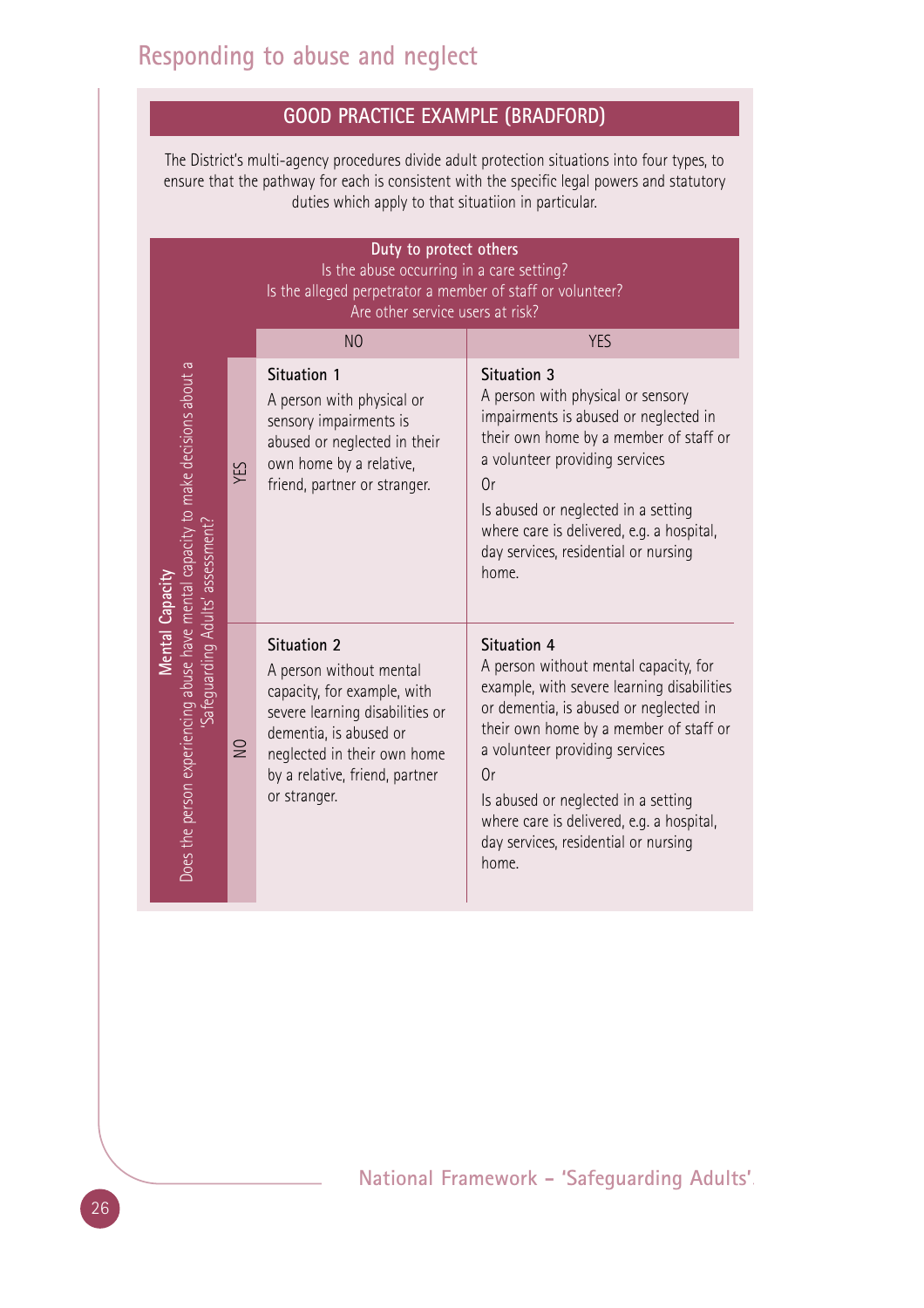### **Standard 8 Partner agency systems**

- 8.1 Each partner agency has a set of internal guidelines, which are consistent with the local multi-agency 'Safeguarding Adults' policy and procedures and which set out the responsibilities of all workers to operate within it.
- 8.2 The internal reporting procedures for all partner agencies are stored centrally, e.g. with the 'Safeguarding Adults' co-ordinator, for reference by all partners and the partnership.
- 8.3 Where appropriate to its service, each organisation has integrated the possibility of risk of abuse and neglect into its assessment practice and risk assessment protocols.
- 8.4 Each organisation ensures that staff and volunteers at all levels have information, knowledge and training commensurate with their role in relation to 'Safeguarding Adults' *(see standard 5).*
- 8.5 All front line workers in all partner agencies are able to:
	- effectively signpost any person seeking information about living a life free from abuse and neglect, and make appropriate referrals about child protection, 'Safeguarding Adults', domestic violence and hate crime
	- identify people who may be able to receive services through the 'Safeguarding Adults' procedures
	- recognise risks from different sources and in different situations e.g. risks from other service users, colleagues, relatives and carers
	- accurately record facts, contemporaneously with any concerns of abuse or neglect, and actions taken as a result
- 8.6 All organisations have clear internal processes for staff and volunteers to gain information, support and advice on these issues.
- 8.7 Each organisation has a 'whistle-blowing' policy and procedure that is cross- linked to that of 'Safeguarding Adults', and is disseminated to staff and volunteers.
- 8.8 All agencies make staff and volunteers aware of external contacts to whom they can report concerns of abuse or neglect.
- 8.9 Each partner organisation ensures that staff and volunteers receive regular and recorded supervision that addresses 'Safeguarding Adults' issues and where there is an incident of alleged abuse or neglect, to debrief and reflect on practice. This should include the identification of and access to appropriate learning and development opportunities in this field.
- 8.10 Public bodies require agencies from whom they commission services to adhere to the local policy and procedures for 'Safeguarding Adults'. Commissioners monitor agencies to ensure that the policy and procedures are followed.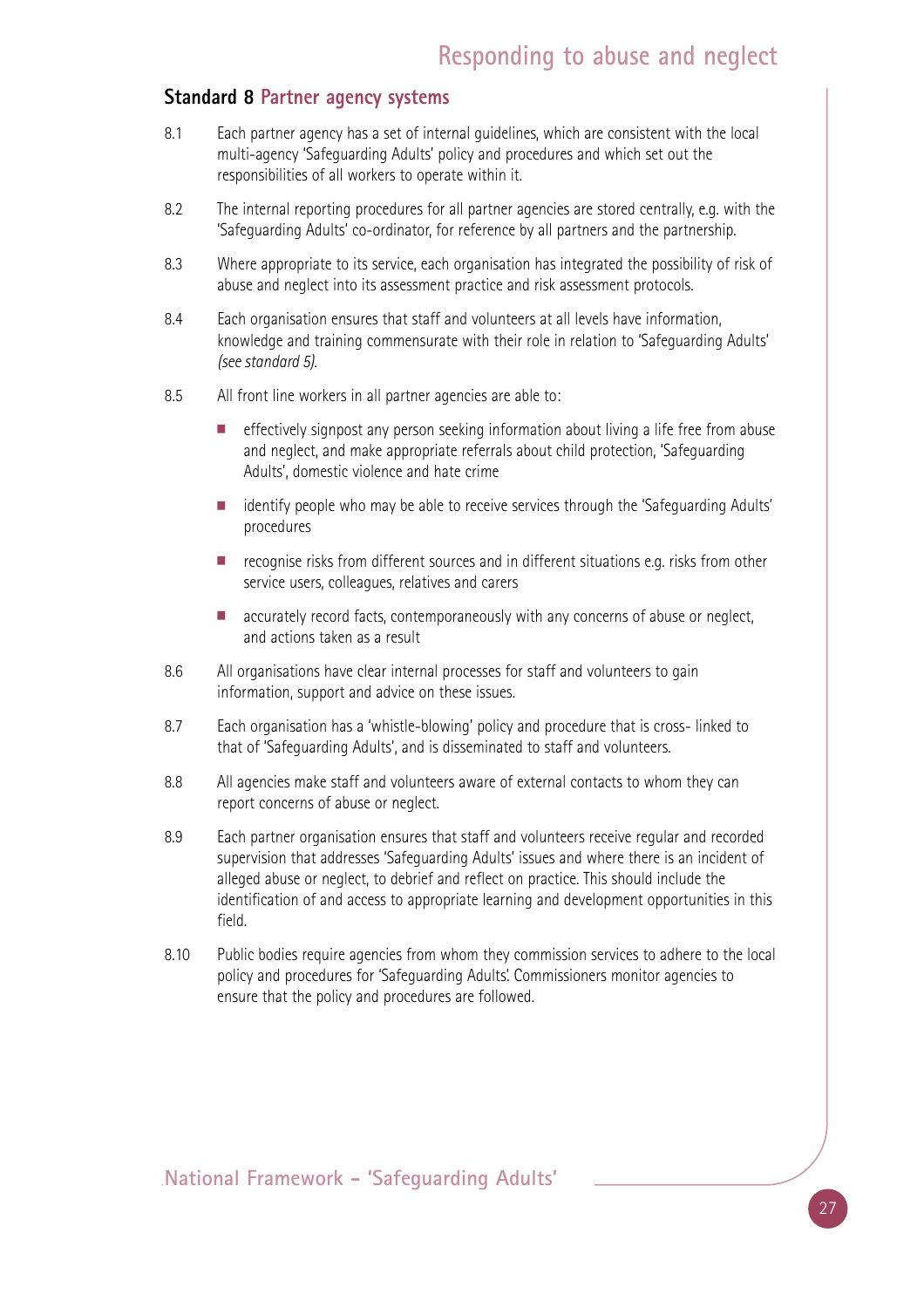|                | <b>GOOD PRACTICE EXAMPLE (WEST SUSSEX)</b><br>Personal performance audit                                                                          |           |                                     |  |  |
|----------------|---------------------------------------------------------------------------------------------------------------------------------------------------|-----------|-------------------------------------|--|--|
|                | To perform well in my Adult Protection (AP) role,<br>I need                                                                                       | Yes<br>No | Is this in place? Action I can take |  |  |
| a)             | a clear job remit with clear accountabilities                                                                                                     |           |                                     |  |  |
| $\mathfrak{b}$ | clear multi-agency AP policy and procedures to<br>follow                                                                                          |           |                                     |  |  |
| c)             | clear standards to work to                                                                                                                        |           |                                     |  |  |
| d)             | clear locally-agreed AP arrangements/ protocols<br>within my agency                                                                               |           |                                     |  |  |
| $\epsilon$     | clear locally-agreed arrangements/protocols<br>between my agency and other agencies                                                               |           |                                     |  |  |
| f              | regular and clear feedback about how I'm<br>performing this role                                                                                  |           |                                     |  |  |
| q)             | regular supervision re-f) above, to share dilemmas<br>and identify my development needs                                                           |           |                                     |  |  |
| h)             | to know consequences if I don't do it well                                                                                                        |           |                                     |  |  |
| i)             | to know that adequate resources (e.g.time, people,<br>services) are available                                                                     |           |                                     |  |  |
| j)             | to be able to prioritise critical AP tasks at critical<br>times                                                                                   |           |                                     |  |  |
| k)             | to know which people/ joint forums to feed<br>emerging implementation issues to                                                                   |           |                                     |  |  |
| $\mathbf{I}$   | to develop my skills, expertise and knowledge by<br>actually working on real cases, reflecting and<br>learning from them                          |           |                                     |  |  |
|                | m) to develop my skills, expertise and knowledge by<br>sitting in/ observing/ shadowing/ finding a mentor/<br>talking to someone more experienced |           |                                     |  |  |
| n)             | to develop my skills, expertise and knowledge by<br>participating in off-the-job training                                                         |           |                                     |  |  |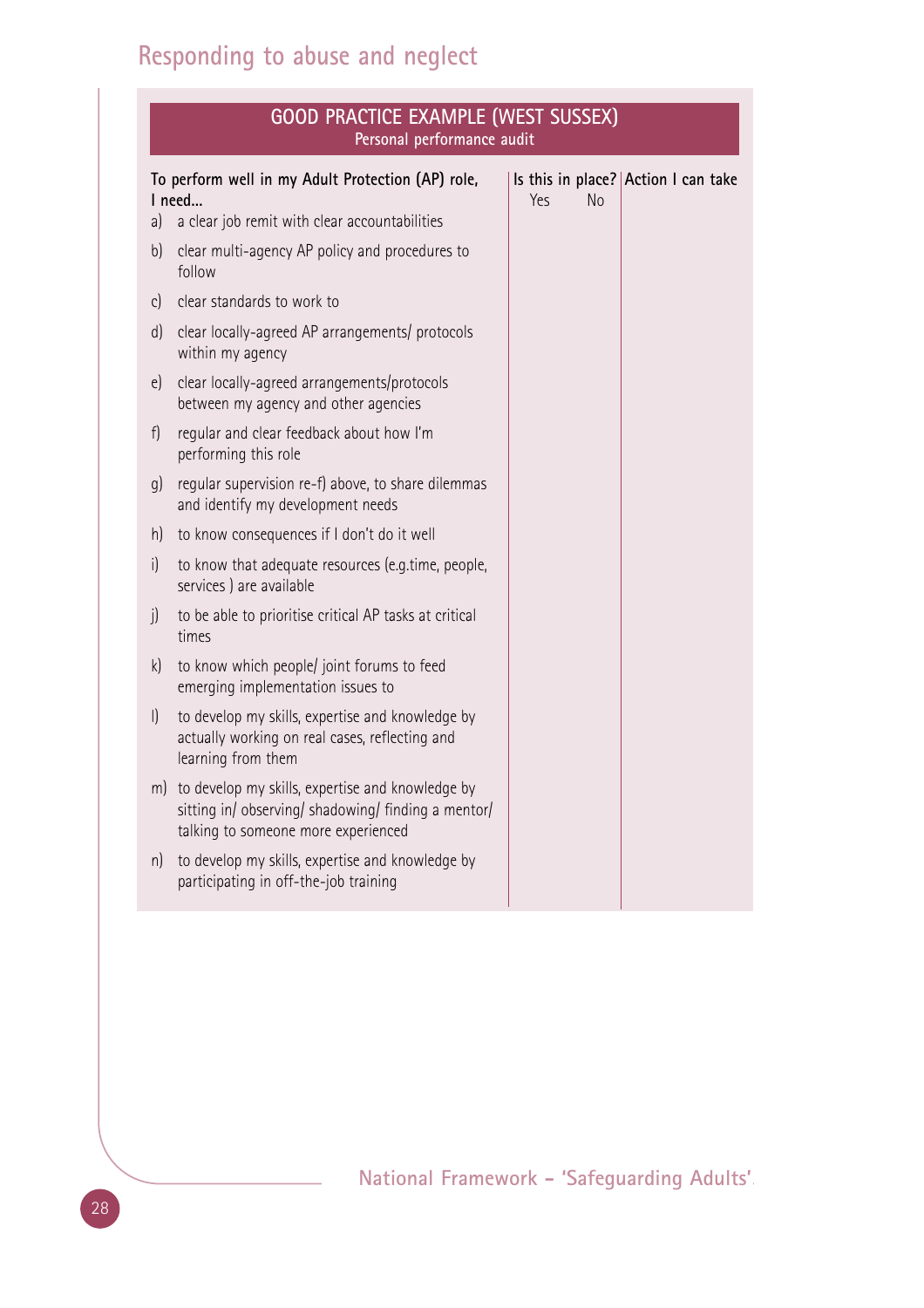### **Standard 9 Effective procedures**

The aim of the multi-agency 'Safeguarding Adults' procedures is to enable people who are at risk of abuse or neglect to access safety. The Standards below follow a best practice procedure through all of its stages, including the decision as to whether a person is eligible for community care services to help them achieve a safer life.

Since the publication of 'No Secrets' the majority of local authorities have published multiagency 'adult protection' procedures to help co-ordinate efforts which safeguard adults. A strength of 'No Secrets' was that it enabled local areas to evolve procedures, as the local partnership grew in understanding of the work and the needs in its area. These Standards draw on the strengths of many different local procedures.

However, a confusion arising from a process of local evolution is that areas use different language to describe similar procedures; **and** they may also have procedures which differ in their detail or their substance from that of their neighbours. This presents problems for partners working in regional and national organisations. The diversity also risks creating a 'postcode' lottery for accessing safety.

The Standards below are written in language that may not match the one with which the reader is familiar. For this reason, the language used to describe each stage of the procedures in this document is **bold maroon type**.

| 9.1                              | The multi-agency 'Safeguarding Adults' procedures detail the following stages:                                                                                                                    |
|----------------------------------|---------------------------------------------------------------------------------------------------------------------------------------------------------------------------------------------------|
| Alert                            | Reporting concerns of abuse or neglect which are<br>received or noticed within a partner organisation. Any<br>immediate protection needs are addressed                                            |
| Referral                         | Placing information about that concern into a multi-<br>agency context                                                                                                                            |
| Decision                         | Deciding whether the 'Safeguarding Adults' procedures<br>are appropriate to address the concern                                                                                                   |
| Safeguarding assessment strategy | Formulating a multi-agency plan for assessing the risk<br>and addressing any immediate protection needs                                                                                           |
| Safeguarding assessment          | Co-ordinating the collection of the information about<br>abuse or neglect that has occurred or might occur.<br>This may include an investigation e.g. a criminal or<br>disciplinary investigation |
| Safeguarding plan                | Co-ordinating a multi-agency response to the risk of<br>abuse that has been identified                                                                                                            |
| <b>Review</b>                    | The review of that plan                                                                                                                                                                           |
| Recording and monitoring         | Recording and monitoring the 'Safeguarding Adults'<br>process and its outcomes                                                                                                                    |

### **Standards**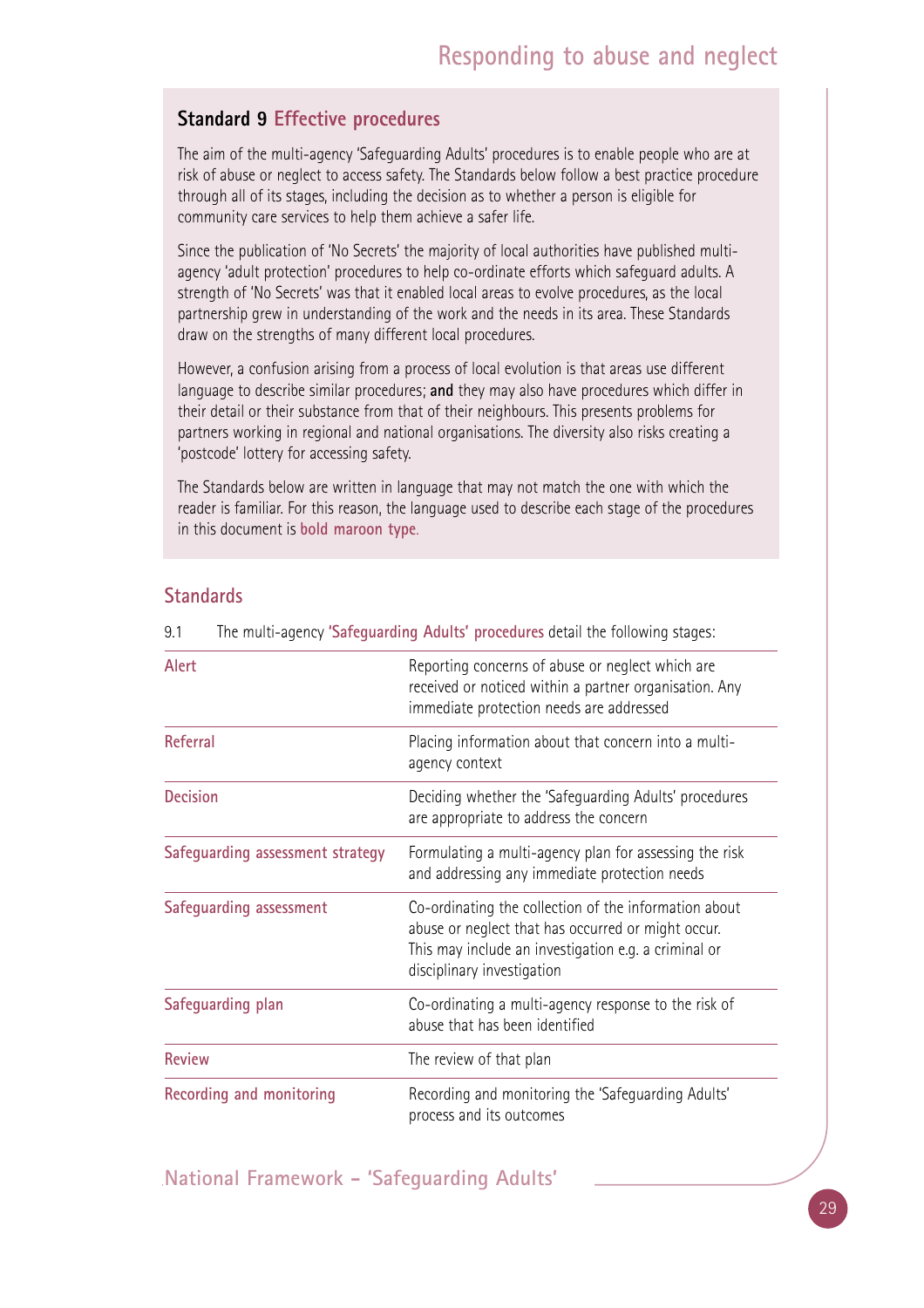| <b>GOOD PRACTICE</b><br>Based within the community care assessment time frame |                                                                                                |  |  |
|-------------------------------------------------------------------------------|------------------------------------------------------------------------------------------------|--|--|
|                                                                               | Maximum time frame                                                                             |  |  |
| Alert                                                                         | Immediate action to safeguard anyone at immediate risk                                         |  |  |
| Referral                                                                      | Within the same working day                                                                    |  |  |
| <b>Decision</b>                                                               | By the end of the working day following the one on which<br>the safequarding referral was made |  |  |
| Safequarding assessment<br>strategy                                           | Within five working days                                                                       |  |  |
| Safeguarding assessment                                                       | Within four weeks of the safeguarding referral                                                 |  |  |
| Safeguarding plan                                                             | Within four weeks of the safeguarding assessment being<br>completed                            |  |  |
| <b>Review</b>                                                                 | Within six months for first review and thereafter yearly                                       |  |  |

9.2 The procedures clearly delegate responsibility for the decision and for co-ordinating the safeguarding assessments, plans and reviews.

This responsibility is taken by professionals with appropriate levels of experience and skill to co-ordinate multi-agency working together. They may be employed by any of the partner organisations. It is their role to manage the 'Safeguarding Adults' process in relation to a safeguarding **referral**. In these Standards such people are referred to as **safeguarding managers.**

- 9.2.1 It is recognised and agreed that, whilst carrying out the role and duties of **safeguarding managers,** people are acting on behalf of the 'Safeguarding Adults' partnership and are accountable to it via their organisation.
- 9.2.2 **Safeguarding managers** receive specific training and support for the role.
- 9.2.3 Responsibility for co-ordinating the strategy process is clearly designated to an appropriate **safeguarding manager**
- 9.3 Standards for **the alert**
- 9.3.1 All agencies have an internal protocol for reporting and recording 'Safeguarding Adults' concerns.
- 9.3.2 The worker who first becomes aware of concerns of abuse or neglect ensures that emergency assistance, where required, is summoned immediately.
- 9.3.3 Where there is evidence that a crime has taken place the police are contacted.
- 9.3.4 Forensic and other evidence is not contaminated.
- 9.3.5 Any information given directly by the adult concerned is listened to and recorded carefully. However, the person is not questioned at this stage, to avoid creating unnecessary stress, through repeatedly describing events or creating a perception that they are not believed Such questioning can also risk the contamination of evidence.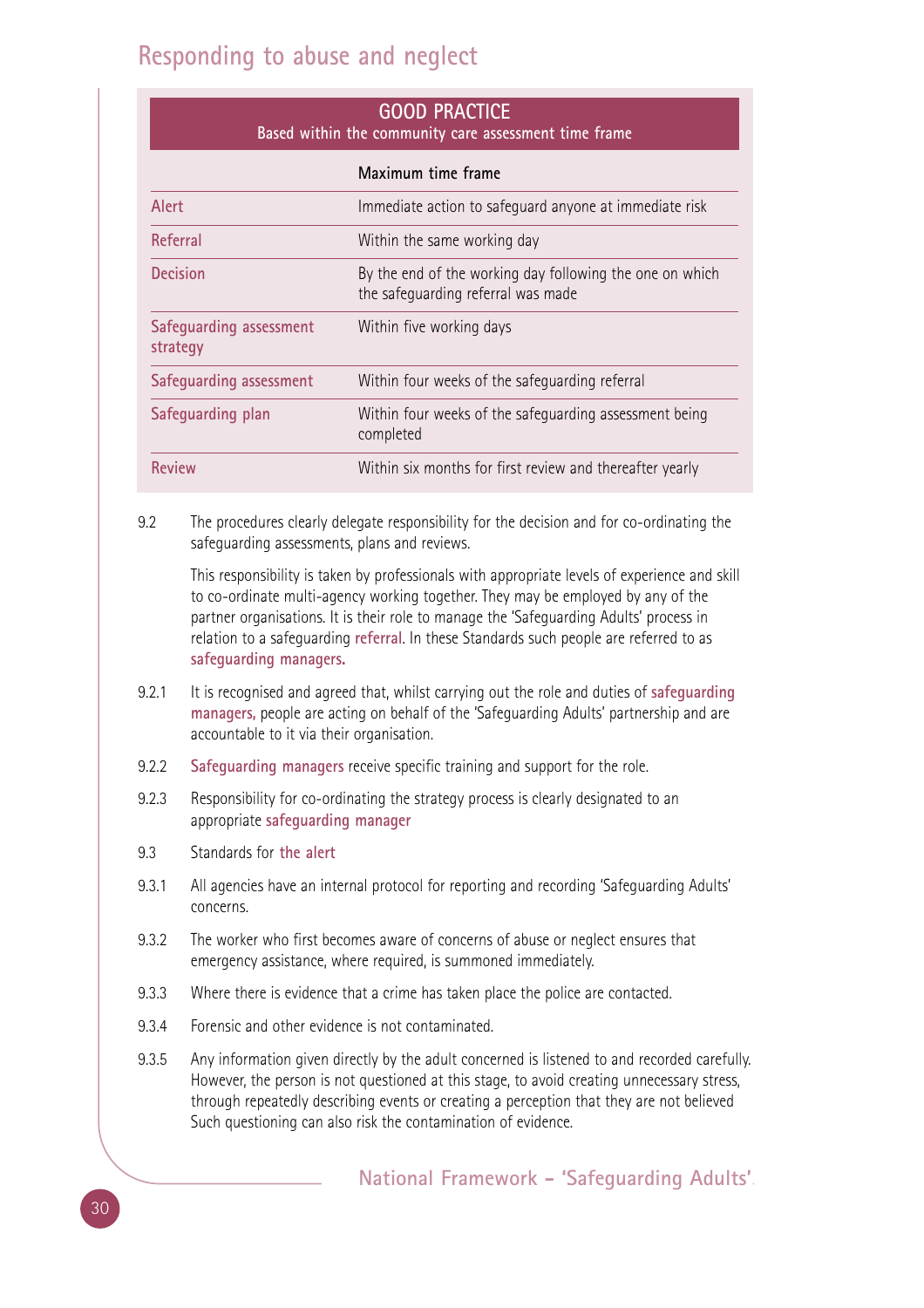- 9.3.6 The worker who first becomes aware of concerns of abuse reports them as soon as possible - and in any case within one working day - to the correct point within their own organisation.
- 9.3.7 A decision is made on that same day as to whether the situation should be referred to the multi-agency 'Safeguarding Adults' process.

### **GOOD PRACTICE Receivers of alerts and referrals should respond by:**

- remaining calm and not showing shock or disbelief
- listening carefully to what is being said
- not asking detailed or probing questions
- demonstrating a sympathetic approach by acknowledging regret and concern that what has been reported has happened
- ensuring that any emergency action needed has been taken
- confirming that the information will be treated seriously
- $\blacksquare$  giving them information about the steps that will be taken
- informing them that they will receive feedback as to the result of the concerns they have raised and from whom
- giving the person contact details so that they can report any further issues or ask any questions that may arise
- 9.3.8 There is an agreed multi-agency format used by all partners for recording concerns of abuse. This collates information needed for the identification of repeat victims and multiple perpetrators and data needed to meet the monitoring requirements of the partnership.
- 9.3.9 Details of the report are recorded on the day it is made. It should be legible and of a photocopiable quality. The person making the report prints their name clearly and signs and dates it. Any opinions are clearly noted as such, and separated from the facts.
- 9.3.10 Information about the concerns are shared only within the framework of the 'Safeguarding Adults' information-sharing protocol.
- 9.3.11 The alleged abuser should not be contacted until there is an agreed **safeguarding assessment strategy** - unless this is part of emergency action needed to safeguard the adult or others at risk (e.g. an employer suspending staff in response to allegations against them).
- 9.3.12 Those alerting the abuse are supported, and involved appropriately in all stages of the process.
- 9.3.13 They receive confirmation that the concerns were raised and are being considered.
- 9.4 Standards for **the referral**
- 9.4.1 The referral point for 'Safeguarding Adults' concerns is simple and clear.
- 9.4.2 The referral point is accessible to members of the public, as well as to workers from all partner organisations.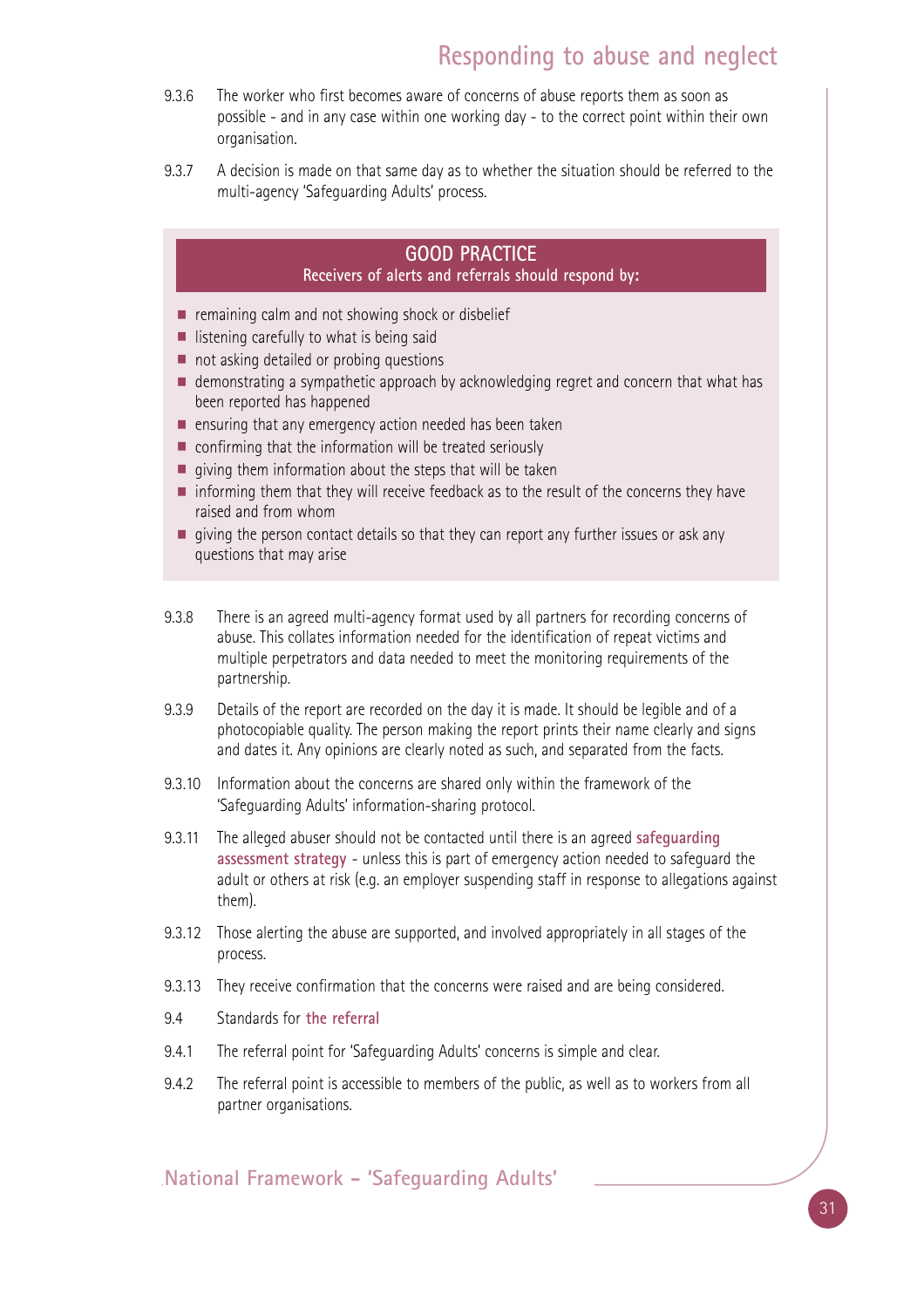- 9.4.3 Consent is gained for the referral from a mentally capable adult who is thought to be experiencing abuse or neglect unless there are overriding public duties to act or gaining consent would put the person at further risk.
- 9.4.4 If there are overriding duties, the person is informed that the referral will take place, except where this could jeopardise the safety of others who may be at risk.

| <b>GOOD PRACTICE</b><br>Information recorded about concerns of abuse           |                                                                                                                                                                                                      |  |  |
|--------------------------------------------------------------------------------|------------------------------------------------------------------------------------------------------------------------------------------------------------------------------------------------------|--|--|
| The adult(s) about whom the<br>concern has been raised                         | Name(s)<br>Contact information<br>Communication and access needs<br>Gender, race, faith, culture.<br>What is known of their mental capacity and of<br>their wishes in relation to the abuse/neglect. |  |  |
| The abuse or neglect that may be<br>taking place place                         | How it came to light<br>Its impact on the adult concerned<br>The setting/occasion(s) where/when it took<br>The alleged perpetrator(s), name and date of birth<br>(if known)<br>Any witness(es).      |  |  |
| Any immediate action that was taken in<br>response to the concern being raised | Any use of emergency services<br>Crime number<br>Any immediate safeguarding plan                                                                                                                     |  |  |

### 9.5 Standards for **the decision**

- 9.5.1 Every referrer receives a clear response giving appropriate information about how the referral will be dealt with before the end of the next day. If the referrer is a partner organisation the feedback is recorded.
- 9.5.2 All adults covered by the 'Safeguarding Adults' policy who may be experiencing abuse or neglect receive a **safeguarding assessment.**
- 9.5.3 Where the adult is not covered by the policy, information is given or a referral is made to an appropriate service, and this action is recorded.
- 9.5.4 From the referral point, any concern about an adult covered by the policy is designated to the correct **safeguarding manager** within one working day of the referral.
- 9.5.5 Within the same working day the **safeguarding manager** decides if the referral is appropriate and records the decision.
- 9.5.6 There is a clear framework, agreed on a multi-agency basis, for deciding the level of urgency with which to pursue the next step of the procedures.
- 9.5.7 The **safeguarding manager** records the decision about the level of urgency.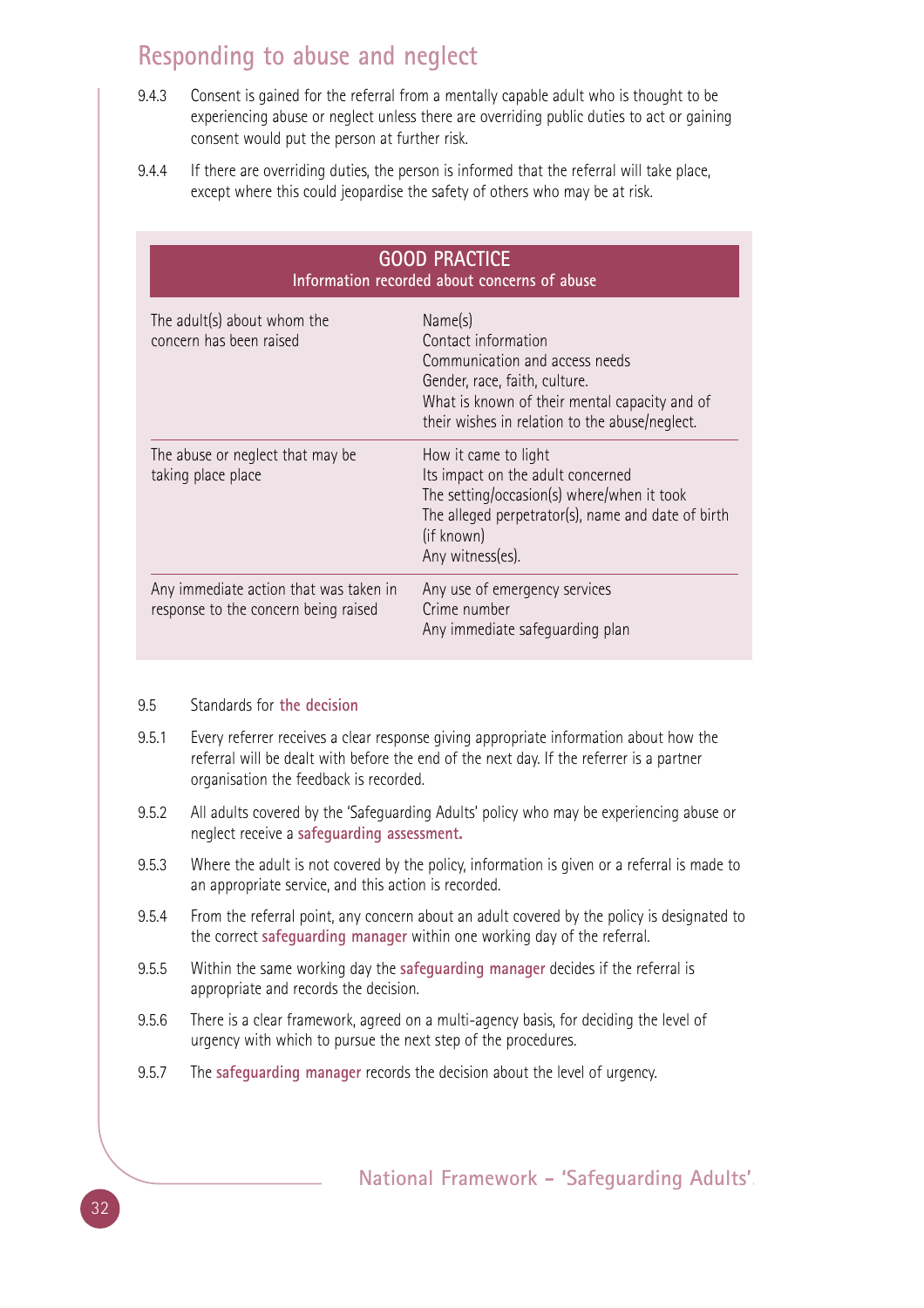### **GOOD PRACTICE**

### **An assessment of urgency includes the presenting level of risk to the adult and incorporates:**

- level of threat to independence
- impact of the alleged abuse on the physical, emotional and psychological wellbeing of the adult
- duration and frequency of the alleged abuse
- its degree and extent
- level of personal support needed by the adult, and whether that support is normally provided by the alleged perpetrator
- extent of premeditation, threat or coercion
- context in which the alleged abuse takes place

It is important to remember that, although a single event may create a serious risk to the person's wellbeing, it is often the accumulation of events - each of which may appear small that causes serious harm.

- 9.5.8 Where immediate action is needed to protect the safety of one or more adults, information is passed to the appropriate person in the organisation(s) best able to implement those safeguards as soon as possible. This happens within the same day that the referral is received and the action is recorded by the **safeguarding manager** and by the partner organisation(s).
- 9.5.9 Where a child may be at risk, a referral is made to the safeguarding children procedures.

#### 9.6 Standards for **the safeguarding assessment strategy**

Developing the strategy is a multi-agency process involving all those agencies appropriate to the particular situation. Sometimes the strategy can be made most effectively by a meeting of the relevant people (a 'Safeguarding Adults' **strategy meeting**). On other occasions it is necessary, and more effective, to formulate the initial strategy through a series of telephone conversations, e-mails, or through a virtual meeting (a 'Safeguarding Adults' **strategy discussion**).

- 9.6.1 Responsibility for co-ordinating the strategy process is clearly designated to an appropriate **safeguarding manager**.
- 9.6.2 Timing of strategy discussions reflect level of risk presented and in any case are completed within five days of a safeguarding **referral** being made.
- 9.6.3 There is a clear framework for deciding who is involved in **strategy discussions** for which situations.
- 9.6.4 There is an effective mechanism for convening and servicing a 'Safeguarding Adults' assessment **strategy meeting** if one is necessary.
- 9.6.5 The **safeguarding managers** make appropriate decisions about when to hold a face-toface strategy meeting.
- 9.6.6 All relevant individuals and agencies are included in strategies.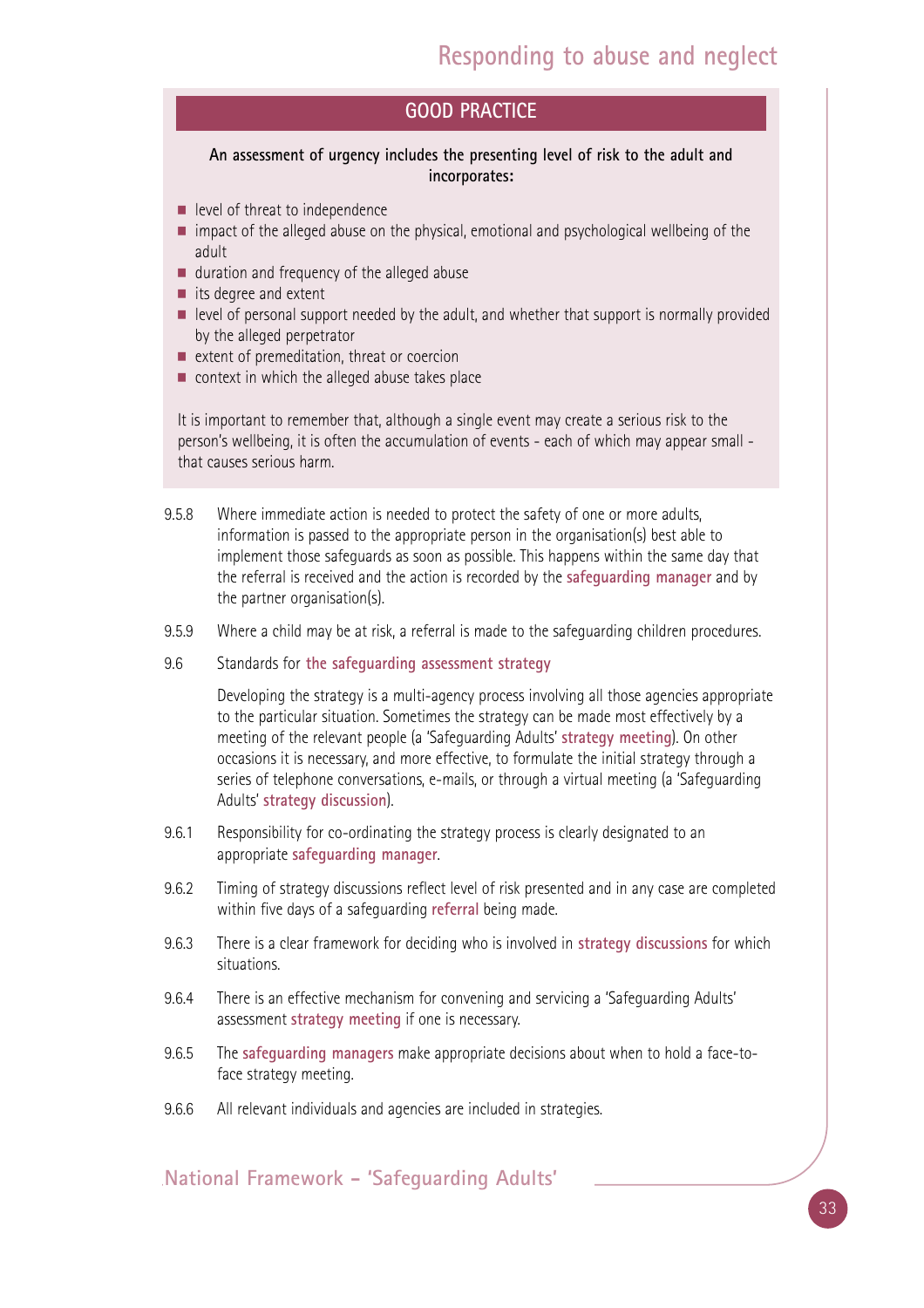- 9.6.7 Adults with mental capacity, who may be at risk, are involved as partners in the **strategy discussion** (with appropriate use of independent advocacy and victim support services), unless prevented by other considerations For example: for their safety; for the safety and rights of others (including the rights of an alleged perpetrator) or for the potential contamination of evidence.
- 9.6.8 Where such an adult with mental capacity cannot be included as a full partner the safeguarding manager should agree with them how their views are to be incorporated into the strategy-making process.
- 9.6.9 An alleged perpetrator would only be included in strategy discussions in very exceptional circumstances and with the agreement of the **safeguarding manager.** This must also be with the informed consent of the adult who is at risk (where they have mental capacity). Any such decision is clearly documented by the **safeguarding manager** and safeguards put in place to ensure any **safeguarding plan** is not jeopardised.
- 9.6.10 There is a clear framework of aims and outcomes for the **strategy discussion** that is shared in writing (or other durable accessible format) with all participants. These include: addressing immediate risk; a plan for carrying out of the **safeguarding assessment;** the rights, wellbeing and safety of people who may be at risk; and safeguarding the rights of 'whistleblowers'.
- 9.6.11 Where a crime is alleged to have taken place the police are involved as soon as possible and decide whether they will be taking action.
- 9.6.12 Where a service is implicated in abuse/neglect, a **strategy discussion** is held with the regulatory body and service commissioners; and a decision is made as whether the manager or the proprietor of the service is 'fit' to be involved in the strategy. This includes a judgement as to whether they are likely to be implicated as party to the abuse/neglect.
- 9.6.13 If the manager or proprietor is judged to be fit, they are included as a full partner in the **strategy discussions**.
- 9.6.14 During the discussion, all information known about the situation is shared in accordance with the information-sharing protocol with correct permissions sought.
- 9.6.15 Each organisation is proactive in offering resources within their remit to enable the risk of abuse to be assessed.
- 9.6.16 Actions agreed within the strategy are designated to the appropriate agency and worker.
- 9.6.17 Any investigation or assessment should be led by the agency with the appropriate legal powers and responsibilities. On some occasions joint investigations will be appropriate. A clear agreement between those agencies as to their respective roles should be part of the **strategy plan**.
- 9.6.18 Actions concerning people alleged to have perpetrated abuse are co-ordinated and action is planned to minimise risks to victims, witnesses and 'whistleblowers'.
- 9.6.19 The strategy aims for minimal interruption to the services being provided to an individual, or a group of people, during any **safeguarding assessment**.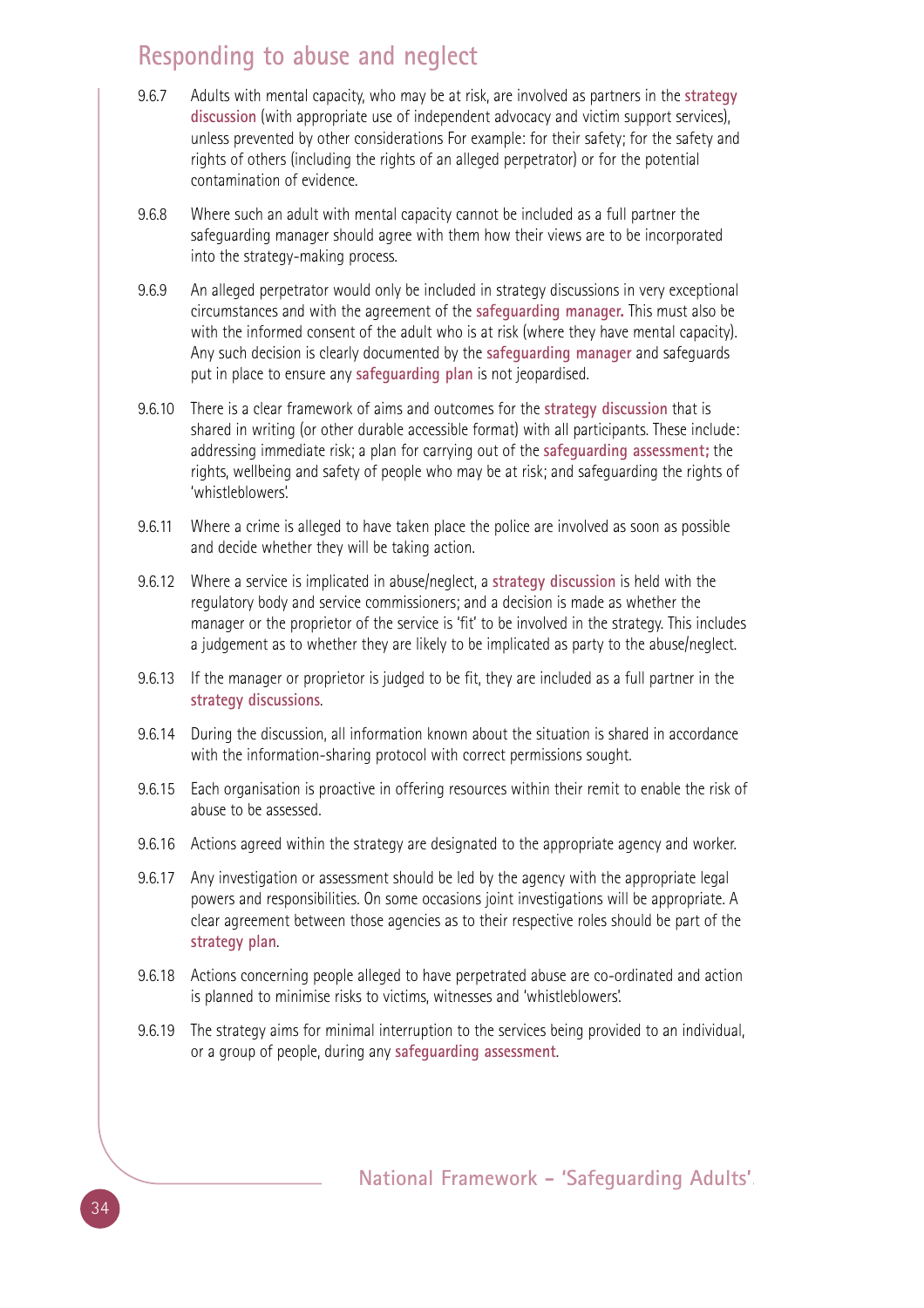| <b>GOOD PRACTICE EXAMPLE (SHEFFIELD)</b>                                                                                                                                                                                                                                                                                                                                                   |                                                 |         | (adapted and condensed) |                                    |        |                    |
|--------------------------------------------------------------------------------------------------------------------------------------------------------------------------------------------------------------------------------------------------------------------------------------------------------------------------------------------------------------------------------------------|-------------------------------------------------|---------|-------------------------|------------------------------------|--------|--------------------|
| Record of strategy meeting/ discussion in relation to an individual at risk                                                                                                                                                                                                                                                                                                                |                                                 |         |                         |                                    |        |                    |
| A COPY MUST ALWAYS BE SENT TO THE ADULT PROTECTION OFFICE                                                                                                                                                                                                                                                                                                                                  |                                                 |         |                         |                                    |        |                    |
| 1.                                                                                                                                                                                                                                                                                                                                                                                         |                                                 |         |                         |                                    |        |                    |
| Person's details:<br>2.                                                                                                                                                                                                                                                                                                                                                                    |                                                 |         |                         |                                    |        |                    |
| Name:                                                                                                                                                                                                                                                                                                                                                                                      |                                                 |         | DOB:                    | Age:                               |        | Gender: M / F      |
| Ethnic origin:                                                                                                                                                                                                                                                                                                                                                                             | Religion:                                       |         |                         | Language:                          |        |                    |
| Home address and telephone number:                                                                                                                                                                                                                                                                                                                                                         |                                                 |         |                         | If living elsewhere, please state: |        |                    |
| Family composition including significant others eg carers:<br>3.                                                                                                                                                                                                                                                                                                                           |                                                 |         |                         |                                    |        |                    |
| Relationship to subject<br>Name                                                                                                                                                                                                                                                                                                                                                            |                                                 | Dob     |                         | Address                            |        | Telephone number   |
| Brief summary of details including; referral, source, time and date; contact to-date<br>4.<br>with subject and others: Supplementary sheets may be attached                                                                                                                                                                                                                                |                                                 |         |                         |                                    |        |                    |
| 5.<br>Outcome of relevant agency checks<br>concerning the subject:                                                                                                                                                                                                                                                                                                                         | Tick if<br>relevant                             |         | Date of<br>check        |                                    | Result |                    |
| Name of agency (e.g. GP, Police, SSD)                                                                                                                                                                                                                                                                                                                                                      |                                                 |         |                         |                                    |        |                    |
| Outcome of relevant agency checks<br>6.<br>concerning alleged perpetrator:<br>Name of agency (e.g. GP, Police, SSD)                                                                                                                                                                                                                                                                        |                                                 | Tick if | relevant                | Date of<br>check                   |        | Result             |
| Give brief details in relation to the following:<br>7.<br>a) Are there any factors arising from the subject's cultural and or religious background<br>which may have relevance for the safeguarding assessment?<br>b) Are there any health or disability problems to consider in the safeguarding<br>assessment?<br>c) Is a specialist required to facilitate the safeguarding assessment? |                                                 |         |                         |                                    |        |                    |
| Preliminary assessment of risk/unmet needs linked to threat to independence<br>8.                                                                                                                                                                                                                                                                                                          |                                                 |         |                         |                                    |        |                    |
| Action to be taken - plan of how<br>9.<br>safequarding assessment to<br>be carried out:                                                                                                                                                                                                                                                                                                    |                                                 | Action  | By whom                 | When                               |        |                    |
| Decision to interview subject:<br>10.                                                                                                                                                                                                                                                                                                                                                      |                                                 |         |                         | Yes   No   Method of interview:    |        | Statement<br>Video |
| Decision to refer for medical<br>11.<br>assessment:                                                                                                                                                                                                                                                                                                                                        | Yes                                             | No      |                         | Decision pending                   |        |                    |
| 12. Decision to convene<br>Safeguarding plan meeting:                                                                                                                                                                                                                                                                                                                                      | Yes                                             | No      |                         | If no, state reason:               |        |                    |
| 13.                                                                                                                                                                                                                                                                                                                                                                                        | Signatures and designations of decision makers: |         |                         |                                    |        |                    |
| Others present at meeting:<br>14.                                                                                                                                                                                                                                                                                                                                                          |                                                 |         |                         |                                    |        |                    |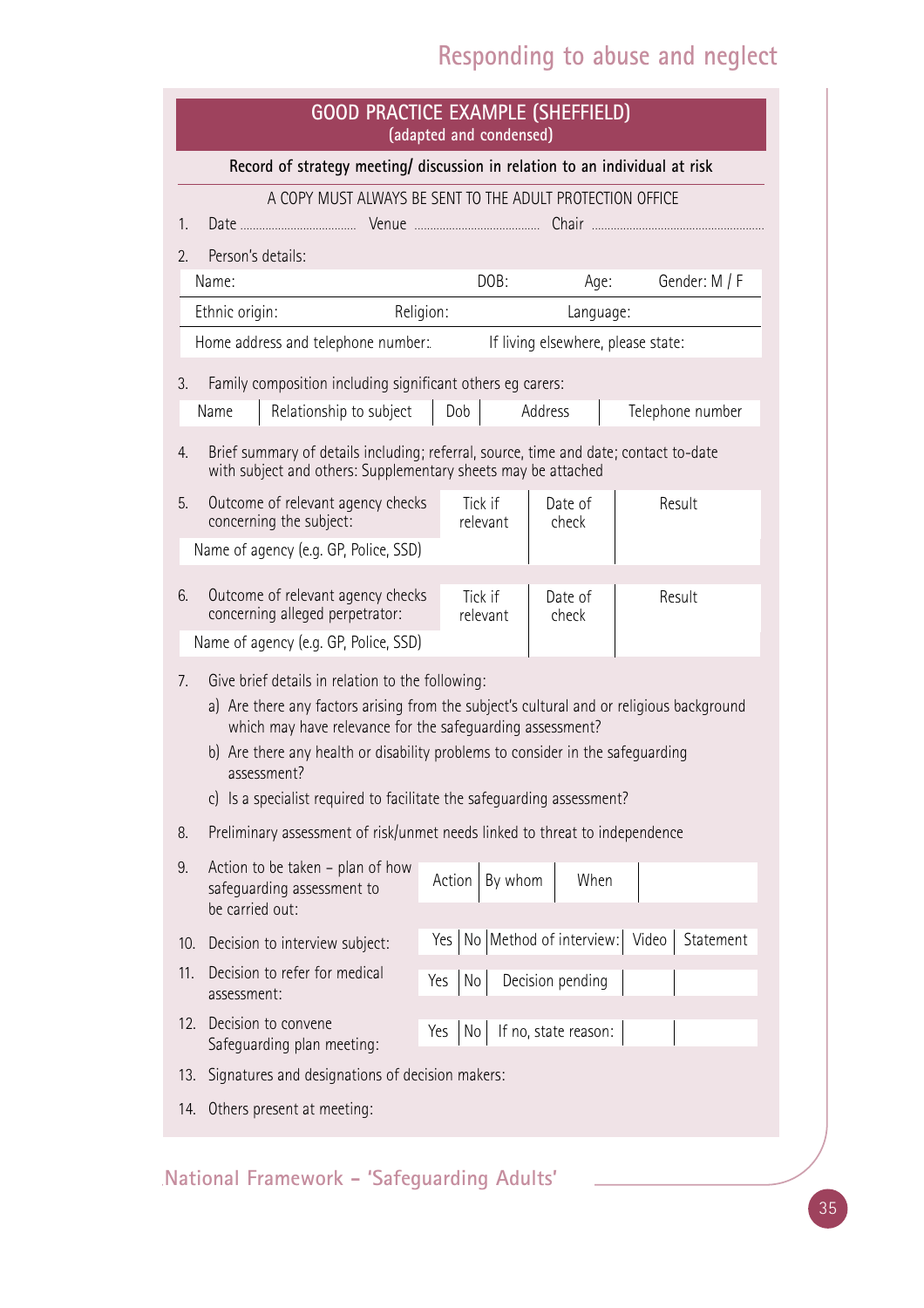- 9.6.20 Repeat questioning of victims and witnesses is minimised.
- 9.6.21 The strategy includes a plan for communication between agencies during any safeguarding assessment.
- 9.6.22 The safeguarding assessment will include an interim safeguarding plan for the duration of the assessment. *See Standards for the* **safeguarding plan** *9.8*
- 9.6.23 The **safeguarding manager** ensures that accurate records/minutes are made of the strategy discussions or meeting and its outcomes which are circulated to everyone who has been part of the strategy discussions within five days of the strategy being completed.
- 9.7 Standards for **the safeguarding assessment**
- 9.7.1 A thorough assessment is made of risk level, including whether the alleged abuse or neglect has taken place.
- 9.7.2 Where the adult who may be at risk has mental capacity, they are usually the first person to be interviewed as part of the **safeguarding assessment/**investigation.
- 9.7.3 Their safety and confidentiality is paramount, except where information needs to be shared to protect others.
- 9.7.4 The communication needs, wishes and decision-making capacity of alleged victims are properly assessed and taken into full account, with appropriate use of independent advocacy and victim support services.
- 9.7.5 Forensic and other evidence is collected and preserved. Relevant files and documents are secured, using the appropriate powers of partner agencies where necessary.
- 9.7.6 Best evidence is achieved through victims being given protection and support regarding the criminal justice process, in line with the Youth Justice and Criminal Evidence Act (1999).
- 9.7.7 A decision is made by the police as soon as possible as to whether an Achieving Best Evidence interview is necessary and it is carried out within five days of the alert.
- 9.7.8 Individuals carrying out investigations on behalf of their organisation receive specific supervision and support (from it) in this role.
- 9.7.9 Each agency carries out the actions it agreed in the strategy discussion, and reports back to the **safeguarding manager** any changes to that plan.
- 9.7.10 Each agency makes comprehensive records of its work and the findings of any **safeguarding assessment/**investigation it carries out.
- 9.7.11 Each agency makes accurate records of its ongoing support and care of the adult(s) concerned.
- 9.7.12 Each agency reports promptly to the **safeguarding manager** any information that could change the plan agreed in the strategy.
- 9.7.13 The **safeguarding manager** co-ordinates an update **strategy discussion/**meeting if required.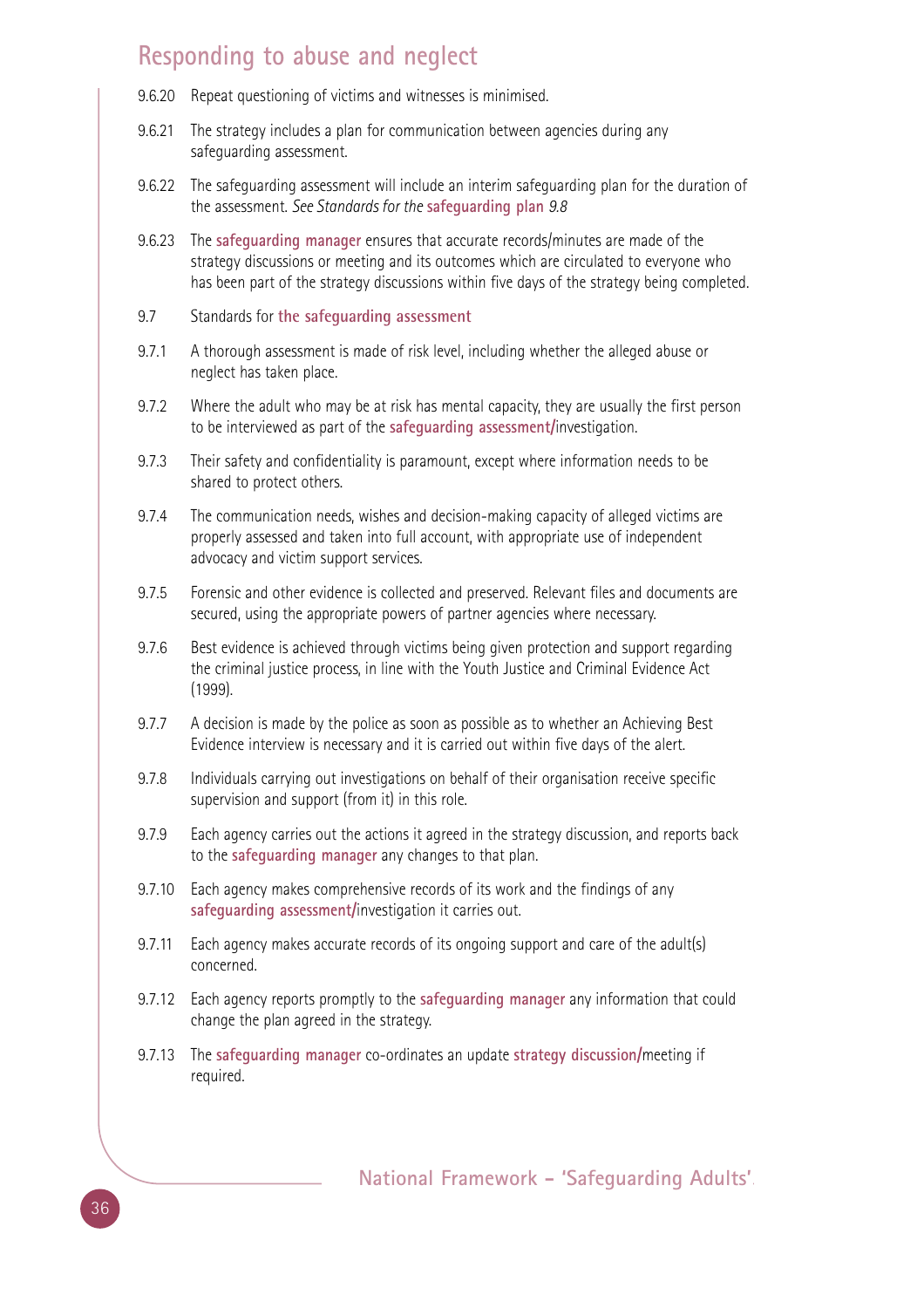### **GOOD PRACTICE**

**Lead role responsibility for investigations/assessments as part of 'Safeguarding Adults' procedures**

| Type of investigation/risk assessment                                                                                                                                  | Agency responsible                                                                       |
|------------------------------------------------------------------------------------------------------------------------------------------------------------------------|------------------------------------------------------------------------------------------|
| Criminal (including, assault, theft, fraud, hate<br>crime and domestic violence)                                                                                       | Police                                                                                   |
| Fitness of a registered service provider/manager                                                                                                                       | Commission for Social Care Inspection                                                    |
| Breach of Care Standards Act                                                                                                                                           | Commission for Social Care Inspection                                                    |
| Unresolved serious complaint in a health care<br>setting                                                                                                               | <b>Health Care Commission</b>                                                            |
| Breach of rights of person detained under the<br>Mental Health Act                                                                                                     | Health Care Commission (Mental Health<br>Act Commissioner)                               |
| Breach of terms of employment /disciplinary<br>procedures                                                                                                              | Employer                                                                                 |
| Breach of professional code of conduct                                                                                                                                 | Professional regulatory body                                                             |
| Breach of Health and Safety Legislation                                                                                                                                | Health and Safety Executive                                                              |
| Complaint regarding failure of service provision<br>(including neglect of provision of care and failure<br>to protect one service user from the actions of<br>another) | Service provider i.e. Manager/proprietor of<br>service/complaints department             |
| Breach of contract to provide care                                                                                                                                     | Service Commissioner (e.g. Social<br>services, Primary Care Trust, Supporting<br>People) |
| Bogus callers or rogue traders                                                                                                                                         | <b>Trading Standards Officers</b>                                                        |
| Misuse of public money                                                                                                                                                 | Local authority audit                                                                    |
| Anti-social behaviour (e.g. harassment and<br>nuisance by neighbours)                                                                                                  | Anti-social behaviour team                                                               |
| Breach of tenancy agreement (e.g. harassment<br>and nuisance by neighbours)                                                                                            | Landlord/Registered Social<br>Landlord/Housing Trust                                     |
| Misuse of Enduring Power of Attorney                                                                                                                                   | Public Guardianship Office                                                               |
| Misuse of appointeeship or agency                                                                                                                                      | Department of Work and Pensions                                                          |
| Inappropriate person or person making<br>decisions about the care and wellbeing of an<br>adult without mental capacity which are not<br>in the adult's best interests  | Court of Protection (from April 2007)                                                    |
| Assessment of need for health and social<br>care provision (service users and carers)                                                                                  | Social Services/Primary Care Trust/Care<br>Trust                                         |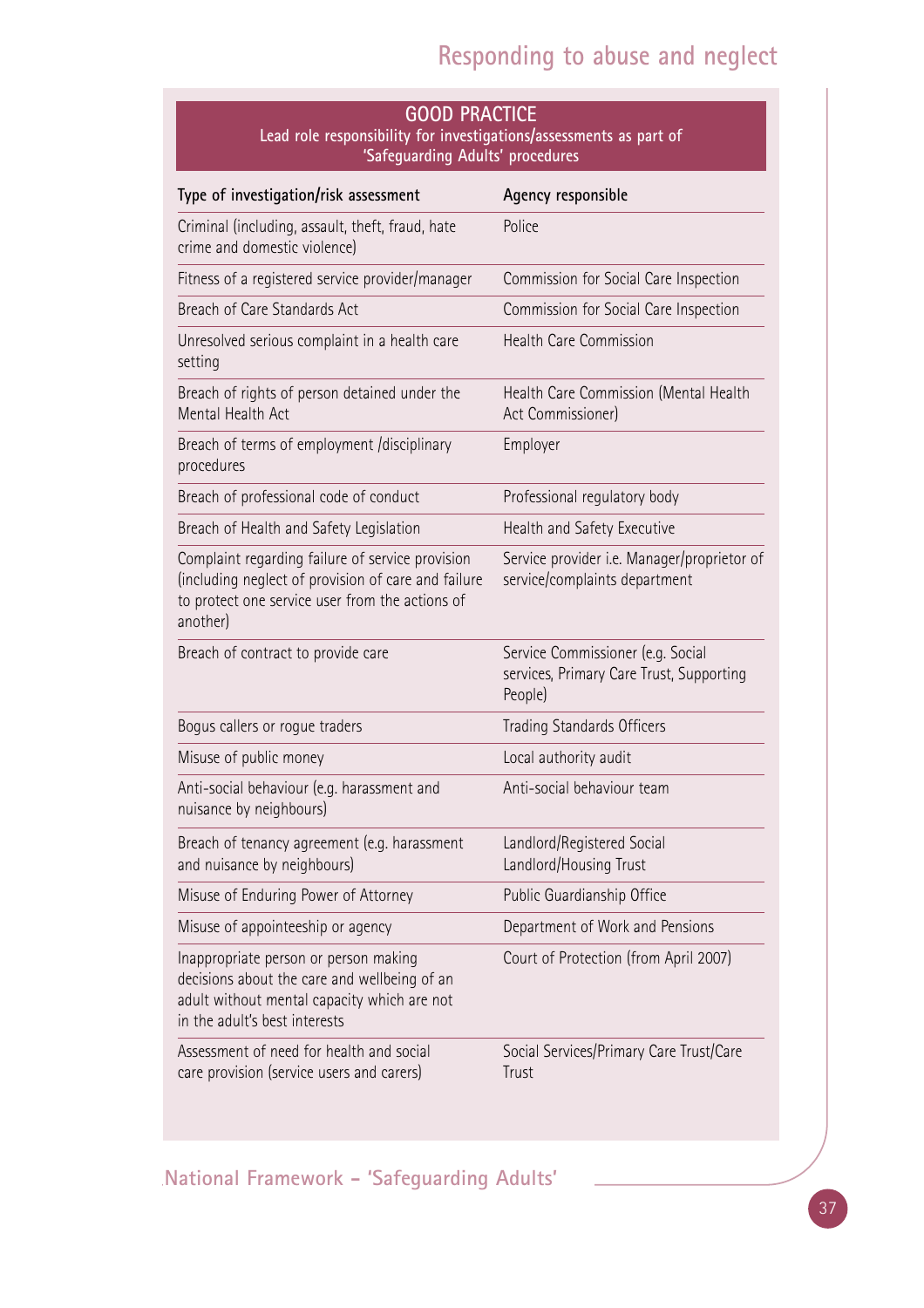- 9.8 Standards for **the safeguarding plan**
- 9.8.1 A clear framework exists for deciding who is invited to take part in assessing the results of the **safeguarding assessment/**investigation and in the **safeguarding plan.**
- 9.8.2 Each agency that had a role in the investigation/risk assessment makes a written report of that work, and these are considered on a multi-agency basis in a **safeguarding plan** meeting.
- 9.8.3 An adult with mental capacity, who has been reported to have been at risk, is included in the assessment of risk and the **safeguarding plan.**
- 9.8.4 Reports of **safeguarding assessment/**investigations are made accessible to the adult(s) concerned prior to the meeting, with the involvement of a family member or advocate if appropriate.
- 9.8.5 Where an adult does not have the mental capacity to be included, a person acting in their best interests, for example and advocate, key worker or relative, is nominated to take part in the risk **assessment** and **safeguarding plan.**
- 9.8.6 A multi-agency decision is taken as to the outcome of the **safeguarding assessment**/ investigation. This includes whether abuse/neglect took place, that it didn't, or that this is still not known **and** whether or not there is thought to be ongoing risk of abuse or neglect.
- 9.8.7 Where abuse has taken place, or an ongoing risk of abuse is identified as existing, a **safeguarding plan** is agreed with proactive steps to prevent further abuse and/or to decrease the risk.
- 9.8.8 Where abuse has taken place, there is active consideration in consultation with the police and legal services, of the potential use of relevant legislation.
- 9.8.9 Any person who is entitled to 'special measures' under 'Achieving Best Evidence' is identified as soon as possible and a referral made to Witness Support services.
- 9.8.10 Positive actions are planned/in progress to prevent the perpetrator from abusing or neglecting in the future.
- 9.8.11 Positive actions are planned to safeguard the adult and to promote recovery from further abuse/neglect.
- 9.8.12 Appropriate feedback, agreed at the **safeguarding plan** meeting, is given to those who report abuse or neglect concerning the outcome of their alert.
- 9.9 Standards for **the review**
- 9.9.1 A timescale for the review of the effectiveness of any **safeguarding plan** is agreed and recorded agreed at the safeguarding plan meeting, and in any case takes place within six months.
- 9.9.2 Any changes in circumstances made result in appropriate changes being to the safeguarding plan.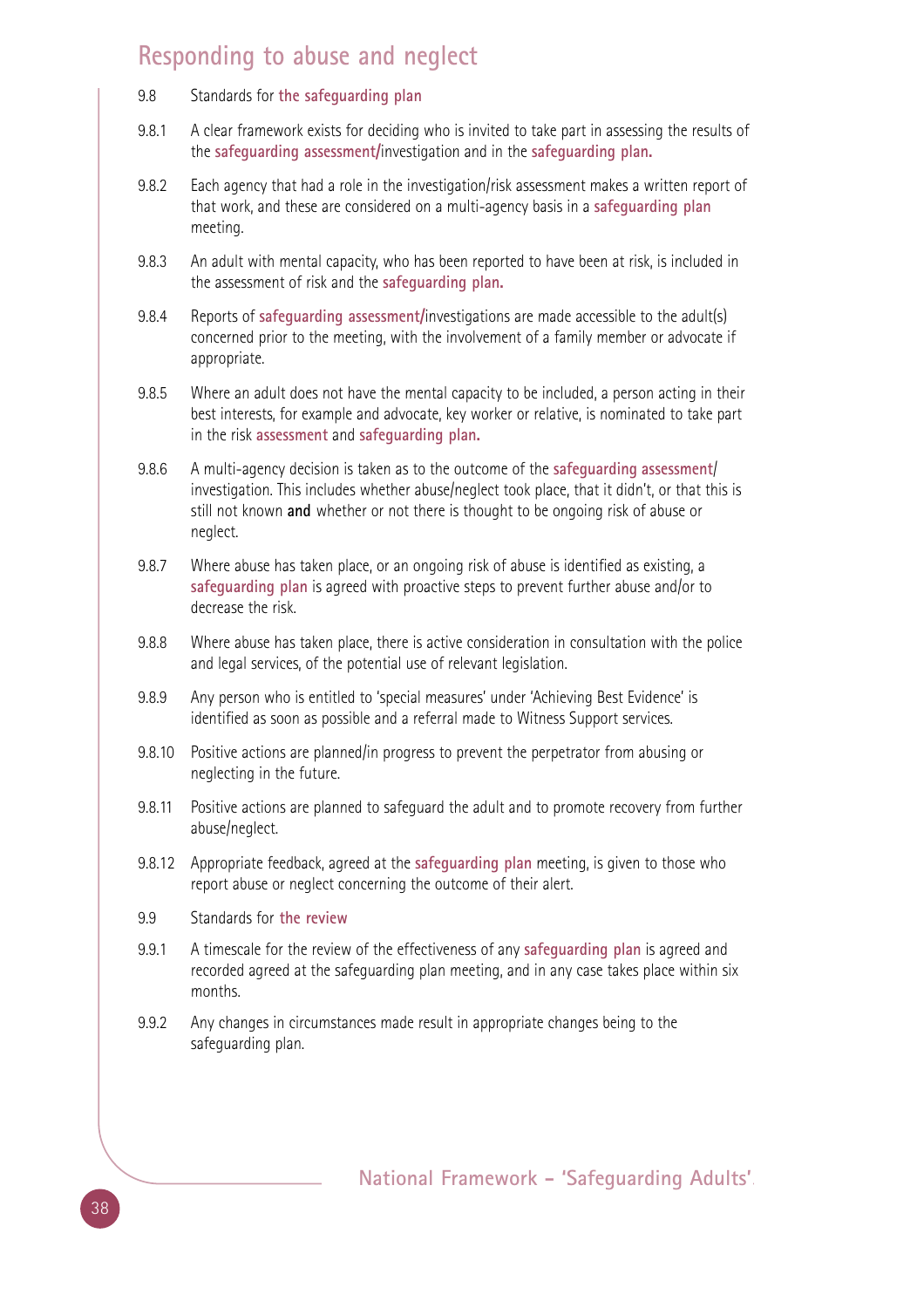| <b>GOOD PRACTICE</b><br><b>Positive Actions</b>                                                                                                                                                                                                                                                                                                                                                                                                                                                                                                                                                                                                                                                                                                                                                                                                                                                                                                                                                                                                                                                                                                                                                                                                                                                                                                                                                                             |                                                                                                                                                                                                                                                                                                                                                                                                                                                                                                                                                                                                                                                                                                                                                                                                                    |  |  |  |
|-----------------------------------------------------------------------------------------------------------------------------------------------------------------------------------------------------------------------------------------------------------------------------------------------------------------------------------------------------------------------------------------------------------------------------------------------------------------------------------------------------------------------------------------------------------------------------------------------------------------------------------------------------------------------------------------------------------------------------------------------------------------------------------------------------------------------------------------------------------------------------------------------------------------------------------------------------------------------------------------------------------------------------------------------------------------------------------------------------------------------------------------------------------------------------------------------------------------------------------------------------------------------------------------------------------------------------------------------------------------------------------------------------------------------------|--------------------------------------------------------------------------------------------------------------------------------------------------------------------------------------------------------------------------------------------------------------------------------------------------------------------------------------------------------------------------------------------------------------------------------------------------------------------------------------------------------------------------------------------------------------------------------------------------------------------------------------------------------------------------------------------------------------------------------------------------------------------------------------------------------------------|--|--|--|
| Actions to prevent repeat abuse or neglect<br>by a person or an organisation                                                                                                                                                                                                                                                                                                                                                                                                                                                                                                                                                                                                                                                                                                                                                                                                                                                                                                                                                                                                                                                                                                                                                                                                                                                                                                                                                | Actions to promote the safety of<br>an adult and for recovery from<br>abuse or neglect                                                                                                                                                                                                                                                                                                                                                                                                                                                                                                                                                                                                                                                                                                                             |  |  |  |
| Criminal prosecution<br>Enforcement action by the Commission for Social<br>Care Inspection<br>Cancellation of registration of a care provider<br>Application for a court order e.g. restraining<br>contact or an anti-social behaviour order<br>Application to the Court of Protection to change<br>a Continuing or Enduring or other Power of<br>Attorney or Receivership<br>Application to the Department of Work and<br>Pensions to change appointeeship or agency<br>Civil Law remedies e.g. suing for damages<br>Prosecution by Trading Standards<br>Disciplinary procedures by an employer<br>Referral to the POVA list (by an employer or CSCI<br>of a manager/ provider)<br>Referral to registration body (e.g. NMC, GSCC,<br>BMA)<br>Training needs assessment and supervision (of<br>employee/volunteer)<br>Organisational review e.g. of staffing levels,<br>policies. procedures, working practices and<br>culture<br>Increased observation of and appropriate<br>ш<br>interventions to prevent abusive behaviour by<br>other service users<br>Changing service provision to a person who<br>harms other service user(s) so that they are not in<br>a position to continue abusing them<br>• Carrying out a carers assessment and providing<br>services that decrease the risk of abuse<br>Change of support services provided to an adult<br>to decrease carer stress<br>Access to behaviour change programmes | Security measures e.g. door locks<br>and entry devices, personal alarms,<br>telephone or pager, CCTV.<br>$\blacksquare$ Activities that increase a persons<br>capacity to protect themselves<br>Activities that increase self esteem<br>and confidence<br>Activities that increase health and<br>wellbeing<br>Advocacy services<br>×.<br>Victim support services<br>Support to give Best Evidence in<br>Court<br>■ Counselling and therapeutic<br>services<br>Application to the Court of<br>Protection for an appropriate<br>person to make decisions on<br>behalf of a mentally incapacitated<br>adult (from April 2007)<br>Application to the Court of<br>Protection for an appropriate<br>person to act as a receiver and<br>manage the person's finances<br>Application for Criminal Injuries<br>Compensation |  |  |  |
| Meeting with an individual who has caused harm,<br>to negotiate changes in their behaviour                                                                                                                                                                                                                                                                                                                                                                                                                                                                                                                                                                                                                                                                                                                                                                                                                                                                                                                                                                                                                                                                                                                                                                                                                                                                                                                                  |                                                                                                                                                                                                                                                                                                                                                                                                                                                                                                                                                                                                                                                                                                                                                                                                                    |  |  |  |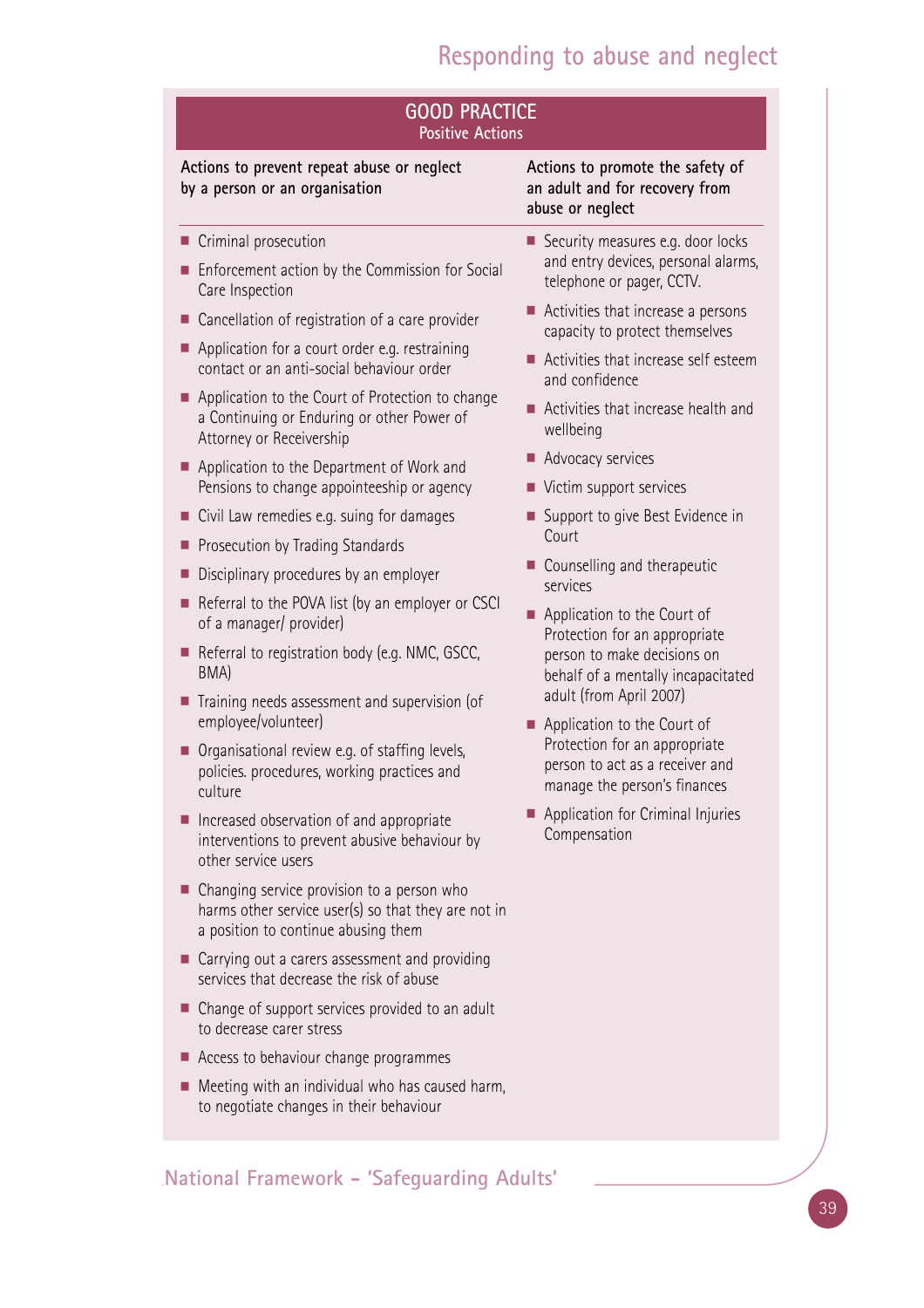- 9.10 Standards for **recording and monitoring**
- 9.10.1 Each organisation keeps comprehensive records of any work that it undertakes under the 'Safeguarding Adults' procedures, including all alerts it receives and all referrals made.
- 9.10.2 There is an agreement on how and where the records of multi-agency work carried out under these procedures are stored.
- 9.10.3 The **safeguarding manager** ensures that comprehensive records are kept of any multiagency processes and outcomes that they manage, and this information is stored securely according to the agreement in the procedures.
- 9.10.4 There is a protocol detailing the length of time for which records are to be held in line with national requirements.
- 9.10.5 There is an agreed process for, and resources allocated to, collecting, processing and monitoring all 'Safeguarding Adults' work undertaken under the procedures.
- 9.10.6 This process conforms to current national requirements for individual partner agencies and the partnership (cf. work in progress DH/AEA) for the collation for information about 'Safeguarding Adults' work and includes the number of referrals and their outcomes.
- 9.10.7 Information about "repeat" victimisation should be monitored and reported to the Crime and Disorder Reduction partnership as well as to the 'Safeguarding Adults' Partnership.
- 9.10.8 Monitoring information is collected and processed and feedback to the 'Safeguarding Adults' partnership on a regular basis.
- 9.10.9 There is a clear ongoing process for quality assurance of the multi-agency procedures.
- 9.10.10 Each organisation has a protocol by which to report any particular issues or difficulties and examples of good practice. These are communicated to the 'Safeguarding Adults' partnership in a timely manner.
- 9.10.11 The 'Safeguarding Adults' procedures are reviewed at least annually and changes are informed by quality assurance information.
- 9.10.12 The partnership has agreed processes for addressing difficulties in relation to delivering the 'Safeguarding Adults' procedures in particular cases, and for addressing general problems that arise.
- 9.10.13 There is an agreed multi-agency protocol for reporting any situations in which an adult covered by the procedures has died or been seriously harmed due to abuse or neglect to the partnership.
- 9.10.14 There is multi-agency agreement as to which other situations should be considered for a serious case review and how the decision will be made.
- 9.10.15 There is a clear process for commissioning and carrying out of a serious case review by the partnership *(see also standard 1.22).*

### **Case examples**

The following 'stories', based on real cases, have been collated from around the country. They illustrate good practice for implementing 'Safeguarding Adults' procedures.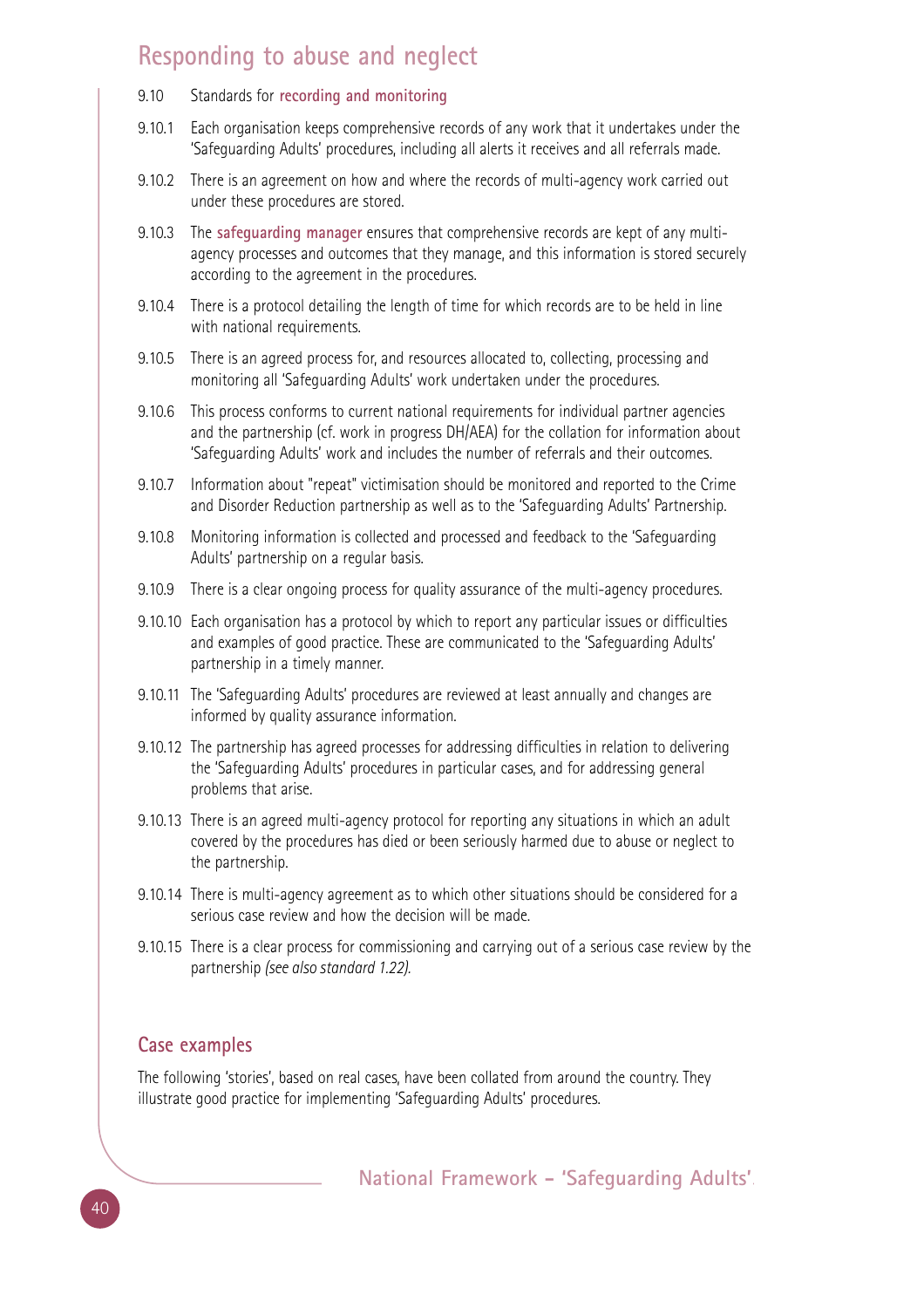|                            | <b>GOOD PRACTICE: STORY 1</b><br>An adult with capacity in a domestic setting                                                                                                                                                                                                                                                                                                                                                                                          |
|----------------------------|------------------------------------------------------------------------------------------------------------------------------------------------------------------------------------------------------------------------------------------------------------------------------------------------------------------------------------------------------------------------------------------------------------------------------------------------------------------------|
| Alert                      | Thomas's sister rang the adult protection unit. Thomas had a road traffic<br>accident and now uses a wheelchair. After he received compensation his<br>estranged wife Melanie moved back to live with him and told him she<br>would "look after" him. Thomas has told his sister that Melanie does not<br>provide personal assistance, shop, or cook food. He can't get out of his flat<br>without assistance. Yesterday she pushed him down the stairs. He is hungry. |
| Referral                   | The unit contacts the safeguarding manager in the social work teams for<br>disabled people, who rings the referrer.                                                                                                                                                                                                                                                                                                                                                    |
| Decision                   | The safeguarding manager agrees this is a situation covered by the<br>procedures.                                                                                                                                                                                                                                                                                                                                                                                      |
| Safeguarding<br>strategy   | Thomas's sister and brother-in-law bring him to their house. A social worker<br>speaks to Thomas on the phone at his sister's and arranges to visit. He is<br>adamant that he does not want the police involved.                                                                                                                                                                                                                                                       |
| Safeguarding<br>assessment | Thomas says that Melanie is clearly only interested in spending his<br>compensation money and does not want to care for him. He rings the bank<br>and finds out that there is only £416 in his account. He wants help to gain<br>adapted housing so he can be independent.                                                                                                                                                                                             |
| Safeguarding<br>plan       | Thomas reluctantly agrees to live in a nursing home for disabled adults<br>whilst his housing application is considered. He contacts the bank, takes<br>Melanie's name off his account and changes his pin number.                                                                                                                                                                                                                                                     |
| Review                     | Six weeks later Thomas has an offer for a property that will need further<br>adaptation. He has advertised for a personal assistant who he will pay<br>through direct payments. He is keen to move but happy that he has made a<br>good friend in the home and found out from other residents about local<br>resources for disabled people. Melanie came to visit to "make up" but he<br>told her that he did not want to see her.                                     |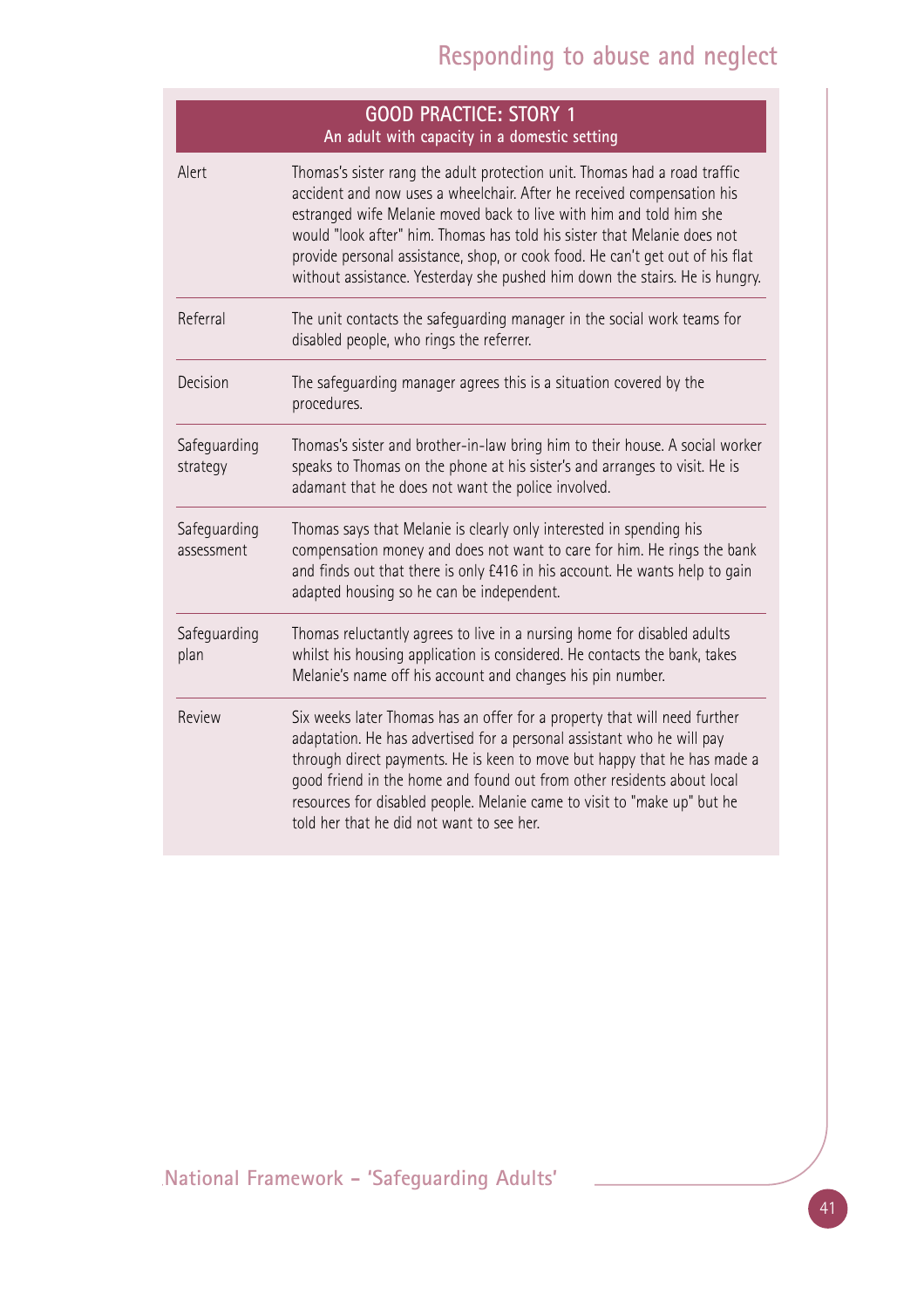| <b>GOOD PRACTICE: STORY 2</b><br>A carer |                                                                                                                                                                                                                                                                                                                                                                                                                                                                                                                                                    |
|------------------------------------------|----------------------------------------------------------------------------------------------------------------------------------------------------------------------------------------------------------------------------------------------------------------------------------------------------------------------------------------------------------------------------------------------------------------------------------------------------------------------------------------------------------------------------------------------------|
| Alert                                    | Alicia is 62. Her adopted son Michael is 30. He has a learning disability and<br>attended "special school" and then a residential college. Since he left college<br>3 years ago he has been living at home. The plan was for him to move into<br>supported accommodation but he has refused to do this. Alicia's neighbours<br>have rung the Learning Disability care management team because they are<br>worried that Alicia isn't coping. When a care manager telephones Alicia she<br>says she is scared of Michael and can't cope much longer. |
| Referral                                 | The care manager discusses this with her team manager who is a<br>safeguarding manager.                                                                                                                                                                                                                                                                                                                                                                                                                                                            |
| Decision                                 | The safeguarding manager agrees this is a situation covered by the<br>procedures                                                                                                                                                                                                                                                                                                                                                                                                                                                                   |
| Safeguarding<br>strategy                 | Care manager and Behaviour team worker visit Alicia on a day that Michael<br>is at work. Manager of Michael's work placement has told care manager<br>that he has been great at work and there are no problems.                                                                                                                                                                                                                                                                                                                                    |
| Safeguarding<br>assessment               | Alicia is very tearful and ashamed. She does manage to tell the workers that<br>when Michael doesn't want to do something or gets frustrated he throws<br>objects and smashes them, throws himself on the floor, screams and bites<br>any one who goes near him. He keeps asking her to let him go out to the<br>local pub. She doesn't want him to go as she thinks he won't be safe. He has<br>started to threaten her when he wants something, usually money which she<br>doesn't always have, and has held her up against a wall once.         |
| Safeguarding<br>plan                     | Alicia agrees to make a statement to the police who interview and caution<br>Michael. The care manager, work place manager and a housing support<br>worker meet with Michael at his work place and he agrees to visit some<br>prospective tenancies. The care manager meets with Alicia and Michael and<br>supports them to make an agreement about money and behaviour.                                                                                                                                                                           |
| Review                                   | Three months later Michael has moved to a supported tenancy near Alicia's<br>house. He is learning to manage his own money. Alicia has been to stay<br>with her sister for a week and says she is starting to get her own life back<br>again.                                                                                                                                                                                                                                                                                                      |
|                                          |                                                                                                                                                                                                                                                                                                                                                                                                                                                                                                                                                    |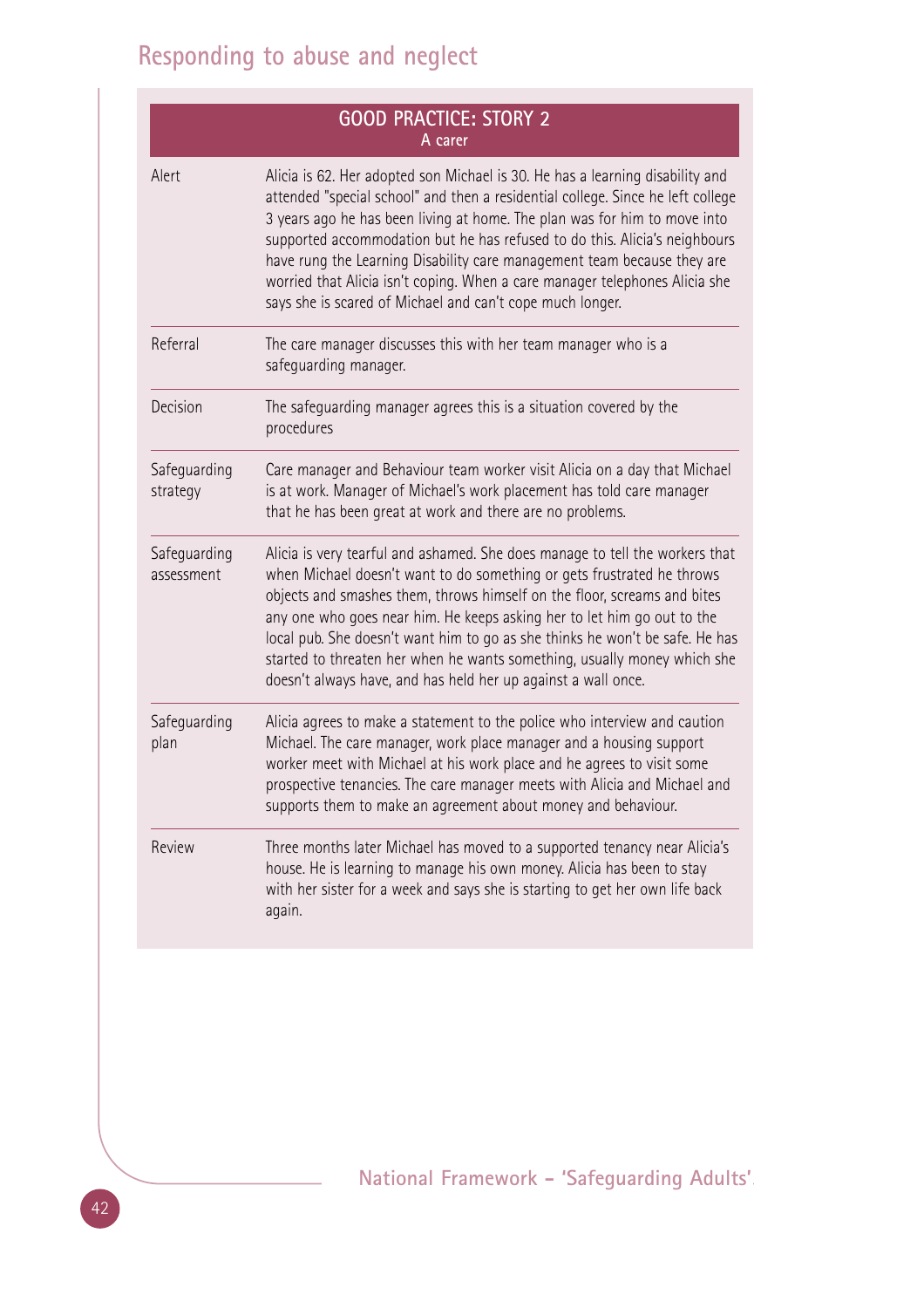|                            | <b>GOOD PRACTICE: STORY 3</b><br>An adult with limited capacity in a domestic setting                                                                                                                                                                                                                                        |
|----------------------------|------------------------------------------------------------------------------------------------------------------------------------------------------------------------------------------------------------------------------------------------------------------------------------------------------------------------------|
| Alert                      | Mr Myrcha is 82 years of age. His short-term memory is poor; he is lonely<br>and anxious about money. He has a twice weekly visit for a domiciliary care<br>agency contracted by Social Services. Mr Myrcha told one of the care<br>workers that he feared he had been robbed. His friend Anne manages his<br>money for him. |
| Referral                   | Care worker tells her manager who contacts Social Services, where<br>safequarding manager informed.                                                                                                                                                                                                                          |
| Decision                   | Adult protection procedure is appropriate.                                                                                                                                                                                                                                                                                   |
| Safeguarding<br>strategy   | Police Vulnerable Victims Co-ordinator contacted - agrees to visit Mr<br>Myrcha together with a social worker.                                                                                                                                                                                                               |
| Safeguarding<br>assessment | Mr Myrcha says £800 is unaccounted for. An "old friend" had visited him but<br>he could not recall why. He has a safe but it is broken and he leaves his<br>curtains open at night to make use of the street lighting and save money.<br>He trusts Anne.                                                                     |
| Safeguarding<br>plan       | "Target hardening" measures taken. Door entry system installed. Vetted<br>handyperson scheme employed to carry out gardening and maintenance<br>work. Mr Myrcha signs enduring power of attorney with Anne as attorney.<br>Anne asked to keep full record of all transactions. He starts attending day<br>care.              |
| Review                     | Mr Myrcha is still anxious but less lonely. No reports of alleged theft<br>received since safeguarding plan introduced. Day care to monitor and call<br>review if needed.                                                                                                                                                    |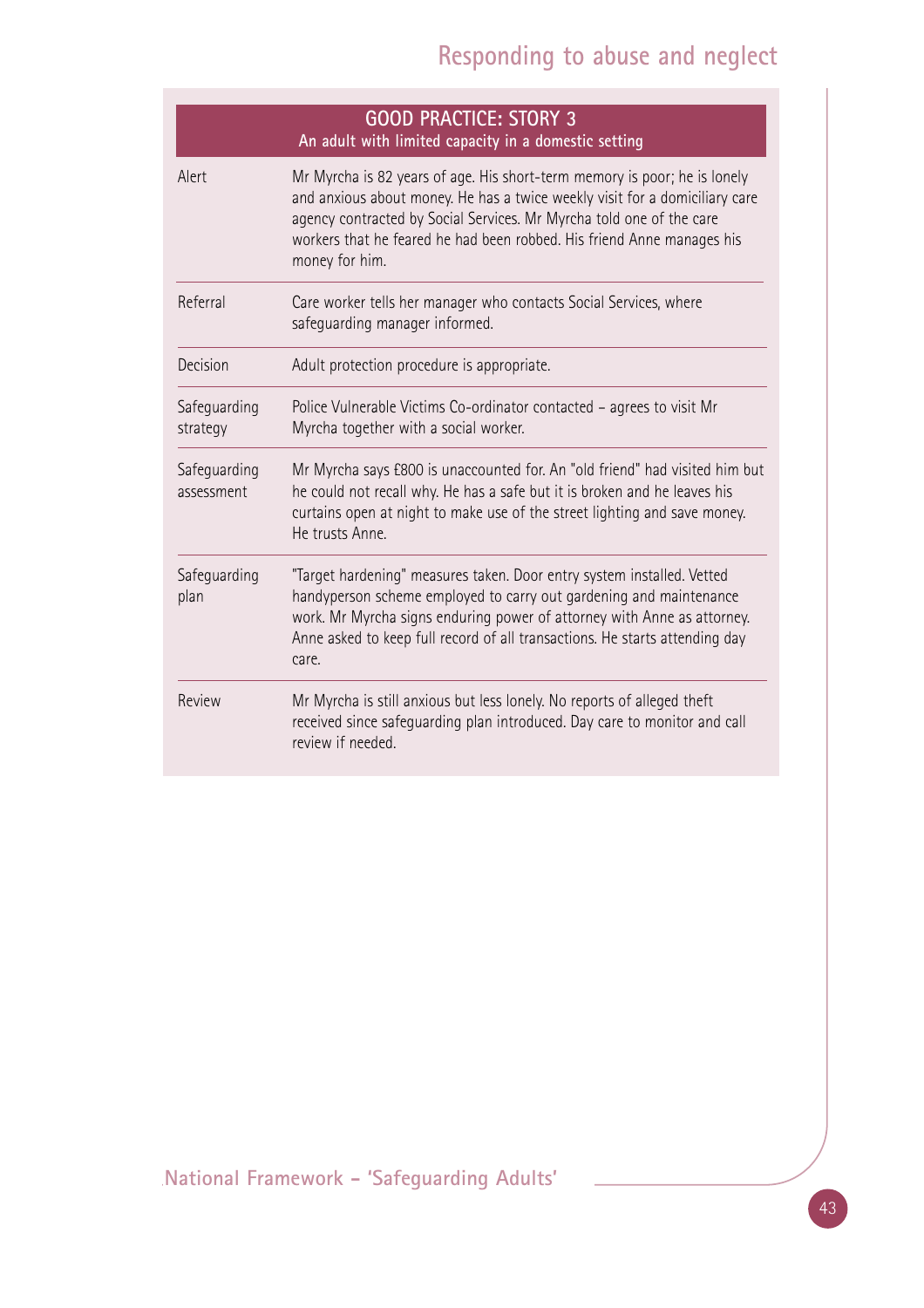|                            | <b>GOOD PRACTICE: STORY 4</b><br>An adult without capacity in a domestic setting                                                                                                                                                                                                                                                          |
|----------------------------|-------------------------------------------------------------------------------------------------------------------------------------------------------------------------------------------------------------------------------------------------------------------------------------------------------------------------------------------|
| Alert                      | When Zahida Begum (born approx 1928) attended Day Care, a doctor<br>observed severe bruising to her upper arms and face, thought to be of a<br>non-accidental origin. Mrs Begum is very demanding but her husband Mr<br>Mahmood refuses help, insisting he can cope. He is described as "attentive<br>and caring".                        |
| Referral                   | Day care made referral to safeguarding manager (Team manager of Social<br>work team).                                                                                                                                                                                                                                                     |
| Decision                   | Safeguarding manager decides that the Multi Agency Adult Protection<br>Procedures should be followed.                                                                                                                                                                                                                                     |
| Safeguarding<br>strategy   | Police informed. Agreed police will lead investigation. Mrs Begum admitted<br>to respite care until police investigation complete.                                                                                                                                                                                                        |
| Safeguarding<br>assessment | Police photograph Mrs Begum's injuries and carry out interviews with her<br>husband. Mrs Begum is very unsettled in respite placement. Family involved<br>in case conferences. They are unhappy and want her home. At a case<br>conference her husband states that "he might have slapped her". Police<br>caution him.                    |
| Safeguarding<br>plan       | Changed medication makes Mrs Begum more settled. Mr Mahmood agrees<br>to accept support from home care and planned respite. He has started to<br>attend a support group for carers at the local community centre. His son is<br>visiting more often and doing more of the shopping and helps with lifting<br>his mother e.g. at bedtimes. |
| Review                     | Mrs Begum returns home. She is calm most of the time and Mr. Mahmood<br>is not so stressed. Family are happy to talk through issues with allocated<br>social worker. Police take no further action. Further review date set - 6<br>months.                                                                                                |
|                            |                                                                                                                                                                                                                                                                                                                                           |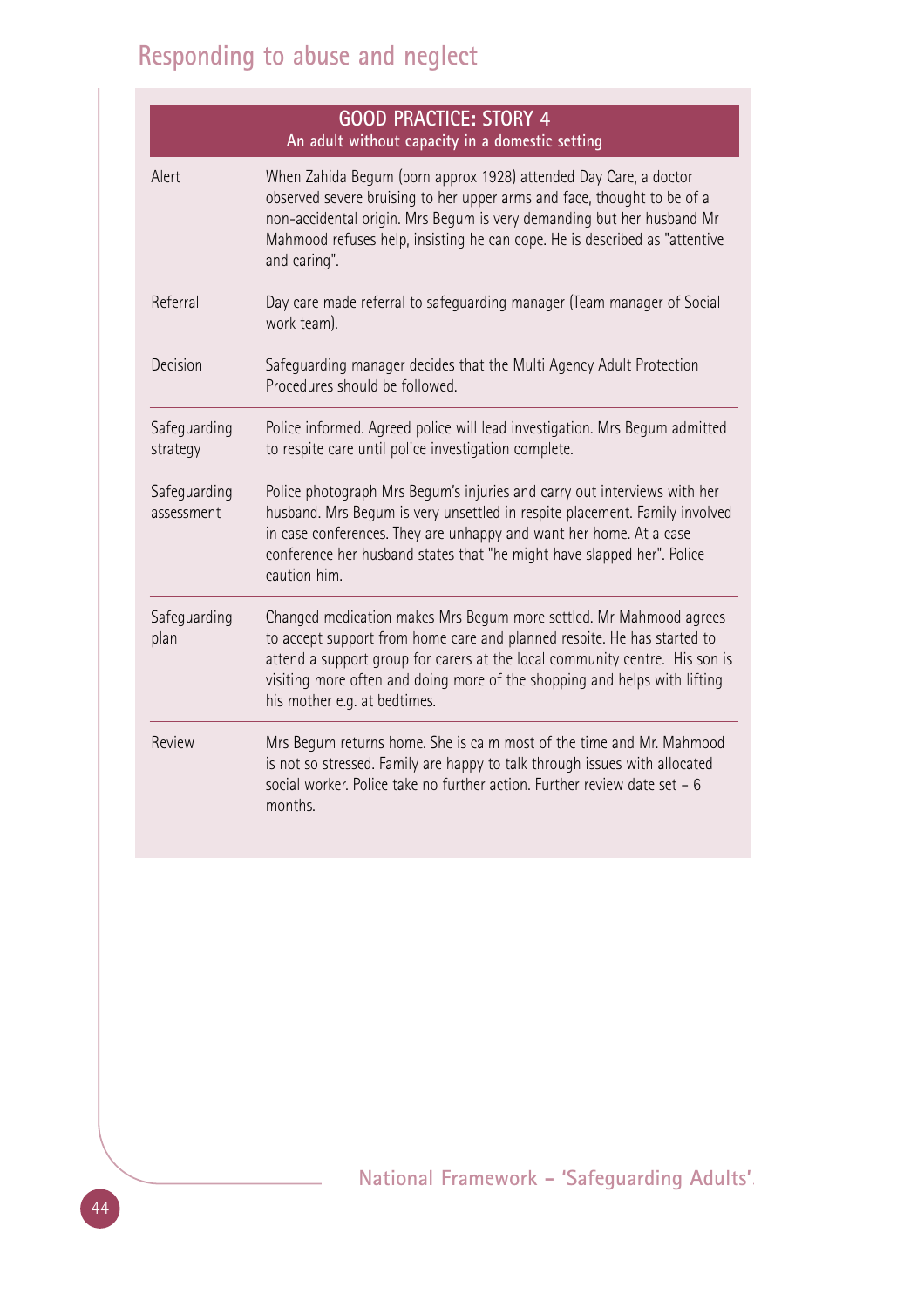|                            | <b>GOOD PRACTICE: STORY 5</b><br>An adult with capacity in a care setting                                                                                                                                                                                                                                                                                                                                                                                                                                                                                                                     |
|----------------------------|-----------------------------------------------------------------------------------------------------------------------------------------------------------------------------------------------------------------------------------------------------------------------------------------------------------------------------------------------------------------------------------------------------------------------------------------------------------------------------------------------------------------------------------------------------------------------------------------------|
| Alert                      | Sheila is 52 and has physical impairments resulting from cerebral palsy. She<br>has been resident in a care home since she was 19. She tells her key worker<br>that another resident, Gary, has raped her. She says this is a reoccurrence of<br>a problem that has been happening on and off for fifteen years.                                                                                                                                                                                                                                                                              |
| Referral                   | Care home worker tells her manager but, when he does not take any action,<br>she phones the adult protection unit who contacts the safeguarding<br>manager.                                                                                                                                                                                                                                                                                                                                                                                                                                   |
| Decision                   | Agreed adult protection procedures and to hold a strategy meeting.                                                                                                                                                                                                                                                                                                                                                                                                                                                                                                                            |
| Safeguarding<br>strategy   | Sheila has met with an advocate who represents her at the meeting. She<br>has agreed to make a statement to the police. The police lead the<br>investigation. The proprietor of the care home to meet with the manager<br>and staff team to ensure that, until police are ready to interview him, Gary's<br>movements are monitored wthin the home. Sheila is given a personal alarm<br>that she can operate easily. Once Gary has been seen by police, Care<br>managers and key workers to meet with other women residents individually<br>and ask if anyone in the home has ever hurt them. |
| Safeguarding<br>assessment | Gary alleged to have sexually assaulted three residents and one ex-resident<br>over period of 15 years. Police statements taken.                                                                                                                                                                                                                                                                                                                                                                                                                                                              |
| Safeguarding<br>plan       | Gary remanded on bail to live in single person tenancy .SSD contract<br>personal assistants to meet his care needs. Women offered counselling<br>-agreed with CPS.                                                                                                                                                                                                                                                                                                                                                                                                                            |
| Review                     | Women preparing for forthcoming court case. Manager of care home<br>suspended. Proprietor carrying out internal review. CSCI to receive report.<br>Staff team split for and against Gary, Acting manager asks for AP unit to<br>come and talk to staff team.                                                                                                                                                                                                                                                                                                                                  |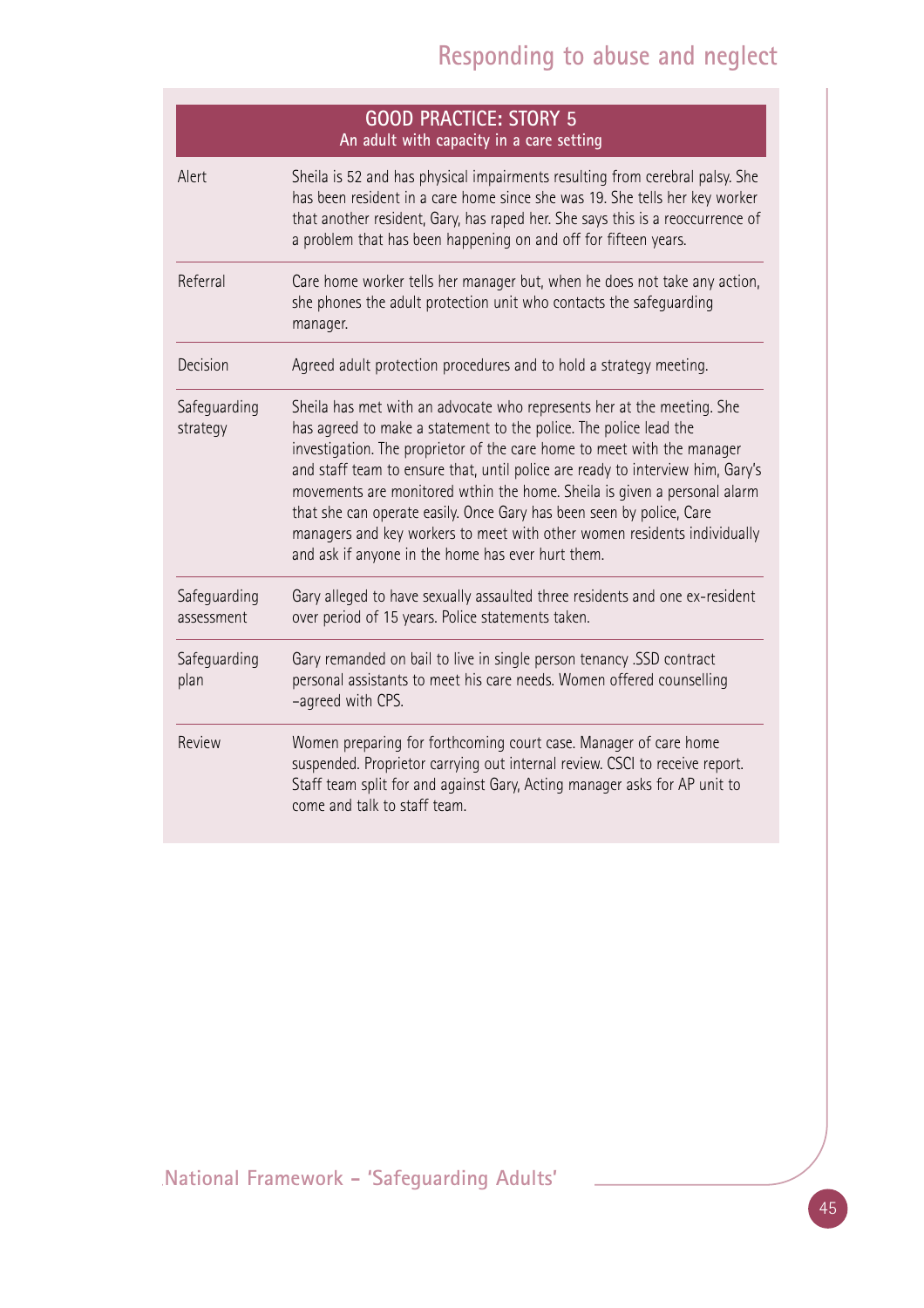|                            | <b>GOOD PRACTICE: STORY 6</b><br>An adult without capacity in a care setting                                                                                                                                                                                                                                                                                                                              |
|----------------------------|-----------------------------------------------------------------------------------------------------------------------------------------------------------------------------------------------------------------------------------------------------------------------------------------------------------------------------------------------------------------------------------------------------------|
| Alert                      | A home care agency worker tells her manager that she doesn't want to work<br>alongside Dianne anymore. When questioned why, she reluctantly tells that<br>Dianne is a bully and doesn't care about the people they visit. She described<br>an older woman being left dangling from the hoist above the commode and<br>a person's visit being missed because Dianne said they hadn't time to visit<br>him. |
| Referral                   | Manager of the agency contacts CSCI who contacts the safeguarding<br>manager.                                                                                                                                                                                                                                                                                                                             |
| Decision                   | Agreed adult protection procedures; strategy agreed by telephone.                                                                                                                                                                                                                                                                                                                                         |
| Safeguarding<br>strategy   | Dianne suspended pending disciplinary investigation. Manager to write to<br>relatives of people concerned informing them of the investigation. One of<br>the people has a care manager involved. They will discuss the issue with<br>that family. SSD who commissioned the service informed and agree with<br>plan.                                                                                       |
| Safeguarding<br>assessment | Evidence from Dianne and two other members of staff and the families<br>taken by manager. Dianne interviewed.                                                                                                                                                                                                                                                                                             |
| Safeguarding<br>plan       | Despite Dianne denying wrongdoing, manager feels has sufficient evidence<br>to dismiss her. and makes a referral to the POVA list. CSCI, SSD<br>commissioners and safeguarding manager informed.                                                                                                                                                                                                          |
| Review                     | CSCI inspection praises manager's robust disciplinary procedures and<br>relationships with staff.                                                                                                                                                                                                                                                                                                         |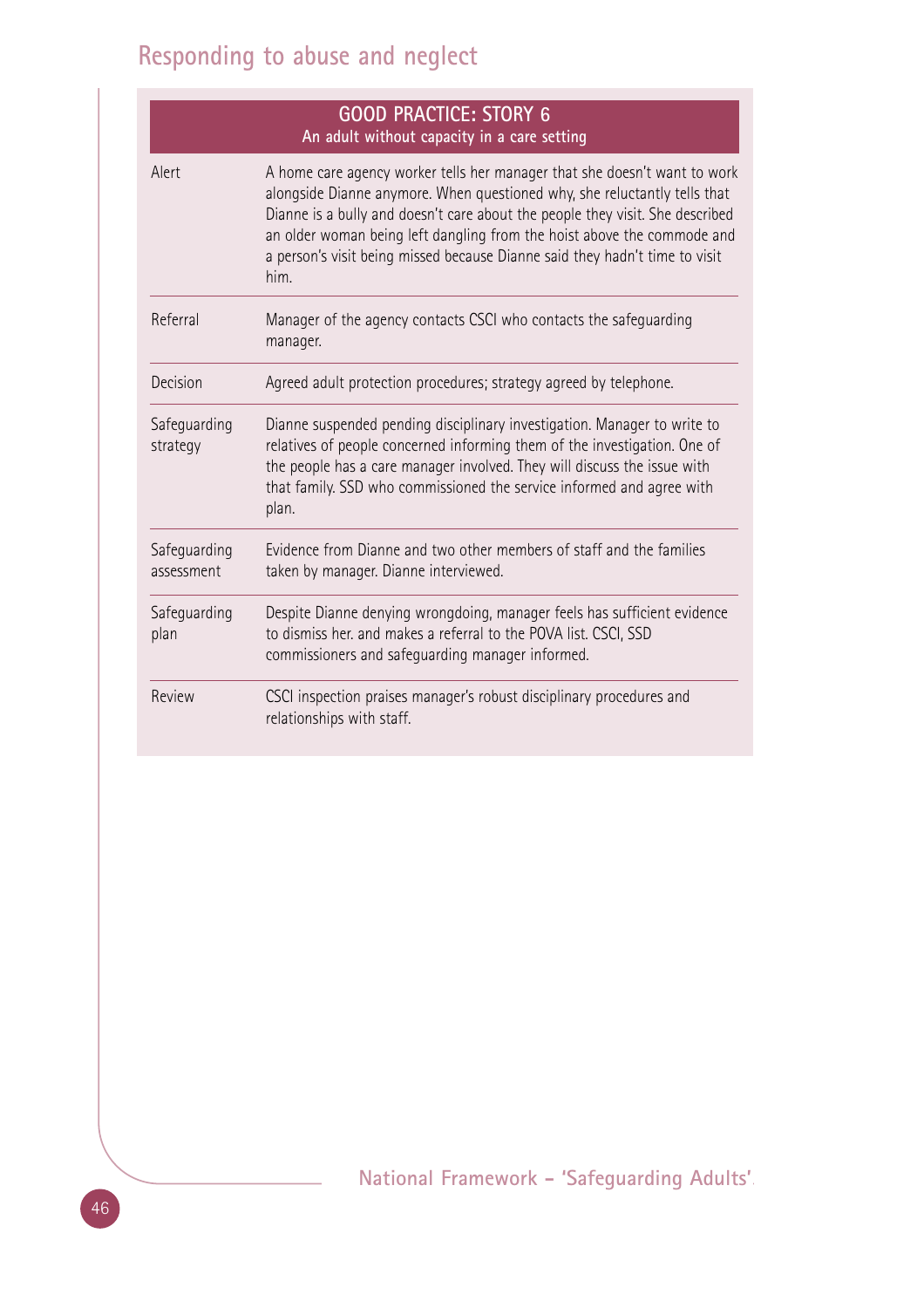| <b>GOOD PRACTICE: STORY 7</b><br>Adults with and without capacity in care setting (nursing home) |                                                                                                                                                                                                                                                                                                                                                                                                                                                                                                                           |  |
|--------------------------------------------------------------------------------------------------|---------------------------------------------------------------------------------------------------------------------------------------------------------------------------------------------------------------------------------------------------------------------------------------------------------------------------------------------------------------------------------------------------------------------------------------------------------------------------------------------------------------------------|--|
| Alert                                                                                            | Relative makes complaint to SSD Commissioning services about resident not<br>receiving personal allowance. District nurse finds resident without mental<br>capacity, with a pressure wound, dehydrated and not on pressure relieving<br>mattress.                                                                                                                                                                                                                                                                         |  |
| Referral                                                                                         | Adult Protection Unit contacted by both and referred to safeguarding<br>manager.                                                                                                                                                                                                                                                                                                                                                                                                                                          |  |
| Decision                                                                                         | Safeguarding manager consults with CSCI who have also just received a<br>separate complaint about levels of staffing at night. CSCI report home has<br>several outstanding issues to address from last two inspections, including<br>staffing levels and care planning. Agreed Adult Protection strategy meeting<br>should take place. Police made aware of concerns.                                                                                                                                                     |  |
| Safeguarding<br>strategy                                                                         | Strategy meeting takes place involving CSCI, PCT, local SSD commissioning<br>team, SSD reviewing team, care managers who are working with individual<br>residents, representatives of neighbouring authority who also fund residents<br>and the proprietor of the home. A number of named residents are identified<br>where they or relatives have raised specific concerns.                                                                                                                                              |  |
| Safeguarding<br>assessment                                                                       | Individual complaints to be followed up with meetings between residents<br>(who have capacity), relatives (if appropriate) care managers and the<br>manager of the home. Residents who have made complaints, who have no<br>relatives/do not want them involved, to be offered advocacy service. Social<br>Services and PCT to jointly review a sample of residents with high<br>dependency needs. Commissioning services in two local authorities to<br>undertake joint visit and review contracted resident's finances. |  |
| Safeguarding<br>plan                                                                             | Proprietor to ensure all residents' care plans are up-to-date and being<br>implemented; resolve staffing issues as a matter of urgency; reissue<br>information about complaints process to all residents and visitors, including<br>information about how to contact SSD Commissioning and CSCI. District<br>nurse team to deliver training on local pressure care management protocol<br>to staff. CSCI to seek enforcement notice about standards not met. Both<br>Local Authority contracts team suspend placements.   |  |
| Review                                                                                           | Change of management at home. CSCI have carried out an inspection in<br>relation to complaint about staffing levels and care plans and noted<br>improvement in standards. Placements reinstated. Joint reviews continue to<br>ensure all residents have appropriate care plans. Subsequent review date set<br>to follow next CSCI announced inspection.                                                                                                                                                                   |  |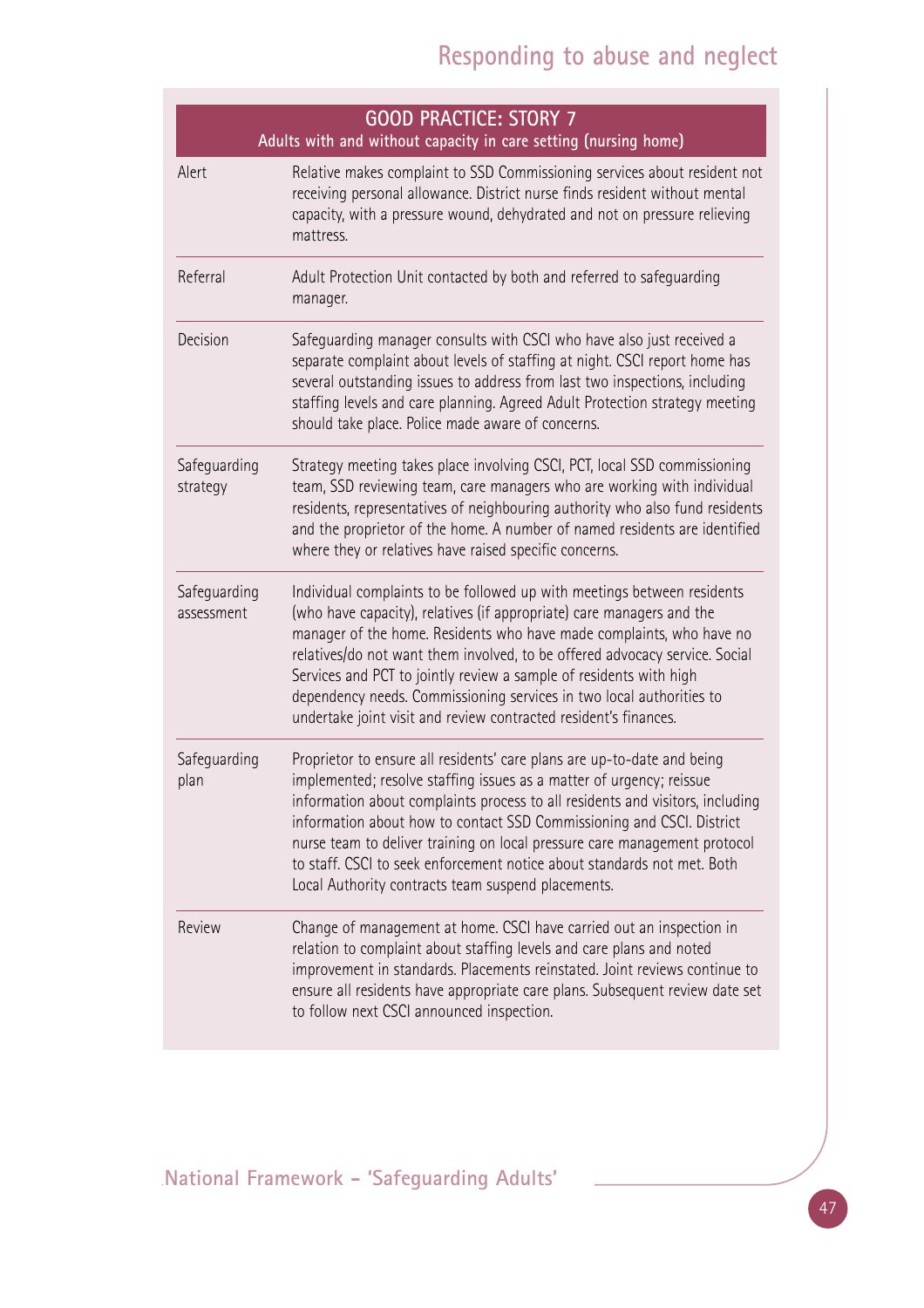# **Access and involvement**

### **Standards 10 and 11**

'Safeguarding Adults' work is specifically aimed at a group of people who historically have been discriminated against within our society. This discrimination explains in part why the prevalence of abuse of people *"who are or may be eligible for community care services"* is high.

Discrimination on the grounds of disability or age may in itself contribute to or abuse or neglect. For example: a person having stones thrown at them and being called names or not providing care because "they have already had a good innings". Discrimination also prevents people accessing help and support to live safer lives. For example: a person with a mental health problem not being believed when they report abuse; deaf people not having information about how to complain about services.

There are other situations where discrimination on different grounds (e.g. gender, race, religion, sexuality) also contributes to abuse. For example: two men with learning disabilities being thrown out of supported accommodation when they started a sexual relationship with each other.

The group is diverse, and the content and impact of discrimination can vary with the details of people's impairments. It is important that specific efforts are made to ensure that the 'Safeguarding Adults' measures are accessible to **everyone** *"who is or may be eligible for community care services".*

The work of the 'Safeguarding Adults' partnership must be clearly linked to local strategies to address discrimination on the grounds of disability and age, as well as to those that address other issues such as race equality. The partnership must guard against institutionalised discrimination on these, or any other grounds.

The 'Safeguarding Adults' partnership must have a communications and engagement strategy. This should be appropriate for its local population and accessible to adults who are covered by the policy. An effective strategy will: raise awareness of 'Safeguarding Adults' work; ensure that all citizens are able to make self-referrals; and enable feedback about the relevance and efficacy of the work.

### **Standard 10 Equal access to safeguarding services**

### **Standards**

- 10.1 The safeguarding procedures are accessible to all adults covered by the policy
- 10.2 Monitoring of 'Safeguarding Adults' work by the partnership includes age, impairments/disability, gender, sexuality, ethnicity and faith identities.
- 10.3 Monitoring of access to 'Safeguarding Adults' services provided by individual organisations (e.g. use of 'Special Measures', recorded hate crime towards disabled people, number of referrals from GP surgeries) is carried out on the same basis.
- 10.4 Documentation used to plan, record and monitor safeguarding work in relation to an individual includes fields that prompt workers to consider the person's needs and preferences and to assess the impact of any intervention in relation to faith, race, culture, gender and sexuality.
- 10.5 The partnership carries out an annual impact assessment comparing this data to local population data.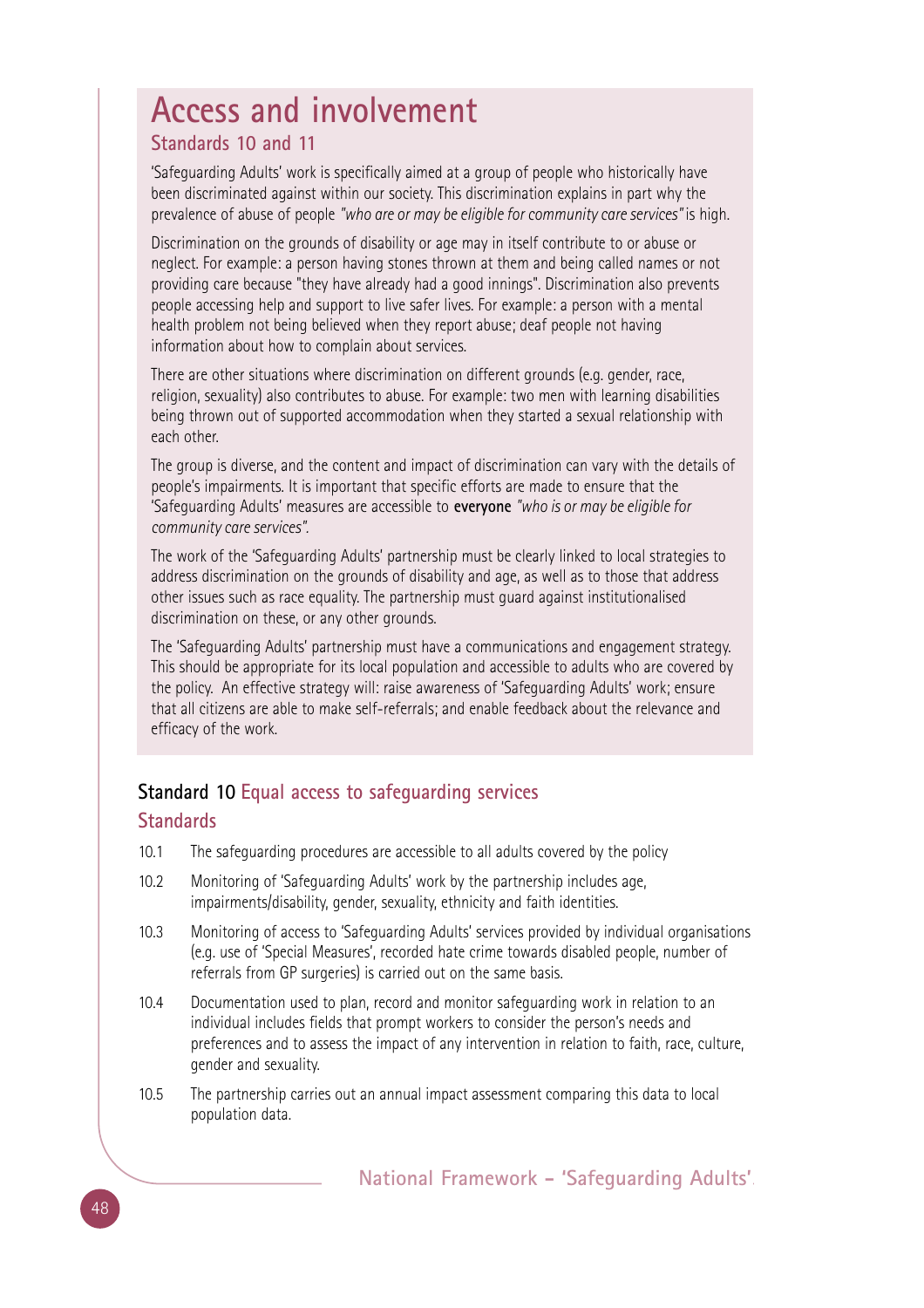### **Access and involvement**

- 10.6 The partnership has a strategy for addressing issues that are preventing some groups from accessing services to support a safer life.
- 10.7 Where needed, specific services are developed to enable everyone to access safety and support to recover.
- 10.8 The partnership has clear links to local partnerships which address 'Community Cohesion' and 'Equality and Diversity'.

### **GOOD PRACTICE EXAMPLES**  Specific services

#### **Beverley Lewis House**

The Beverley Lewis House is a Safe House for Women with learning disabilities who feel frightened, or are being treated in a bad way and want it to stop. If you are being or have been attacked or treated in a bad way you can do something about it.

Contact: PO Box 7312, E15 4TS Tel: 020 8522 0675

#### **Beyond Existing**

Support groups for older and disabled people who have been abused

Many people, both men and women, are mistreated or harmed by someone during their lifetime. It is very hard for people who have been harmed to talk about it because they might feel ashamed, embarrassed (especially if it is a family member who has done something awful) or think that no-one is going to believe what happened to them. Adults can be mistreated or harmed physically, sexually, emotionally, or financially by family, friends, professionals, workers or strangers.

In the **Beyond Existing groups** members can talk in complete confidence, meet others who have been mistreated or harmed, have support from those with similar experiences and obtain advice if required. The groups are open to anyone aged over 18 years who has experienced abuse either in childhood or adulthood. Their main objective is to support people through the healing process and a variety of methods are used in the groups; discussion, exercises, drawing and creative writing. There have been mixed and single sex groups. Members have included adults with learning disabilities and those with mental health problems; with ages ranging from 20 and 93 years. We meet in West Yorkshire.

Beyond Existing, P.O Box 1779, Sheffield S6 3YB or Telephone: 0114 270 1782

### **Jewish Care and the London Borough of Barnet**

Jewish Care is a voluntary sector organisation offering support and social care to Jewish people in London and South East England. The organisation has a social work team which carries out an assessment and care management function for Jewish service users on behalf of the London Borough of Barnet. Any referral concerning the abuse of a Jewish adult will involve both agencies working in partnership. This may involve a joint investigation under the direction of a multi-agency strategy meeting, which is chaired by the local authority. Any subsequent case conference will devise a culturally sensitive protection plan, and may involve some of the services provided by Jewish organisations. A number of these are available for Jewish service users including residential, nursing and home care provision. There are also specialist services for survivors of the holocaust, refugees and their families. Jewish Care is a member of Barnet's local Adult Protection Committee.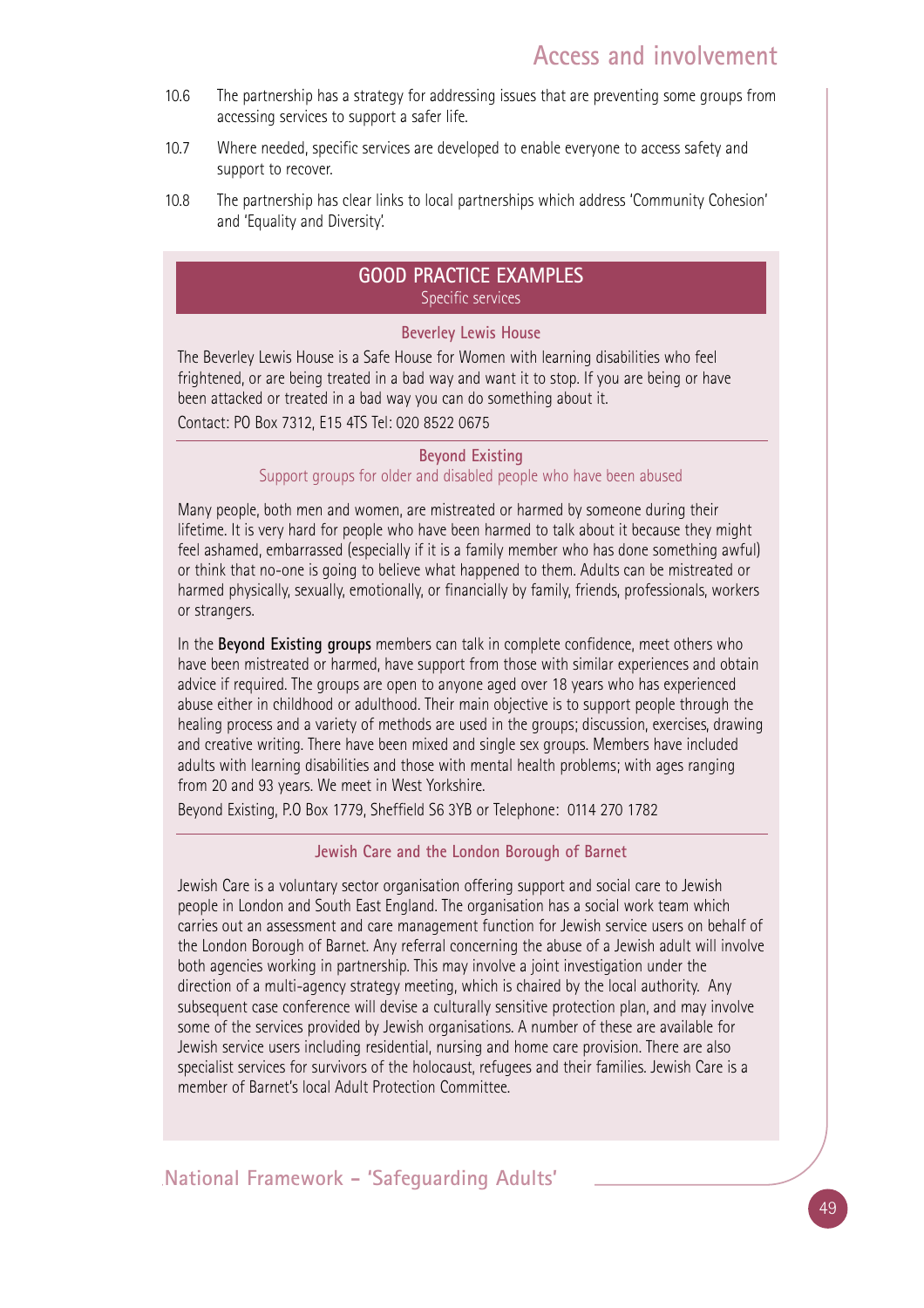### **Access and involvement**

### **Standard 11 Engaging citizens**

- 11.1 The partnership explicitly includes service users as key partners in all aspects of the work. This includes building service user participation into:
	- its membership
	- the monitoring, development and implementation of its work
	- $\blacksquare$  the training strategy
	- the planning and implementation of their individual safequarding assessment and plans.
- 11.2 Partner organisations build service user involvement into the design and delivery of safeguarding services
- 11.3 The policy is explicit in its promotion of the core values of promoting independence, respect, dignity and choice and interventions carried out under the procedures are consistent with this.
- 11.4 Feedback is sought from all individual service users and carers about the delivery and outcomes of safeguarding work for them. There is a mechanism for this feedback to inform improvements and developments.
- 11.5 The partnership recognises and promotes the value of community and neighbourhood networks in preventing abuse and protecting those who are at risk.
- 11.6 The partnership has an information and publicity strategy.
- 11.7 Information about 'Safeguarding Adults' work is produced using a wide range of accessible and user-friendly styles for the general public, specified communities of interest, service users and carers. A variety of different formats and media is used for dissemination e.g. community radio, public forums, internet, local newspapers, publications of partner organisations.
- 11.8 The information clearly outlines what abuse is and how to express a concern, who to contact/who to speak to.
- 11.9 There is a 'One Stop' contact for all concerns about abuse or neglect of an adult. This contact point is accessible through different forms of communication.
- 11.10 Publicity carried out by the partnership and by individual organisations is monitored, and an annual impact assessment is made e.g. by mapping types of information distributed against other data such as referrals to the procedures.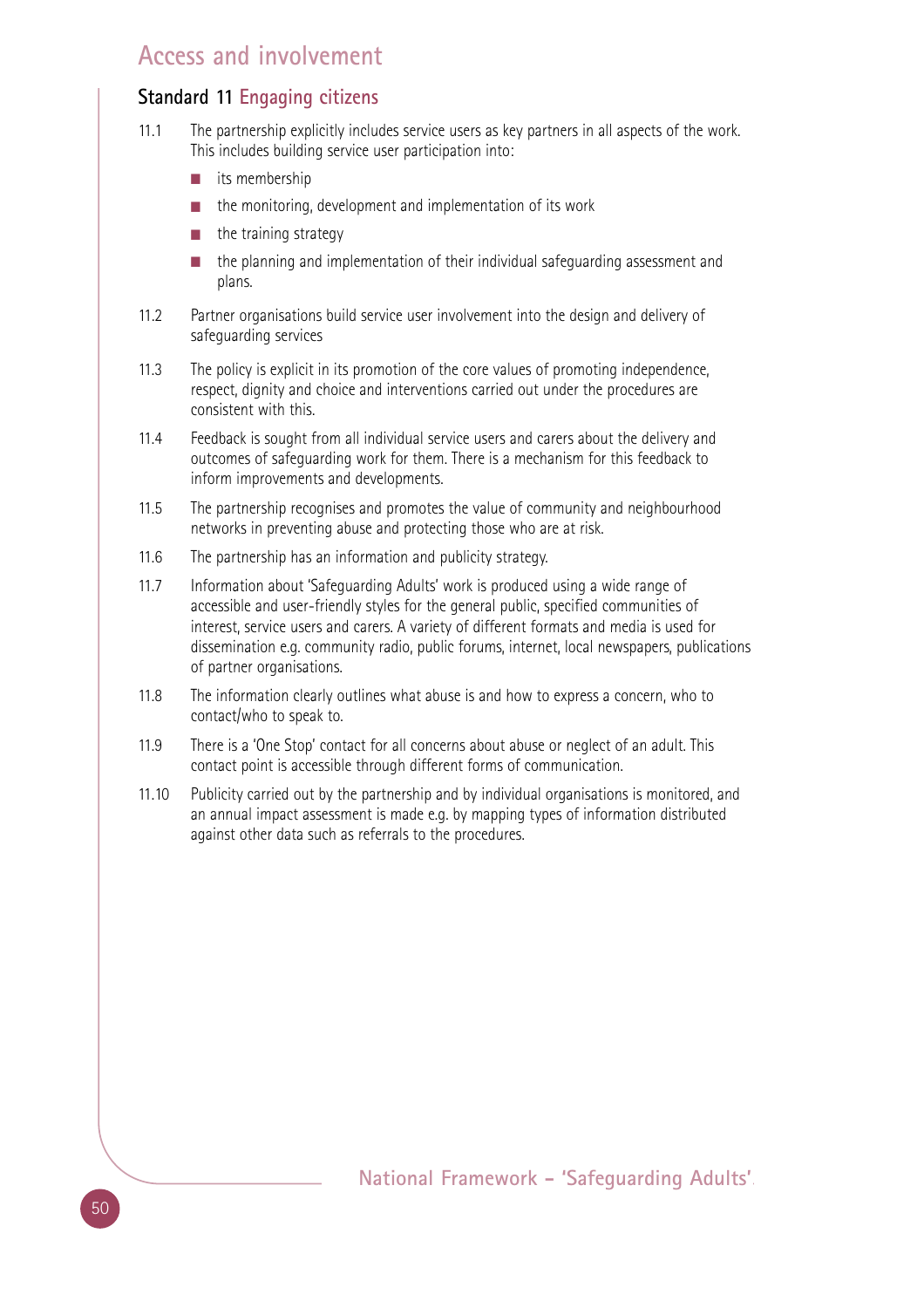### **GOOD PRACTICE EXAMPLES (SUNDERLAND)**

#### **Publicity campaign**

A city-wide publicity campaign was launched with the aim of raising the profile of adult abuse within the local community. The campaign was launched at an annual Adult Protection Seminar and was followed up by the distribution of revised public information leaflets and media coverage. The Adult Protection Committee worked in partnership with the local press to feature a variety of different posters and articles focusing on adult abuse. In developing the campaign, an extensive consultation process took place to ensure that views, ideas and suggestions from a wide range of groups and people were listened to and acted upon. This included service user groups and carers.

### **One Stop contact point**

An adult protection helpline has been set up, which members of the public can ring to express a concern or simply to obtain advice or information with regards to adult abuse. The helpline has been set up within the Social Services Community Alarm Service and is staffed 24 hours a day. There is a direct link to the Adult Protection Unit and all referrals from the helpline are picked up by the Unit. The helpline is advertised in local magazines and through distribution of contact cards and leaflets.

#### **Information that is accessible to people with a learning disability**

The Adult Protection Committee worked in partnership with Sunderland People First (a selfadvocacy group for people with learning disabilities) to develop an accessible adult protection guide for people with a learning disability. Members of the development group worked in consultation with service users from day services to produce a pictorial guide with 'easy to understand language'.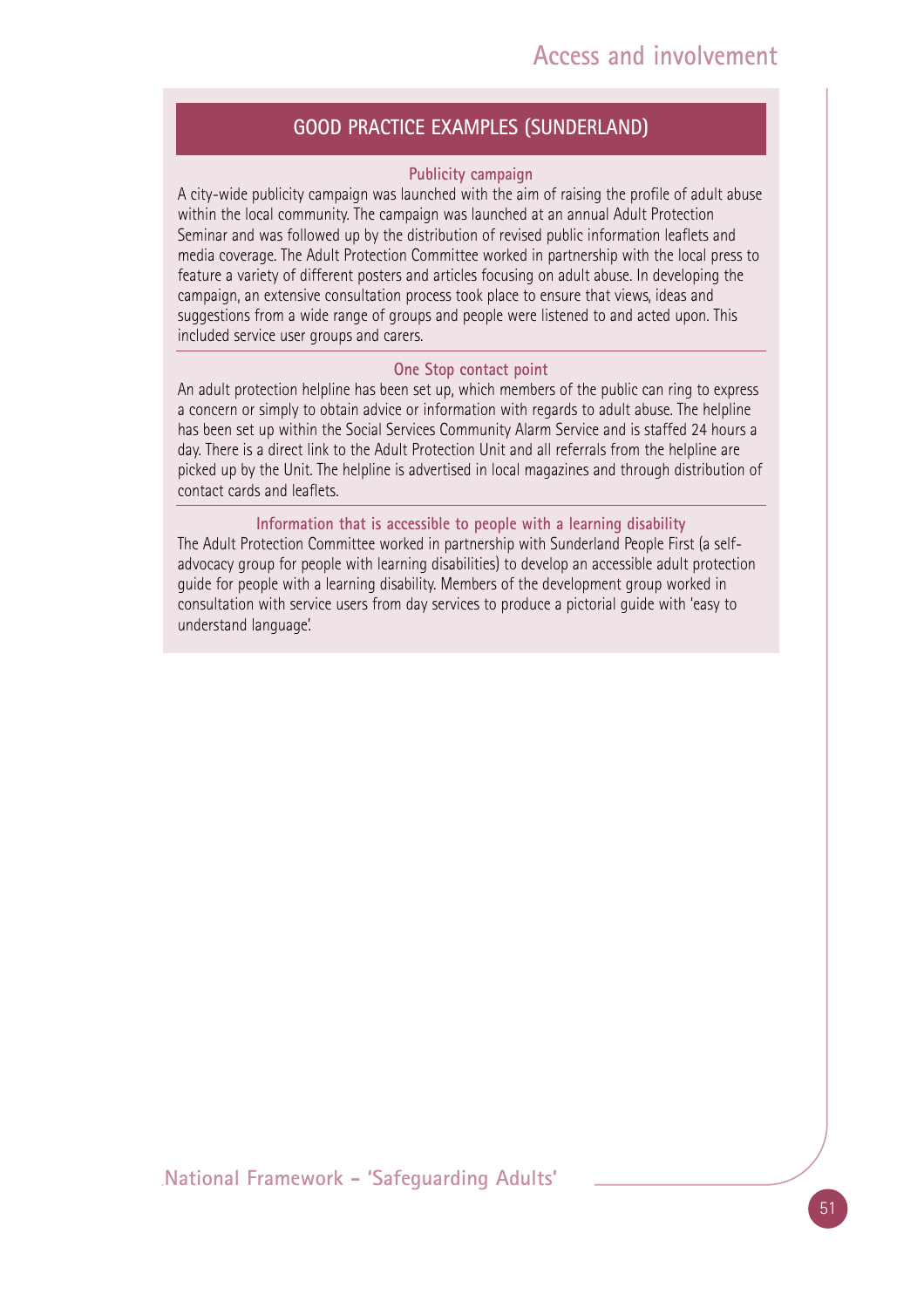# **Relevant legal statutes**

#### **Abuse that is a crime**

Common Law of Tort Crime and Disorder Act 1998 Criminal Justice Act 1968 Domestic Violence Crime and Victims Act 2004 Family Law Act 1996 Medicines Act 1969 Offences Against the Person Act 1861 Police and Criminal Evidence Act 1970 Protection from Harassment Act 1997 Public Order Act 1986 Sexual Offences Act 1956 Sexual Offences Act 1967 Sexual Offences Act 2003 Theft & Deception Acts 1968 and 1978 Youth Justice and Criminal Evidence Act 1999

#### **Other relevant statutes**

Court of Protection Rules 1994 Data Protection Act 1998 Disability Discrimination Act 1998 Enduring Power of Attorney Act 1985 Health & Safety at Work Act, 1974 Human Rights Act 1998 Mental Capacity Act 2005 Power of Attorney Act 1971 Public Interest Disclosure Act 1998 Race Relations (Amendment) Act 2002 Social Security (Claims and Payments) Regulations 1987

**Provision of health and social care services** Carer's (Recognition and Services) Act 1995 Carers and Disabled Children Act (2000) Care Standards Act 2000 Chronically Sick and Disabled Persons Act 1970 Community Care (Direct Payments) Act 1996 Disabled Persons (Service Consultation and Representation) Act 1986 Employments Rights Act 1996 Health and Social Care Act 1990 Health Service and Public Health Act 1968 Health Act 1999 Housing Act 1985 Housing Act 1996 Housing Act 2004 Local Authority Social Services Act 1970 Mental Health Act 1959 Mental Health Act 1983 National Assistance Act 1948 National Assistance (Amendment) Act 1951 National Health Service Act 1977 National Health Service and Community Care Act 1990 Public Health Act 1936 and Public Health Act 1961 Registered Homes Act 1984 Registered Homes (Amendment) Act 1991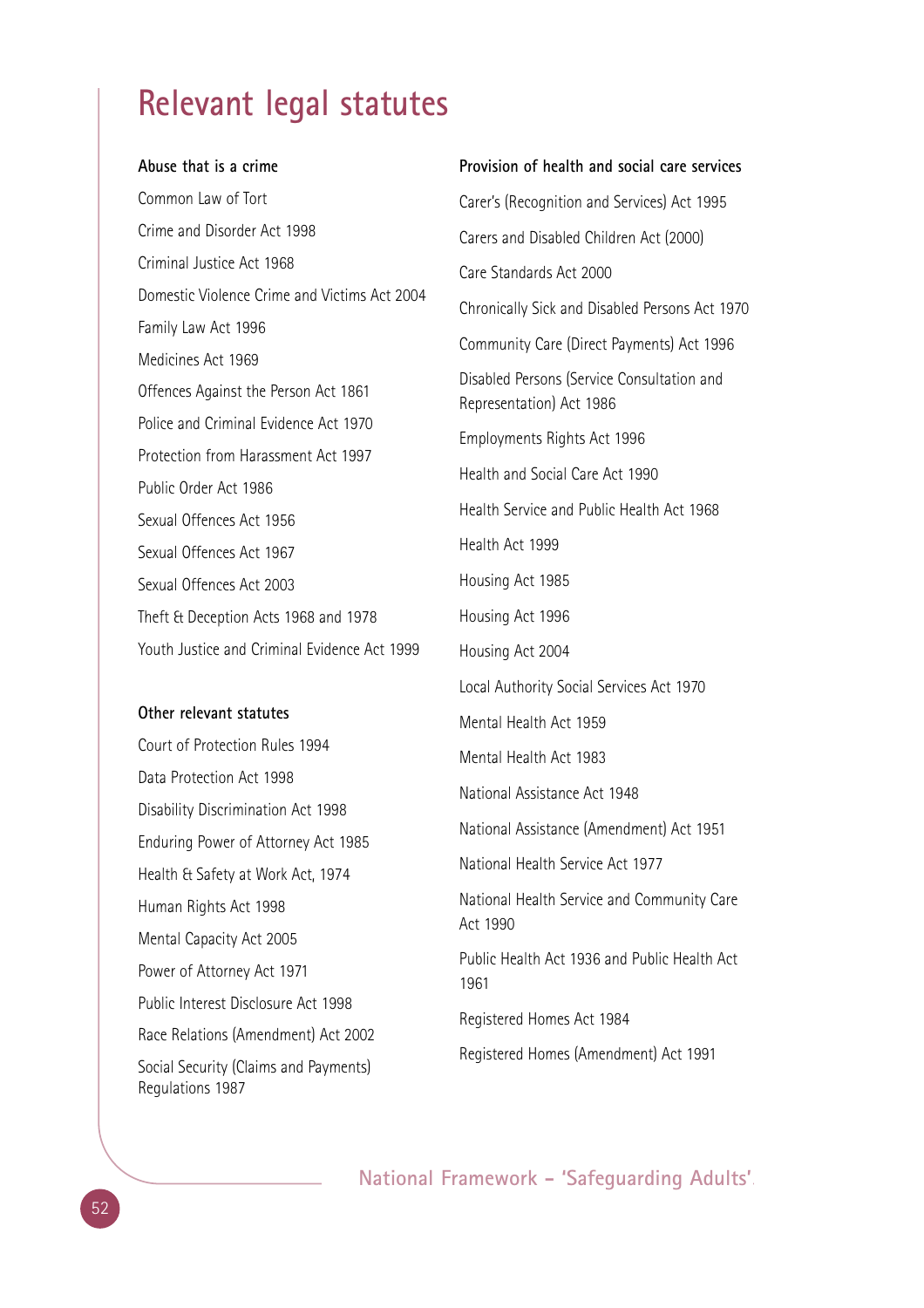# **Glossary**

### **Association of Directors of Social Services (ADSS)**

A membership organisation which represents all the directors of social services and leaders of social care in England, Wales and Northern Ireland.

### **ADSS cross-boundary protocol.**

An agreement stating that, although the commissioners of a service retain responsibility for the wellbeing of an individual placed 'out of area', any 'Safeguarding Procedures' in relation to abuse taking place in the host area should be managed by the host authority according to its local multi-agency procedures.

### **Audit Commission (AC)**

An independent public body responsible for ensuring that public money is spent economically, efficiently and effectively in the areas of local government, housing, health, criminal justice and fire and rescue services.

### **British Medical Association (BMA)**

A voluntary professional association of doctors from all branches of medicine all over the UK.

### **Building community capacity**

Development work that strengthens the ability of communities and community organisations to build local skills, structures, participation and solutions.

### **Carers**

People such as family, friends or neighbours who provide unpaid support and care to another person.

### **Care programme approach (CPA)**

The process which mental health service providers use to coordinate the care for people who have mental health problems.

### **Care trusts**

Organisations that work in both health and social care. They may carry out a range of services, including social care, mental health services or primary care services.

### **Commissioners**

The branches of health and social care statutory organisations that purchase services from voluntary and independent sector organisations - through which they provide additional health and social care services to the public.

### **Commission for Social Care Inspection (CSCI)**

The single, independent inspectorate for all social care services in England.

### **Crime and Disorder Reduction Partnerships**

The statutory multi-agency local partnerships formed in response to the Crime and Disorder Act 1998, as amended by the Police Reform Act 2002, to develop and implement strategies to tackle crime and disorder and misuse of drugs in their area.

### **Criminal Records Bureau (CRB)**

An executive agency of the Home Office which helps employers in the public, private and voluntary sectors to identify candidates who may be unsuitable for certain work, especially that involving contact with children or other vulnerable members of society.

### **Direct payments**

Financial resources given to people so that they can organise and pay for the services that they need, rather than use the services that the council offers.

### **Fair Access to Care Services (FACS)**

Guidance issued by the Department of Health to councils and care trusts about fair charging policies for home care and other nonresidential care, and advice about eligibility criteria for adult social care.

### **General Social Care Council (GSCC)**

The social care workforce regulator. It registers social care workers and regulates their conduct and training.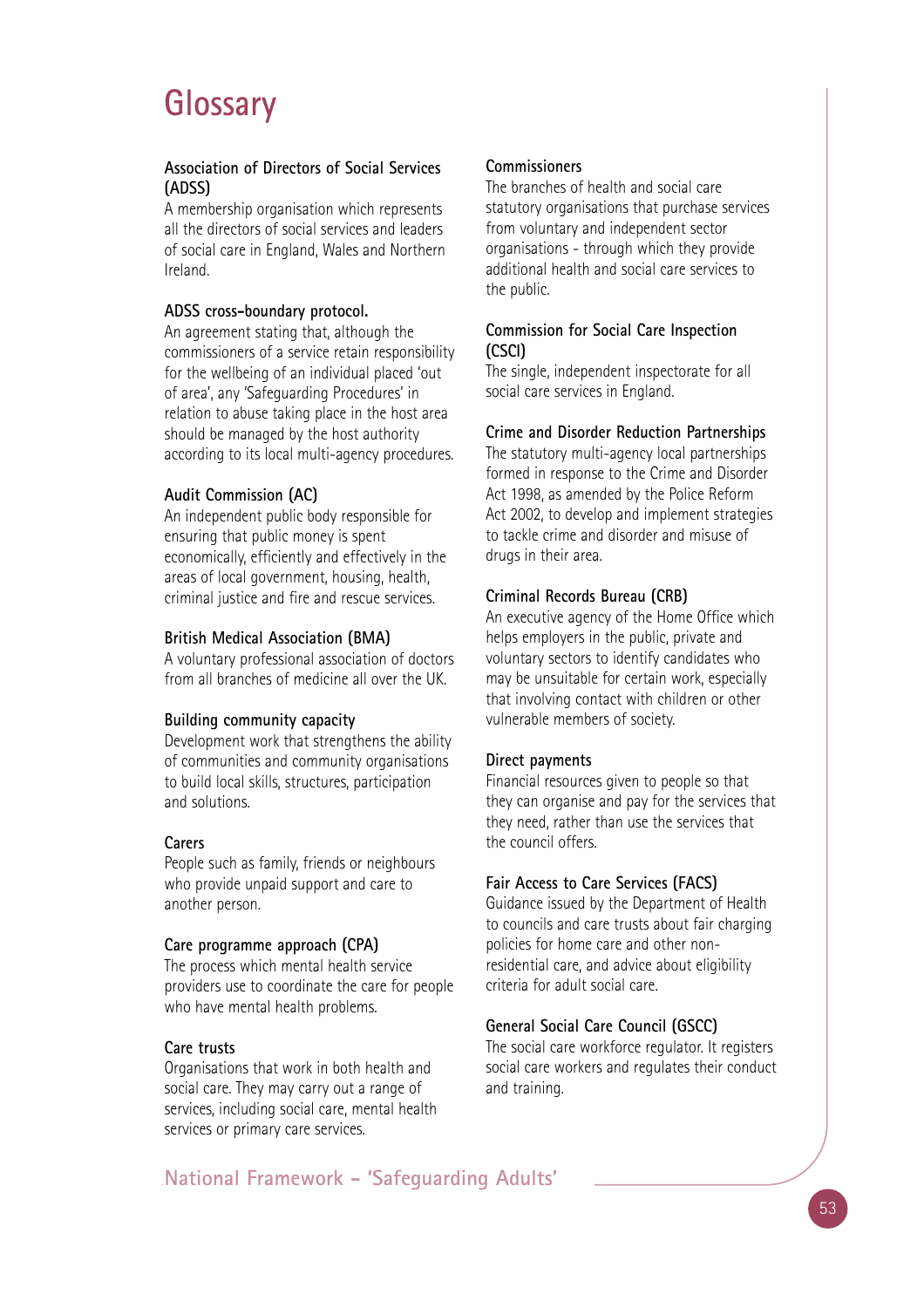### **Healthcare Commission**

This promotes improvement in the quality of healthcare in England and Wales. In England this includes regulation of the independent healthcare sector.

#### **Learning Disabilities Awards Framework (LDAF)**

A set of qualifications appropriate to people who work in learning disability services.

#### **Local area agreement (LAA)**

This provides a single framework through which government departments can allocate additional funding to a local authority and its partners.

### **Local Delivery Plan (LDP)**

The plan agreed by the DH by which Strategic Health Authorities and PCTs will deliver health services in partnership with other agencies.

### **Local Strategic Partnership (LSP)**

Brings agencies and others together in a way which focuses and commits its members to improving the quality of life and governance in a particular area.

### **"is or may be eligible for community care services"**

In general, councils may provide community care services to individual adults with needs arising from physical, sensory, learning or cognitive disabilities and impairments, or from mental health difficulties. In this regard, councils' responsibilities to provide such services are principally set out in the :

- National Assistance Act 1948.
- Health Services and Public Health Act 1968.
- Chronically Sick and Disabled Persons Act 1970.
- National Health Service Act 1977.
- Mental Health Act 1983.
- Disabled Persons (Services, Consultation and Representation) Act 1986.

### **Multi-agency Public Protection Arrangements (MAPPA)**

A statutory set of arrangements operated by criminal justice and social care agencies that seeks to reduce the serious re-offending behaviour of sex and violent offenders to protect the public.

#### **National Service Frameworks (NSFs)**

A set of national standards and identify key interventions for a defined service or care group; put in place strategies to support implementation; and establish ways to ensure progress within an agreed timescale.

### **National Qualifications Framework (NQF)**

The national framework for qualifications.

### **Nursing and Midwifery Council (NMC)**

An organisation set up by Parliament to protect the public by ensuring that nurses and midwives provide high standards of care to their patients and clients.

### **Partner agency**

One of the organisations who is a member of a group of organisations working together in partnership to achieve common objectives.

### **Person-centred planning (PCP)**

This is a process of life planning for individuals based on the principles of inclusion and the social model of disability.

### **Primary Care Trusts (PCTs)**

The local health organisations responsible for managing local health services. PCTs work with Local Authorities and other agencies that provide health and social care locally, to make sure the community's needs are being met.

### **Post Qualification Social Work (PQSW)**

The framework for post-qualifying awards for social workers.

### **Protection of Venerable Adults (POVA)**

A list of those registered as being unsuitable to provide care to 'vulnerable adults'. Through referrals to, and checks against the list, care workers who have harmed a vulnerable adult, or placed a vulnerable adult at risk of harm (whether or not in the course of their employment), will be banned from working in a care position with vulnerable adults.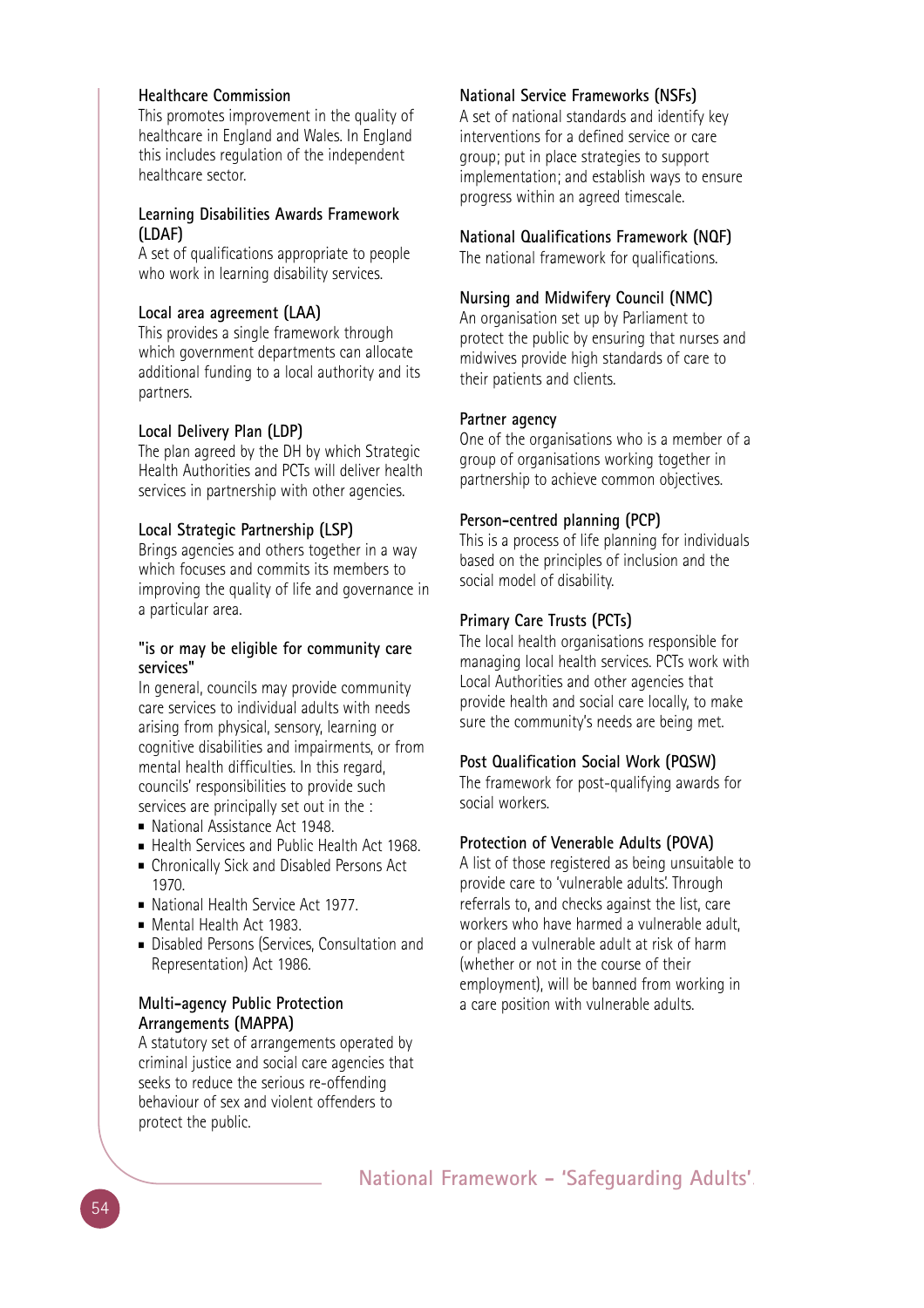### **Public Concern at Work (PCaW)**

An independent authority on public interest whistleblowing. Established as a charity in 1993 following a series of scandals and disasters, PCaW has played a leading role in putting whistleblowing on the governance agenda and in influencing the content of legislation in the UK and abroad.

### **Root Cause Analysis (RCA)**

A retrospective review of a patient safety incident undertaken in order to identify what, how, and why it happened. The analysis is then used to identify areas for change, recommendations and sustainable solutions, to help minimise the re-occurrence of the incident type in the future. This approach is equally applicable to complaints and claims.

### **'Safeguarding Adults'**

All work which enables any adult *"who is or may be eligible for community care services"* to retain independence, wellbeing and choice **and** to access their human right to live a life that is free from abuse and neglect.

### **'Safeguarding Adults' Partnership**

The formal group of organisations (led by Social Services) who are working together to implement 'Safeguarding Adults' work in a local area.

### **Service provider**

An organisation that delivers services, such as health and social care services.

### **Service User**

A person who is a customer/consumer of a service (particularly used in relation to those using social care services).

### **Skills for Care**

The organisation responsible for the strategic development of the adult social care workforce

### **Single Assessment Process (SAP)**

Introduced in the NSF for older people, it aims to make sure older people's care needs are assessed thoroughly and accurately, but without procedures being needlessly duplicated by different agencies.

### **Staff**

People employed on a paid or unpaid (voluntary) basis by an organisation to organise and deliver its services/product.

### **Social Services Departments**

The part of the Local Authority responsible for commissioning and providing social care services to adults and children.

### **Supporting People**

A working partnership of local government, service users and support agencies which provides high-quality and strategically planned housing-related services.

### **Universal services**

Services provided to the whole community. These can include education and health, libraries, leisure facilities and transport.

### **Voluntary and community sector (VCS)**

Over half a million voluntary and community groups in the UK, ranging from small community groups to large national or international organisations.

### **Zero Tolerance**

Non-acceptance of antisocial and especially criminal behaviour, with an emphasis on dealing effectively with every manifestation of the behaviour however large or small.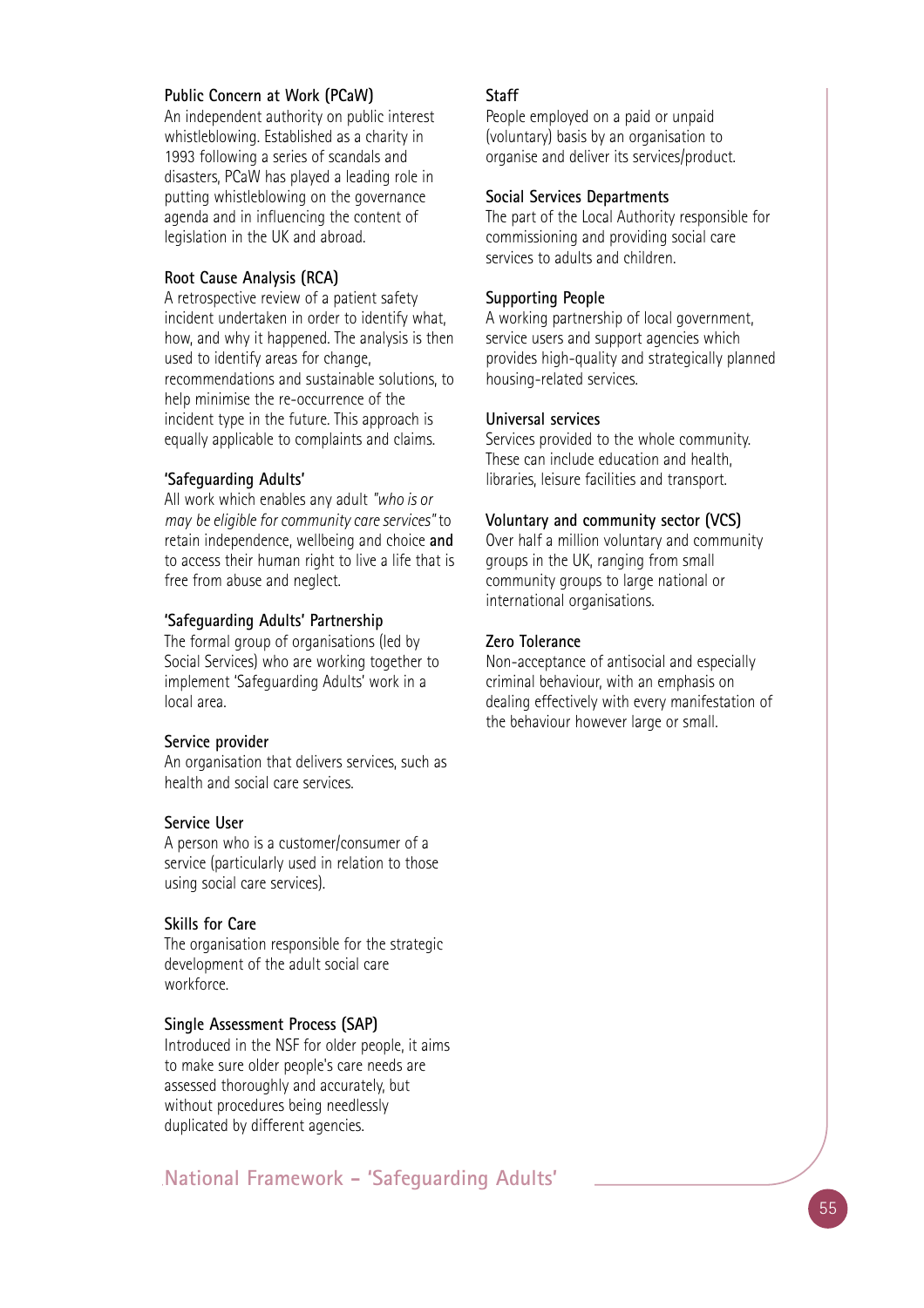# **References and relevant publications**

Action on Elder Abuse (2000) *Listening is not Enough.* Available from Action on Elder Abuse, Astral House, 1268 London Road, London SW16 4ER

Action on Elder Abuse, Help the Aged (2004) *Hidden Voices – Older People's experience of abuse.* An analysis of calls to the Action on Elder abuse help line ISBN 1-904528-80-5

Anchor Trust (1999) *Rights and Responsibilities - Special edition 2003.* Channing Bete Company

Association of Directors of Social Services (1991) *Adults at Risk: Guidance for Directors of Social Services.* London: ADSS.

Aitken, L. and Griffin, G. (1996) *Gender issues in elder abuse.* London, Sage.

Alzheimer's Society (1998) *Mistreatment of people with dementia and their carers.* Alzheimer's Society, London

Association of Directors of Social Services/Local Government Association (2003) *All our tomorrows – inverting the triangle of care*

Association of Directors of Social Services (1995) *Mistreatment of older people.* ADSS, **Northallerton** 

Association of Directors of Social Services and NAPSAC (1996) *Advice for social services departments on abuse of people with learning disabilities in residential care*

Audit Commission (2000) F*orget-me-not: Mental health services for older people,*

Audit Commission, Social Services Inspectorate and National Care Standards Commission. (2003) *All Our Lives: Social Care in England (2002-3)*

Audit Commission and BGOP (2004) *Older People: Independence and Wellbeing.* The challenge for Public Services

Bailey, G (1998) *Action against abuse: recognising and preventing abuse of people with learning disabilities* (3 packs). ARC. ISBN 1-901105-20-2, ISBN 1-901105-15-6, ISBN 1- 901105-10-5

Bichard Sir Michael (2004) *The Bichard Inquiry Report,* TSO: London.

Biggs S, Phillipson C and Kingston P (1995) *Elder Abuse in Perspective,* OU.

Bennett G, Kingston P,Pehhale B (1997) *The Dimensions of Elder Abuse* Macmillan

Bergner, T (1998) *Independent Longcare inquiry.* DH, London. Available from DoH Stores, PO Box 777, London SE1 6XH

Bradley A (2001).*Understanding Abuse.* Foundation in Care. BILD.

Bright, L (1995) *Care betrayed.* Counsel and Care, London. ISBN 1-898092-14-1

Bright, L (1997) *Harm's way.* Counsel and Care, London. ISBN 1-898092-01-X

British Medical Association/Law Society (1995) *Assessment of mental capacity.* British Medical Association. ISBN 0-7279-0913-4

Brown, H and Stein, J (1998) *Implementing adult protection policies in Kent and East Sussex.* Journal of Social Policy, Vol. 27, No. 3, Pages 371 – 396

Camden and Islington Community Health Service NHS Trust (1999) *Beech House Inquiry.* Report of the Internal Inquiry Relating to the Mistreatment of Patients Residing at Beech House, St Pancras Hospital, During the Period March 1993–April 1996. London: C&ICHSNT.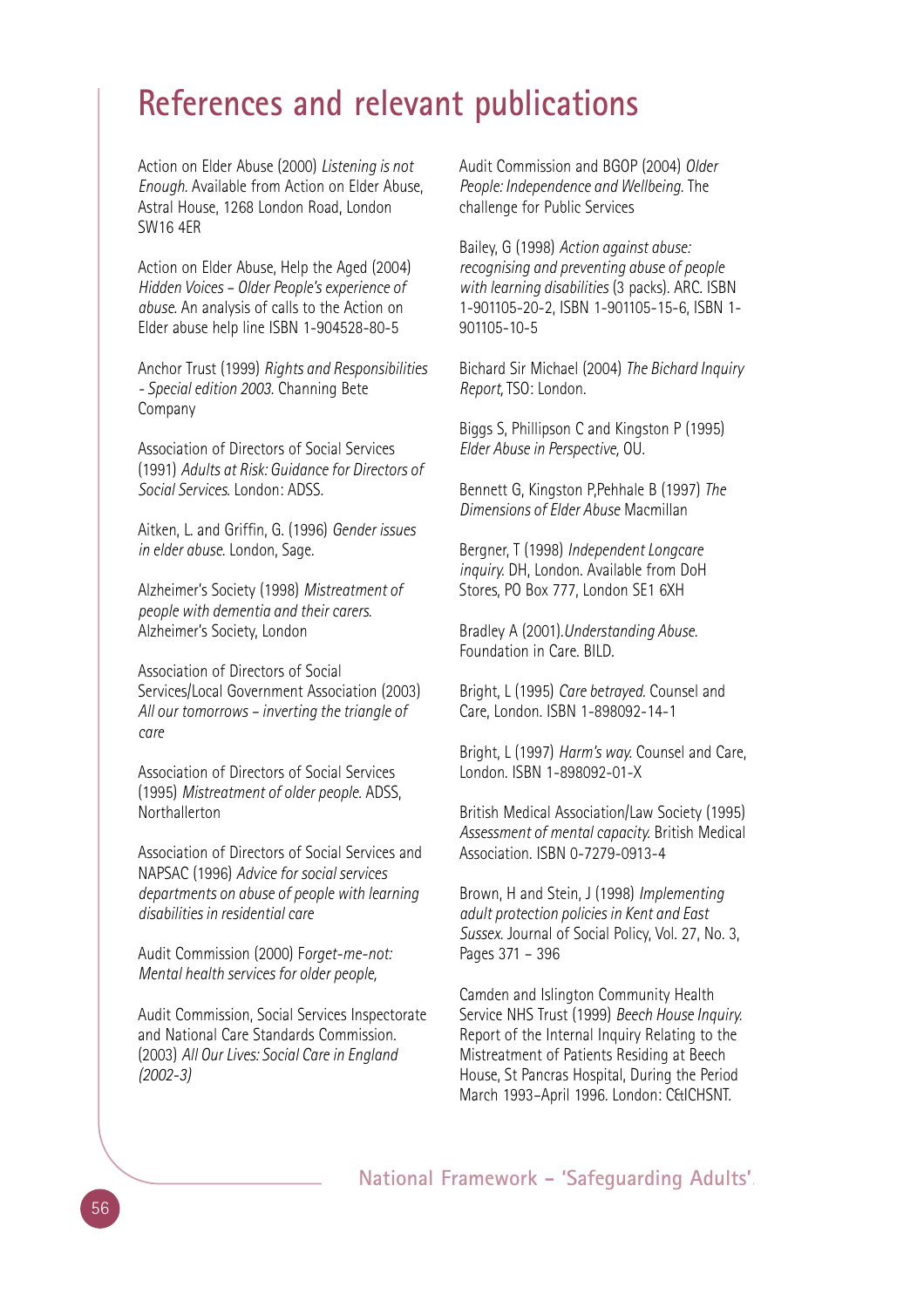CHANGE and VOICE UK (1999) *No More Abuse.* A pack for People with a Learning Disability about Abuse.

Churchill J, Craft A, Holding A and Horrocks C, (1997) *It could never happen here -the Prevention and Treatment of Sexual Abuse of Adults with Learning Disabilities in Residential Settings.* ARC and NAPSAC, ISBN 0-9522266-0-X

Churchill J, Craft A, Holding A and Horrocks C (eds) (1997) *There are No Early Answers: The Provision of Continuing Care and Treatment to Adults with Learning Disabilities who Sexually Abuse Others.* NAPSAC

Commission for Health Inspection (Nov 2000) North Lakeland Healthcare NHS Trust *Investigation into the North Lakeland Healthcare NHS Trust.*

Commission for Health Inspection (Sept 2003) Manchester Mental Health and Social Care NHS Trust - *Investigation into matters arising from care on Rowan ward, Manchester Mental Health and Social Care Trust.*

Commission for Social Care Inspection (2004) *A Vision for Adult Care – Feedback from physically and sensory disabled people in local service inspection,* CSCI: London.

Counsel and Care (1995) *The right to take risks.* Council & Care, London. ISBN 1-898092-05-2

Clough, R. (1995) *Abuse in residential institutions.* London, Whiting & Birch.

Department of Health Social Services Inspectorate (1995) *Abuse of older people in domestic settings: a report on two SSI seminars.* DH, London.

Department of Health Social Services Inspectorate (1992) *Confronting elder abuse: an SSI London Region survey.* HMSO. ISBN 0-11-321608-7

Department of Health (1990) *Care Programme Approach* HC(90)23/LASSL(90)11, DH: London.

Department of Health (1991). *Working Together, Under the Children's Act 1989* HMSO.

Department of Health Social Services Inspectorate (1993) *No longer afraid: the safeguard of older people in domestic settings.* HMSO, London. ISBN 0-11-321608-4

Department of Health Social Services Inspectorate (1993). *Hearing the Despair - the Reality of Elder Abuse.*

Department of Health Social Services Inspectorate (1996) *Domestic violence and Social care:* a report on two conferences held by the SSI. DH

Department of Health (1997) The Caldicott Committee: *Report on the review of patient identifiable information.* DH, London.

Department of Health (1998) *Modernising social services, partnership in action.* Department of Health, London.

Department of Health (2000) *No Secrets: Guidance on developing and implementing multi-agency policies and procedures to protect vulnerable adults from abuse,* DH: London.

Department of Health (2001) *National Service Framework for Older People.* Single assessment process. DH: London.

Department of Health (2001) *Valuing People: A New Strategy for Learning Disability for the 21st Century,* DH: London.

Department of Health (2002) *Fair Access to Care Services: Guidance on eligibility criteria for adult social care,* Circular LAC(2002)13

Department of Health (2004) *Choosing Health: Making healthier choices easier,* DH: London.

Department of Health (2004) NHS *Improvement Plan: Putting people at the heart of public services,* DH: London.

Department of Health (2004) *The Government's response to the recommendations and conclusions of The Health Select Committee's Inquiry into Elder Abuse* ISBN 0-10-162702-5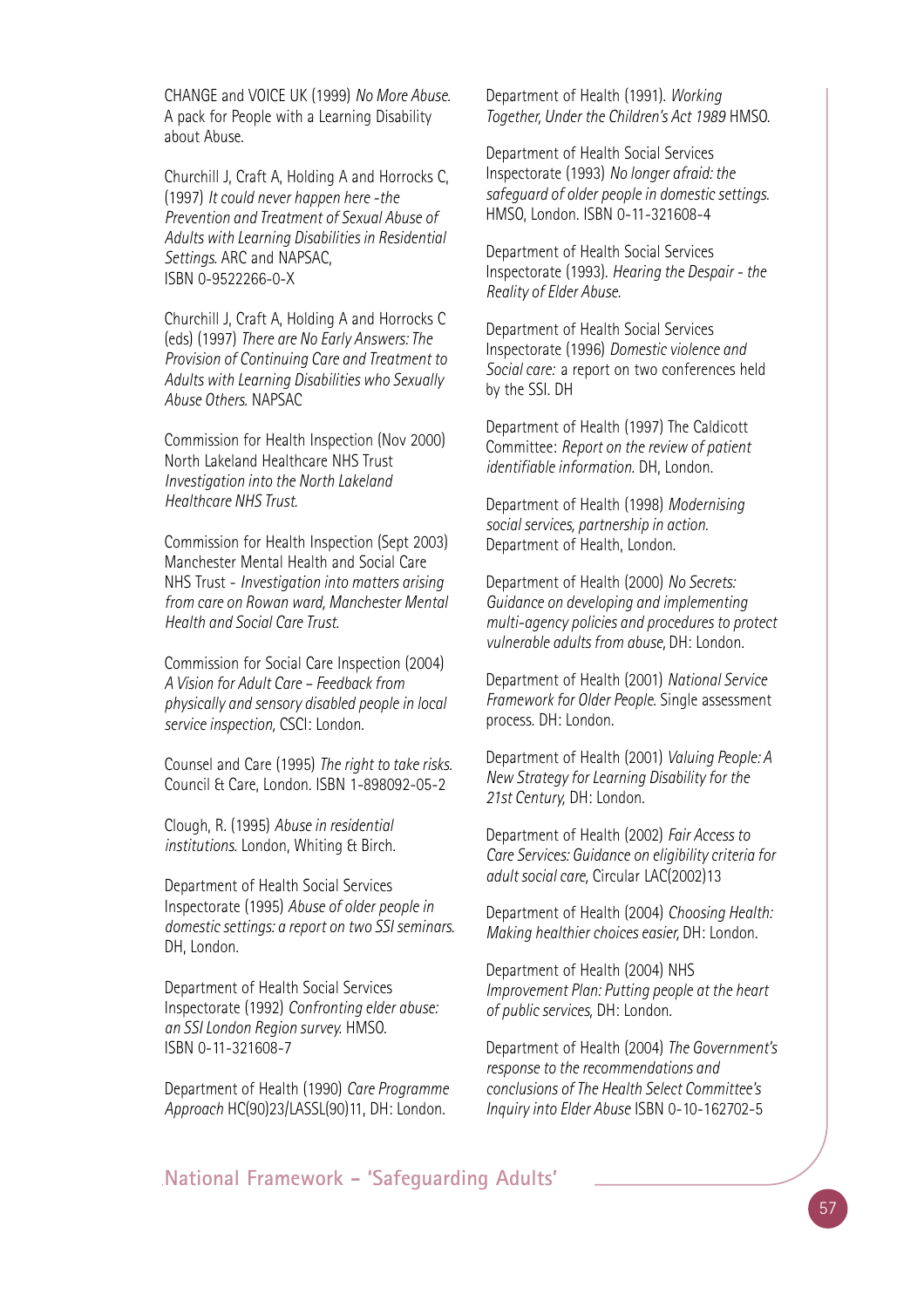Department of Health (2005) *Supporting People with Long-term Conditions:* An NHS model to support local innovation and integration, DH: London.

Department of Health (2005) *Action on Elder Abuse:* Report on the project to establish a monitoring and reporting process for adult protection referrals made in accordance with 'no secrets' Electronic only: www.dh.gov.uk

Eastman M, Harris J (2004) *Placing elder abuse within the context of citizenship* – a policy discussion paper.

Hague G and Malos E (1996) *Tackling Domestic Violence.* A Guide to Developing Multi-agency Initiatives, University of Bristol.

Harris, J, Allen, D, Cornick, M, Jefferson, A and Mills, R (1996) *Physical Intervention; a policy framework.* BILD, Kidderminster.

Holding, A (1999) *Parents against abuse.* VOICE UK. ISBN 0-926085-2-9

Home Office (1999) *Action for justice* (implementing the Speaking up for justice report on vulnerable or intimidated witnesses in the criminal justice system in England and Wales). HOCommunication Directorate, London.

Home Office (1999) *Caring for young people and the vulnerable.* Home Office.

Home Office (1998) *Speaking up for justice.* Home Office Justice and Victims Unit, London.

House of Commons Health Committee (2003- 4): *Elder Abuse Volume 1* (HC111-1) 2004 p49

Joseph Rowntree Foundation (2004) *Quality of life for Older people From Welfare to Wellbeing.*

Joseph Rowntree Foundation (2004) *Making direct payments work for older people,* www.jrf.org.uk/knowledge/findings/socialcare/2 34.asp.

Lamb L (2000) Would *'No Secrets' have saved Beverley?* Talking Sense – Volume 46, No 3, Autumn/winter 2000.

Law Commission (1995) *Mental incapacity.* Stationery Office.

Lord Chancellor's Department (1999) *Making decisions.* Cm 4465. Stationery Office (policy statement flowing from the 1997 consultation paper Who decides? and the Law Commission report Mental incapacity).

Lord Chancellor's Department (1997) *Who decides: making decisions on behalf of mentally incapacitated adults.* Cm 3803. Stationery Office.

National Audit Office (2003) *Developing Effective services for Older People.*

Nuffield Institute for Health (2003) *Living well in later life: from Prevention to Promotion.*

Macpherson W Sir et al (1999) *The Stephen Lawrence Inquiry.* London Stationary Office.

Manthorpe J (2004) *Older people from Black and ethnic minority groups.* Local Government strategies BGOP.

McCreadie, C (1996) *Elder abuse: update on research.* Age Concern, Institute of Gerontology, King's College London.

McCreadie C .(2001) *Making Connections: Good Practice in the Prevention and Management of Elder Abuse* - Learning from SSI Inspection Reports in Community and Residential Care Settings Kings College London, Age Concern Institute of Gerontology.

MENCAP (1999) *Living in Fear - the Need to Combat Bullying of People with a Learning Disability.*

MENCAP *In Control.* www.selfdirectedsupport.org

Office of the Deputy Prime Minister (2003) *Sustainable Communities: Building for the Future,* London.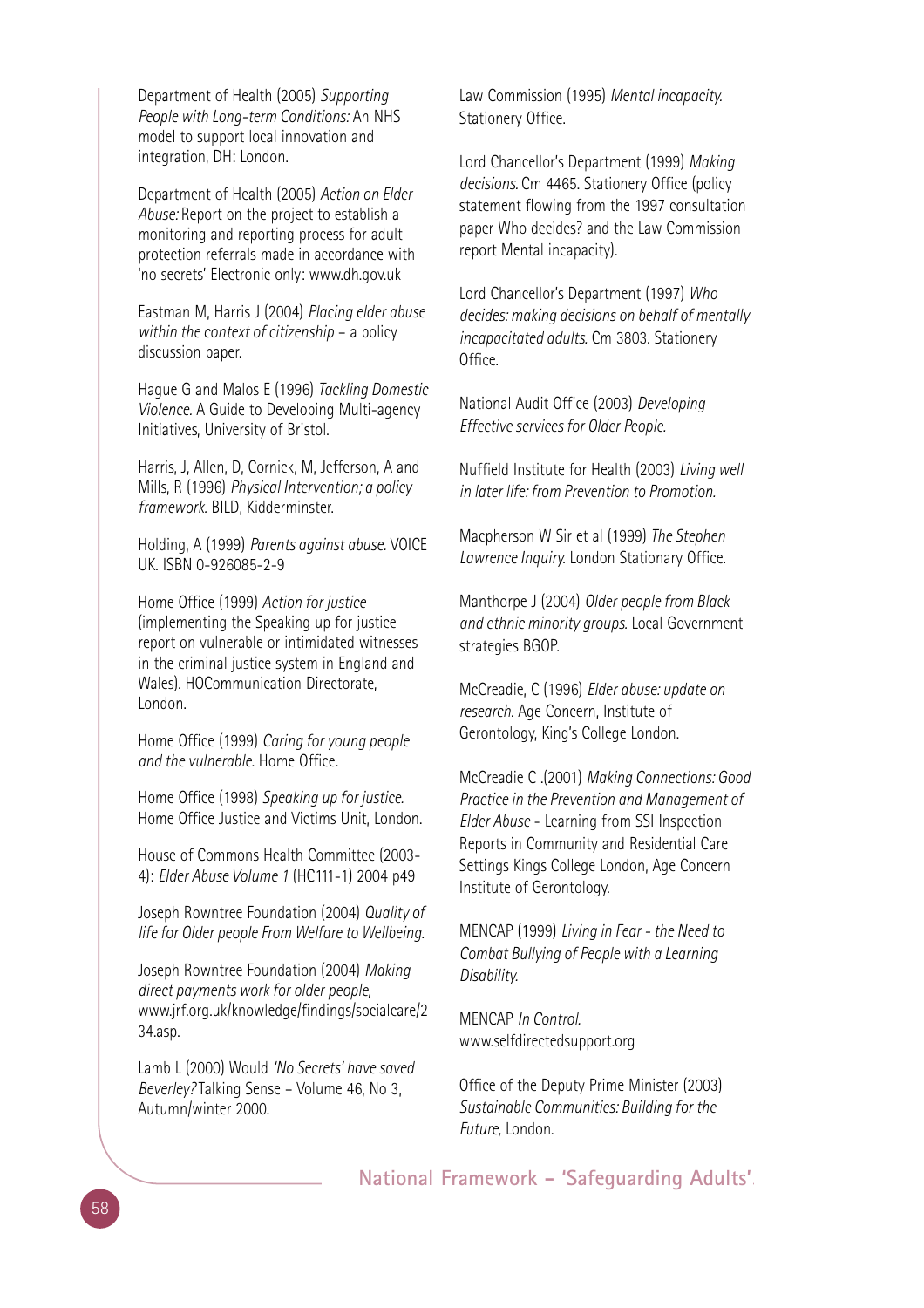Office of the Deputy Prime Minister (2003) *Supporting People,* London.

Office of the Deputy Prime Minister (2004) *The Future of Local Government: Developing a 10 year vision,* ODPM: London.

PAVA (2004) The PAVA Project *Practice Directory.*

PAVA (2005) *PAVA Project Report Stage Three:* Examination of Good Practice/Service Initiatives in relation to No Secrets and the Protection of Vulnerable Adults from Abuse.

Prime Minister's Strategy Unit (2005) *Improving the Life Chances of Disabled People.*

Pritchard J (ed) (2001), *Good Practice with Vulnerable Adults.* Jessica Kingsley.

Pritchard J ,(2003) *Support Groups for Older People who have been Abused.* Beyond Existing. Jessica Kingsley.

Pritchard J (2000) *The Needs of Older Women: Services for Victims of Elder Abuse and other Abuse.* Joseph Rowntree Foundation.

Pritchard J *Working with Elder Abuse (1996)- A Training Manual,* Jessica Kingsley, 1996.

Pritchard J (1992) *The Abuse of Elderly People,* Jessica Kingsley.

Rankin, J and Regan, S (2004) *Meeting Complex Needs: The Future of Social Care,* Institute for Public Policy Research and Turning Point: London.

Royal Commission on *Long-term Care for the Elderly,* 1999.

Slater P and Eastman M, *Elder Abuse - Critical Issues in Policy and Practice.* Age Concern England, 1999.

Sobsey D, Brookes P *Violence and Abuse in the Lives of People with Disabilities - End of Silent Acceptance.*

Social Exclusion Unit (2001) *A New Commitment to Neighbourhood Renewal:* A National Strategy Action Plan.

Social Exclusion Unit (2004) *Young Adults with Troubled Lives, Excluded Older People, Frequent Movers, Disadvantaged Adults,* www.socialexclusion.gov.uk.

Social Services Inspectorate Wales (1999) *In safe hands* (part of Protection of vulnerable adults in Wales: a consultation pack). National Assembly for Wales Social Services Inspectorate.

St. George's Mental Health Library, The Sovereign Series for People with Learning Disabilities; *Going to Court (1994) Bob Tells All (1993). Jenny Speaks Out (1992).*

Stanley. N, Manthorpe J, Penhale B (eds) *Journal of Adult Protection (quarterly);* Pavilion Publishing.

Stevenson, O, (1999) *Elder protection in residential care: what can we learn from child protection?* SSI Department of Health, London.

Stevenson, O, (1996) *Elder protection in the community: what can we learn from child protection?* SSI DH, London.

TOPSS England, (October 2004). *Leadership and Management: a strategy for the social care workforce,*

United Kingdom Central Council for Nursing, Midwifery and Health Visiting (1999) *Practitioner-client relationships and the prevention of abuse.* UKCC, London.

Values in Action (2001) Just Gateways? *Towards a Changed Police Response to People with Learning Difficulties as Victims of Crime.*

VOICE UK (1998). *Competent to tell the truth - Guidance Booklet.*

VOICE UK and CHANGE North (2001) *Supporting Best Evidence* - a Guide for Supporters of People with Learning Disabilities who are Witnesses Within the Criminal Justice System.

Williams C (1995). *Invisible Victims - Crime and Abuse against People with Learning Difficulties.* Jessica Kingsley.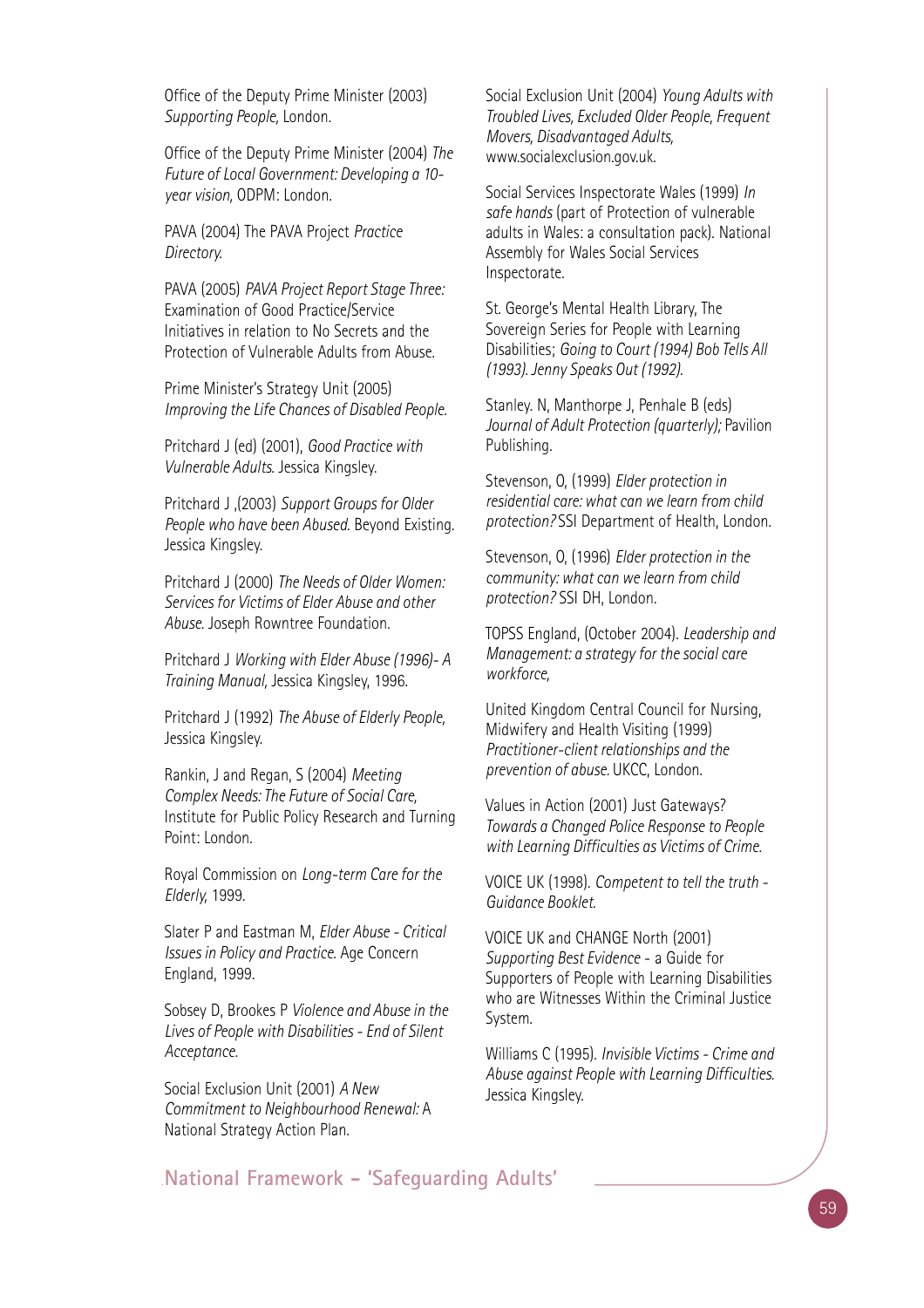# **Useful Websites**

www.adss.org.uk Association of Directors of Social Services

www.anncrafttrust.org Ann Craft Trust, formally NAPSAC, is a UK based organisation working with staff in the statutory, independent and voluntary sectors in the interests of people with learning disabilities who may be at risk from abuse.

www.bgop.org.uk 'Better Government for Older People'

www.csci.gov.uk Commission for Social Care Inspection

www.chi.gov.uk Health Care Commission

www.cjsonline.org/citizen/victims - information about the criminal justice system

www.crimereduction.gov.uk Home Office Crime Reduction

www.dh.gov.uk Department of Health

www.dh.gov.uk/PolicyAndGuidance/ HealthAndSocialCareTopics

www.elderabuse.org.uk Action on Elder Abuse

www.homeoffice.gov.uk The Home Office

www.informationcommissioner.gov.uk

www.mencap.org.uk a leading learning disability charity working with people with a learning disability and their families and carers

www.pavauk.org.uk Practitioner Alliance against Abuse of Vulnerable Adults

www.pcaw.co.uk Public Concern at Work

www.thepowerhouse.org.uk A safe house for women with a learning disability

www.refuge.org.uk Refuge for women and children experiencing domestic violence

www.respond.org.uk Providing Services to People with a Learning Disability who have experienced sexual abuse.

#### www.viauk.org

Values into Action. This is a national campaign for people with learning difficulties. This project is researching bullying and harassment of people with learning difficulties

#### www.victimsupport.org.uk

Victim Support is the independent charity which helps people cope with the effects of crime. We provide free and confidential support and information to help you deal with your experience.

#### www.voiceuk.org.uk

VOICE UK. We are a national charity supporting people with learning disabilities who have experienced crime or abuse. We also support their families, carers and professional workers

www.womensaid.org.uk Women's Aid – for women and children experiencing domestic violence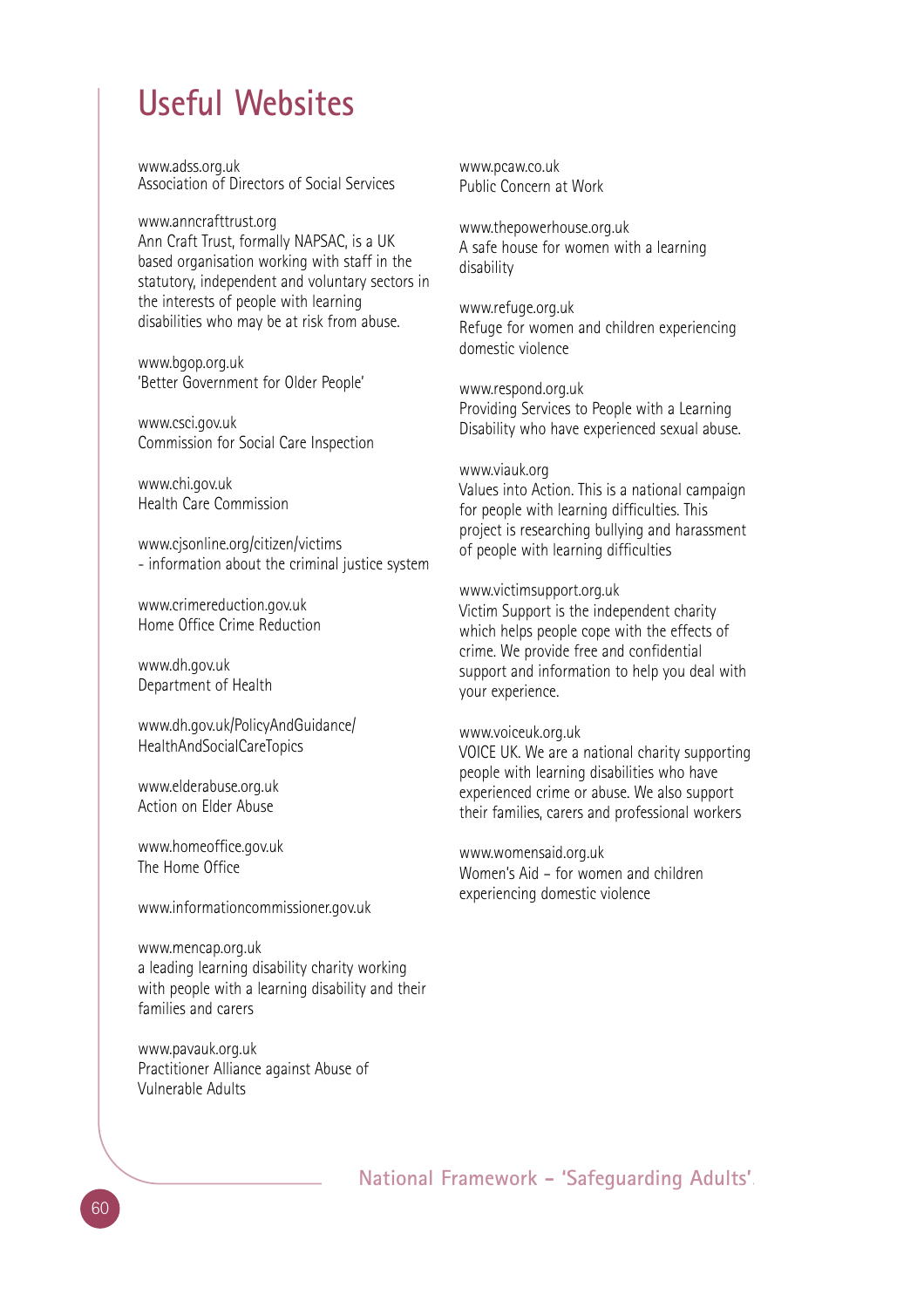